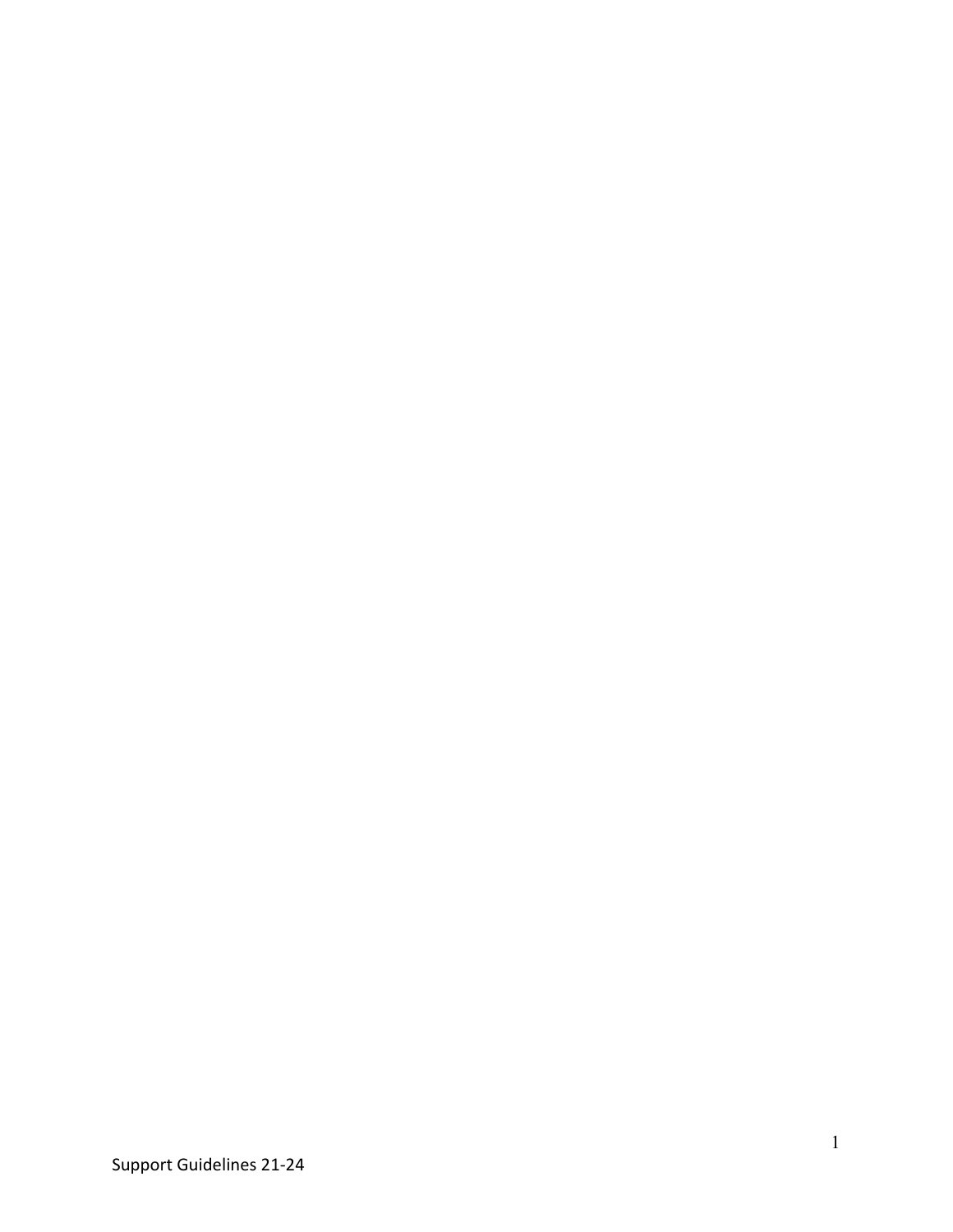# **Table of Contents**

| Preface                                                   | 6  |
|-----------------------------------------------------------|----|
| <b>Mission Statement</b>                                  | 6  |
| <b>Equal Employment Opportunity Statement</b>             | 6  |
| <b>ADA COMPLIANCE</b>                                     | 7  |
| Assurance of Non-Discrimination/American Disabilities Act | 7  |
| General Nondiscrimination Pledge                          | 7  |
| Reasonable Accommodation                                  | 7  |
| <b>EMPLOYMENT OVERVIEW</b>                                | 7  |
| <b>Essential Job Functions</b>                            | 7  |
| <b>Safety Issues</b>                                      | 8  |
| <b>Work Schedules</b>                                     | 8  |
| ATTENDANCE/TARDINESS                                      | 8  |
| DEFINITION OF EMPLOYEE TYPES AND HOURS                    | 9  |
| Non-Exempt Full-Time Student Service Employees            | 9  |
| Non-Exempt Part-Time Student Service Employees            | 10 |
| Non-Exempt Full-Time Classified Employees                 | 10 |
| Non-Exempt Part-Time Classified Employees                 | 10 |
| Non-Exempt Full-Time Food Service Employees               | 11 |
| Non-Exempt Part-Time Food Service Employees               | 11 |
| Non-Exempt Full-Time Nurses (Not Certified School Nurses) | 11 |
| Non-Exempt Part-Time Nurses (Not Certified School Nurses) | 12 |
| Non-Exempt Full-Time and Part-Time Temporary Employees    | 12 |
| Non-Exempt Substitute Employees                           | 12 |
| PERSONNEL RIGHTS                                          | 12 |
| Inspection of Personnel Files                             | 12 |
| <b>Job Transfers and Promotions</b>                       | 12 |
| Performance Evaluations                                   | 13 |
| <b>EMPLOYEE PROTECTIONS</b>                               | 14 |
| Problem Solving and Grievance Procedure                   | 14 |
| Progressive Discipline & Rules of Conduct                 | 14 |
| Workers' Compensation                                     | 15 |
| <b>COMPLIANCE POLICIES</b>                                | 16 |
| <b>Policy 323 Tobacco and Vaping Products</b>             | 16 |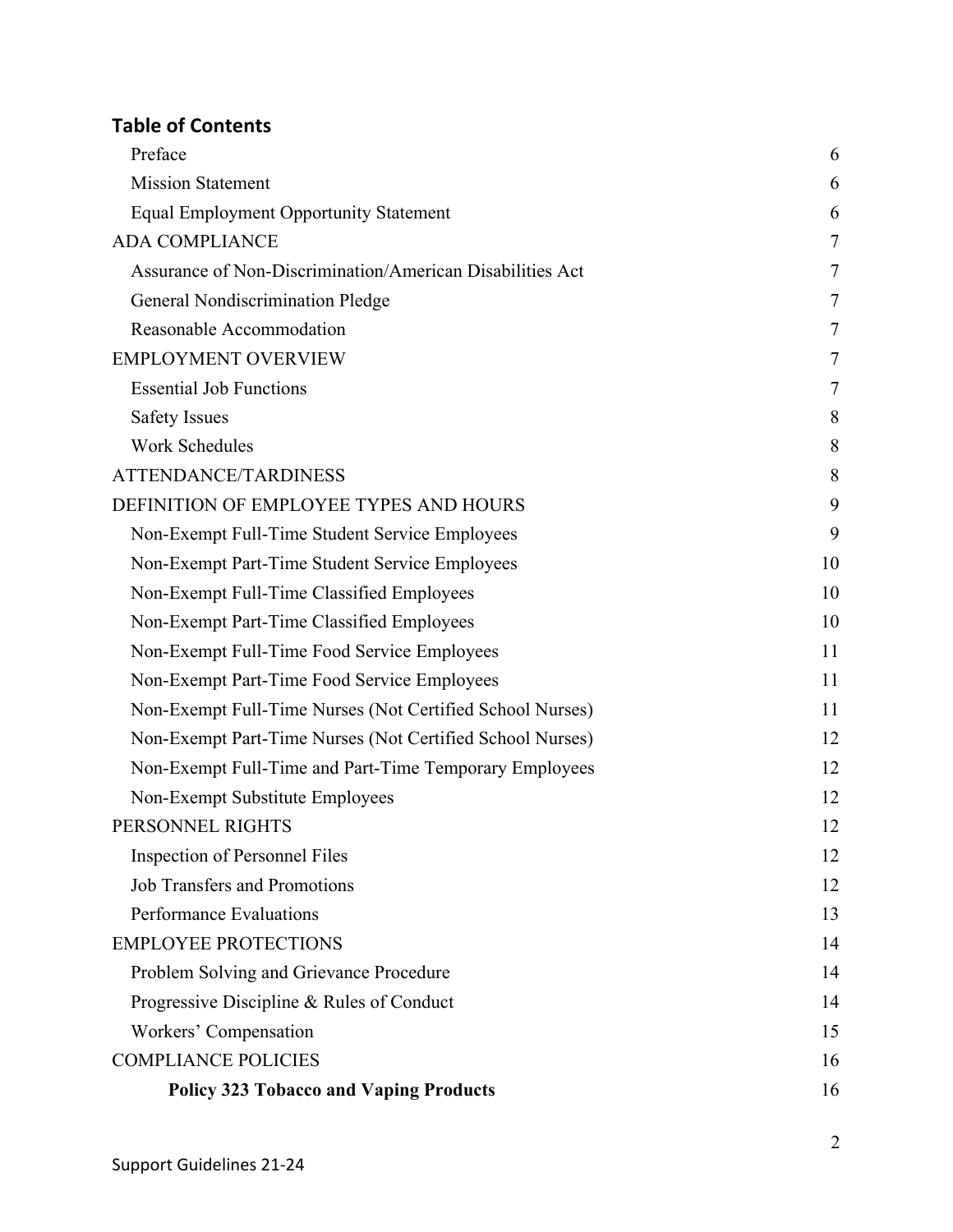| <b>Policy 815 Utilization of Technology</b>                         | 16 |
|---------------------------------------------------------------------|----|
| <b>Policy 824 Maintaining Professional Adult/Student Boundaries</b> | 16 |
| <b>Other Trainings/Policies</b>                                     | 16 |
| <b>SALARIES AND PROVISIONS</b>                                      | 17 |
| <b>Compensation Period</b>                                          | 17 |
| Direct Deposit                                                      | 17 |
| Overtime                                                            | 17 |
| Overtime for substitutes                                            | 17 |
| Payroll Period                                                      | 18 |
| Raises                                                              | 18 |
| <b>Tax Sheltered Annuities</b>                                      | 18 |
| Timekeeping                                                         | 18 |
| <b>Tuition Reimbursement</b>                                        | 19 |
| <b>INSURANCE - AN OVERVIEW</b>                                      | 19 |
| Group Dental Insurance                                              | 21 |
| Group Health Insurance                                              | 21 |
| Group Income Protection Plan                                        | 22 |
| Group Life Insurance                                                | 23 |
| Group Prescription Drug Plan                                        | 24 |
| Group Vision Insurance                                              | 24 |
| SEPARATION OF SERVICE - PAYMENT FOR TIME EARNED                     | 24 |
| <b>Sick Days</b>                                                    | 24 |
| Separation of Service – (Non-Retirement) Full-Time Employees        | 24 |
| Separation of Service – (Non-Retirement) Part-Time Employees        | 25 |
| Death                                                               | 25 |
| <b>Vacation Days</b>                                                | 25 |
| Separation of Service – Full Time Employees                         | 26 |
| Retirement – Full Time Employees                                    | 26 |
| FAMILY AND MEDICAL LEAVE ACT (FMLA)                                 | 26 |
| Eligibility                                                         | 26 |
| <b>Qualifying Reasons</b>                                           | 26 |
| Definitions                                                         | 27 |
| Leave Period                                                        | 28 |
| <b>Continuation of Benefits</b>                                     | 29 |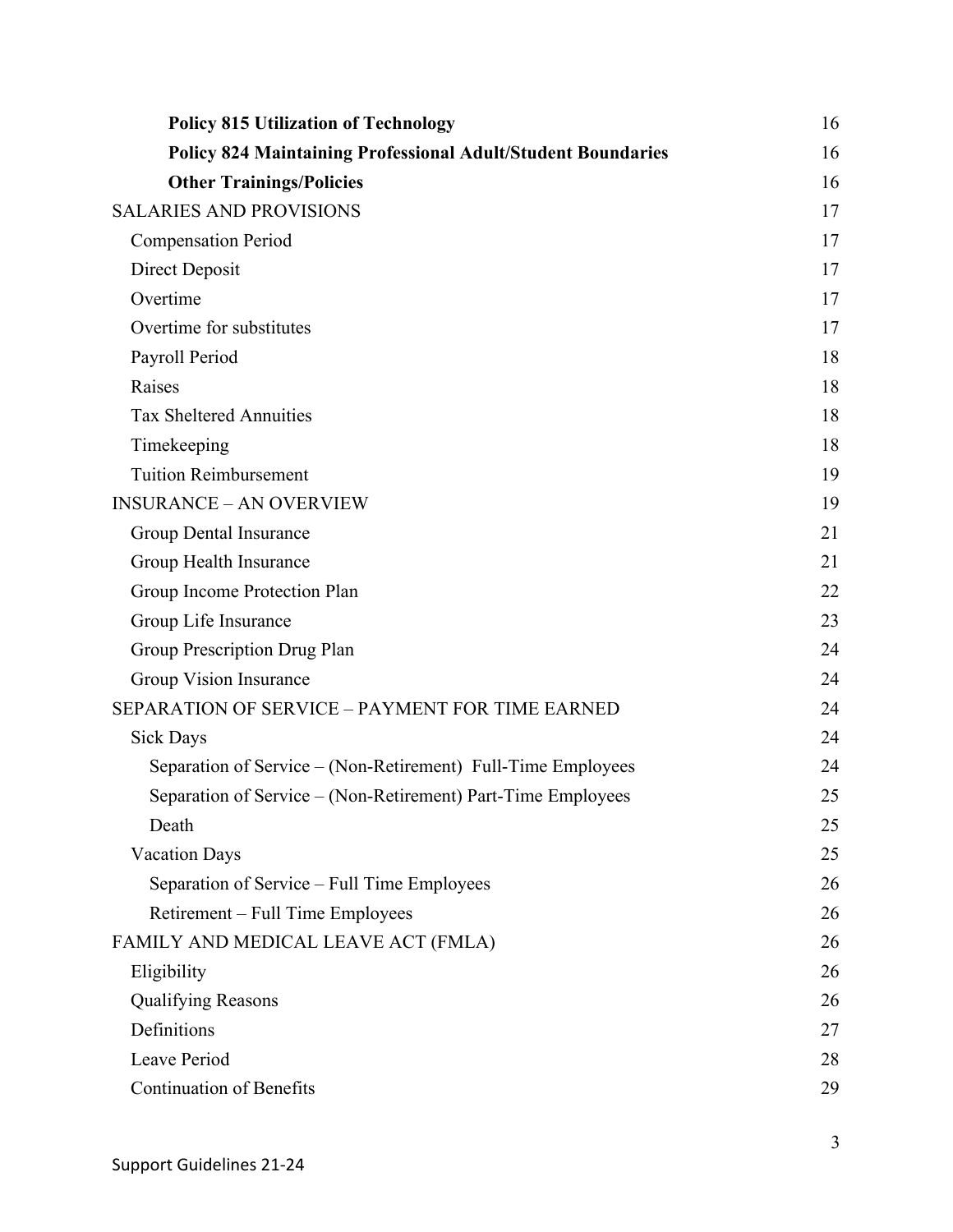| Reinstatement                                                                                          | 29 |
|--------------------------------------------------------------------------------------------------------|----|
| Notice and Certification Requirements                                                                  | 30 |
| <b>Substitution of Paid Leave</b>                                                                      | 31 |
| Complaints                                                                                             | 31 |
| PAID AND UNPAID LEAVES                                                                                 | 31 |
| Bereavement Leave * see addendum pg. 49                                                                | 31 |
| <b>Jury Duty</b>                                                                                       | 32 |
| Military Leave                                                                                         | 32 |
| Personal Days                                                                                          | 33 |
| Grandfathered Assistants/Paraprofessionals                                                             | 33 |
| <b>Sick Leave</b>                                                                                      | 34 |
| Reporting Off                                                                                          | 35 |
| <b>Unpaid Leave</b>                                                                                    | 35 |
| Vacation                                                                                               | 35 |
| <b>Full-Time Classified Employees</b>                                                                  | 35 |
| Full-Time Secretarial and Clerical Personnel                                                           | 36 |
| <b>Full-Time Food Service Employees</b>                                                                | 37 |
| Holidays                                                                                               | 37 |
| Regardless of date of hire, employee is eligible for holiday pay based on the<br>following provisions: | 37 |
| Assistants/Paraprofessionals and Nurses                                                                | 37 |
| Classified                                                                                             | 37 |
| Food Service                                                                                           | 38 |
| <b>RETIREMENT</b>                                                                                      | 38 |
| Public School Employees' Retirement System (PSERS)                                                     | 38 |
| Notification of Retirement                                                                             | 38 |
| Retirement Benefit Program                                                                             | 39 |
| Sick Leave at Time of Retirement                                                                       | 39 |
| Unused Vacation at Time of Retirement                                                                  | 40 |
| <b>INCLEMENT WEATHER DAYS</b>                                                                          | 40 |
| <b>Weather Closings</b>                                                                                | 40 |
| Assistants, Paraprofessionals, and Nurses                                                              | 40 |
| Classified                                                                                             | 40 |
| Food Service                                                                                           | 41 |
| Early Closures                                                                                         | 41 |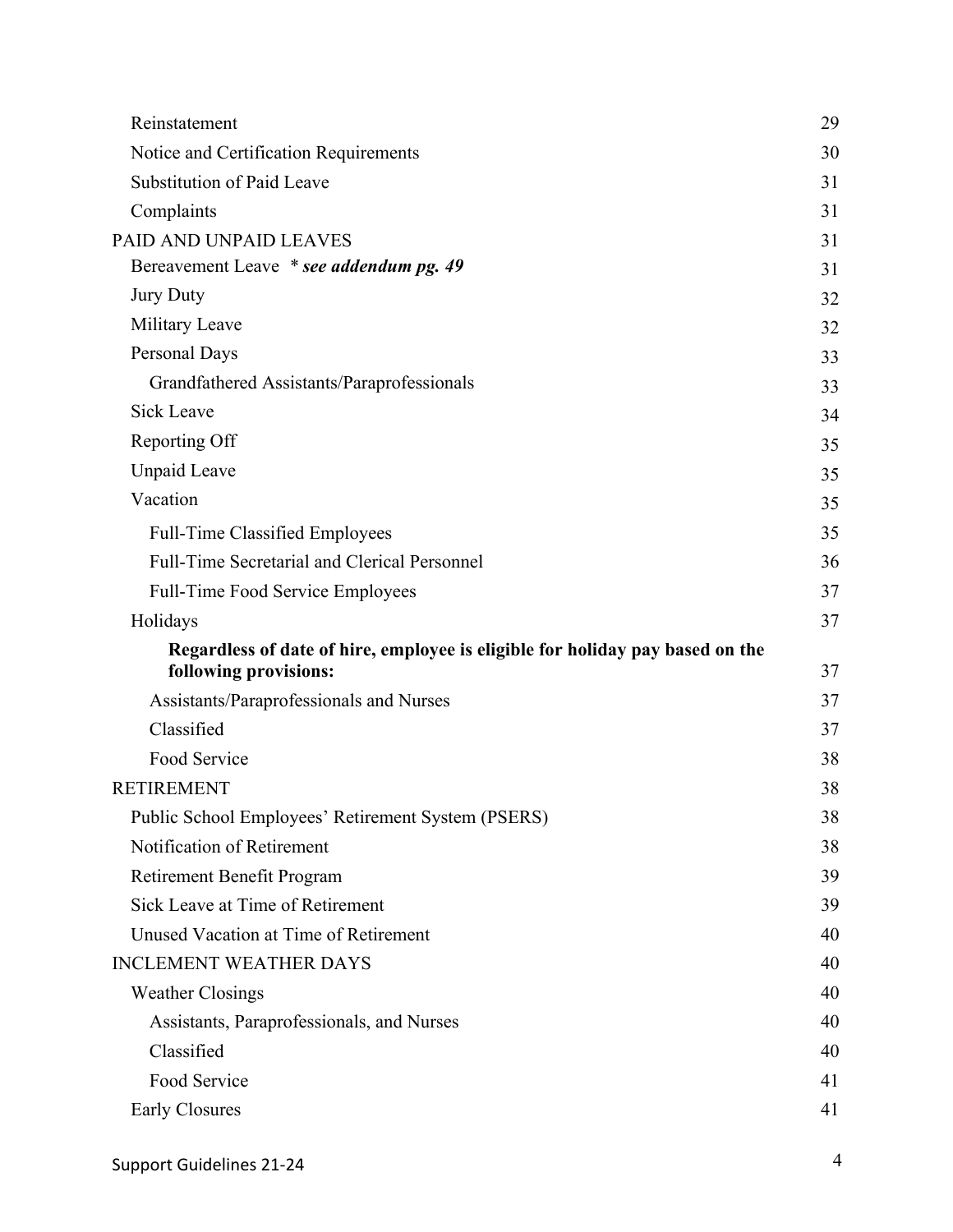| PERSONAL APPEARANCE and UNIFORMS                    | 42 |
|-----------------------------------------------------|----|
| <b>HARASSMENT</b>                                   | 42 |
| Sexual and Other Forms of Unlawful Harassment       | 42 |
| <b>Sexual Harassment Defined</b>                    | 43 |
| Individuals Covered Under the Non-Harassment Policy | 43 |
| Reporting a Complaint                               | 43 |
| Notification of Appropriate Staff                   | 43 |
| Description of Misconduct                           | 44 |
| Time Frame for Reporting a Complaint                | 44 |
| Protection Against Retaliation                      | 44 |
| <b>False Accusations</b>                            | 44 |
| Investigating the Complaint                         | 44 |
| Resolving the complaint Sanctions                   | 44 |
| <b>Appeals Process</b>                              | 45 |
| Maintaining a Written Record of the Complaint       | 45 |
| Conclusion                                          | 45 |
| Appendix A                                          | 46 |
| <b>Title Changes</b>                                | 46 |
| Appendix B                                          | 47 |
| Salary and Raises                                   | 47 |
| Addendum: Bereavement                               | 49 |
| <b>Notes</b>                                        | 50 |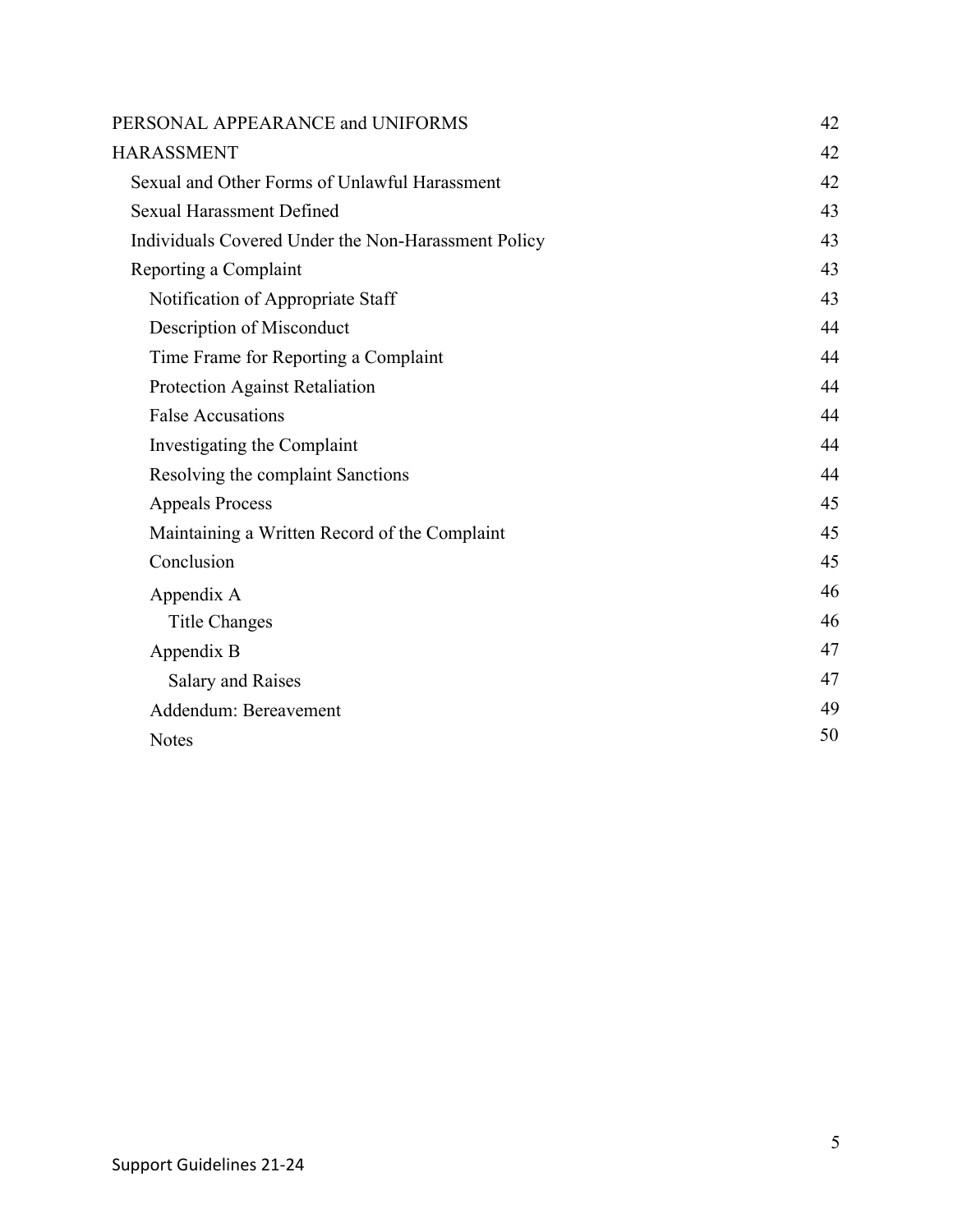# Preface

These guidelines are not to be construed as a contract, express or implied, guaranteeing employment for any specific duration and all employment relationships are deemed to be on an "at-will" basis. Although we hope that your employment relationship with us will be long term, either you or the School District may terminate this relationship at any time, for any reason, with or without cause or notice. Please understand that no representative of the School District other than the Superintendent and his/her authorized representatives have the authority to enter into any agreement with you for employment for any specified period or to make any promises or commitments contrary to the foregoing. Further, any Employment Agreement entered into by any authorized representative of the School District shall not be enforceable unless it is in writing and approved by the Board of School Directors at a duly convened public meeting.

Please also understand, neither the Superintendent, nor any other representative of the School District has the authority to make any verbal promises, commitments, or statements of any kind regarding the School District's policies, procedures, or any other issues that are legally binding on the School District.

### Mission Statement

The Pottstown School District's mission statement is as follows: *"Prepare each student by name for success at every level"*

# Equal Employment Opportunity Statement

Pennsylvania school districts shall not discriminate in the educational programs, activities or employment practices based on race, color, national origin, sex, disability, age, religion, ancestry or any other legally protected classification. This policy is in accordance with state and federal laws, including Title VI of the Civil Rights Act of 1964, Title IX of the Education Amendments of 1972. Section 503 and 504 of the Rehabilitation Act of 1973, the Age Discrimination Act of 1975, the Americans with Disabilities Act of 1990 and the Pennsylvania Human Relations Act. For more information about your rights or grievance procedures, contact the Title IX and 504 Coordinator, Deena Cellini at (610) 323-8200.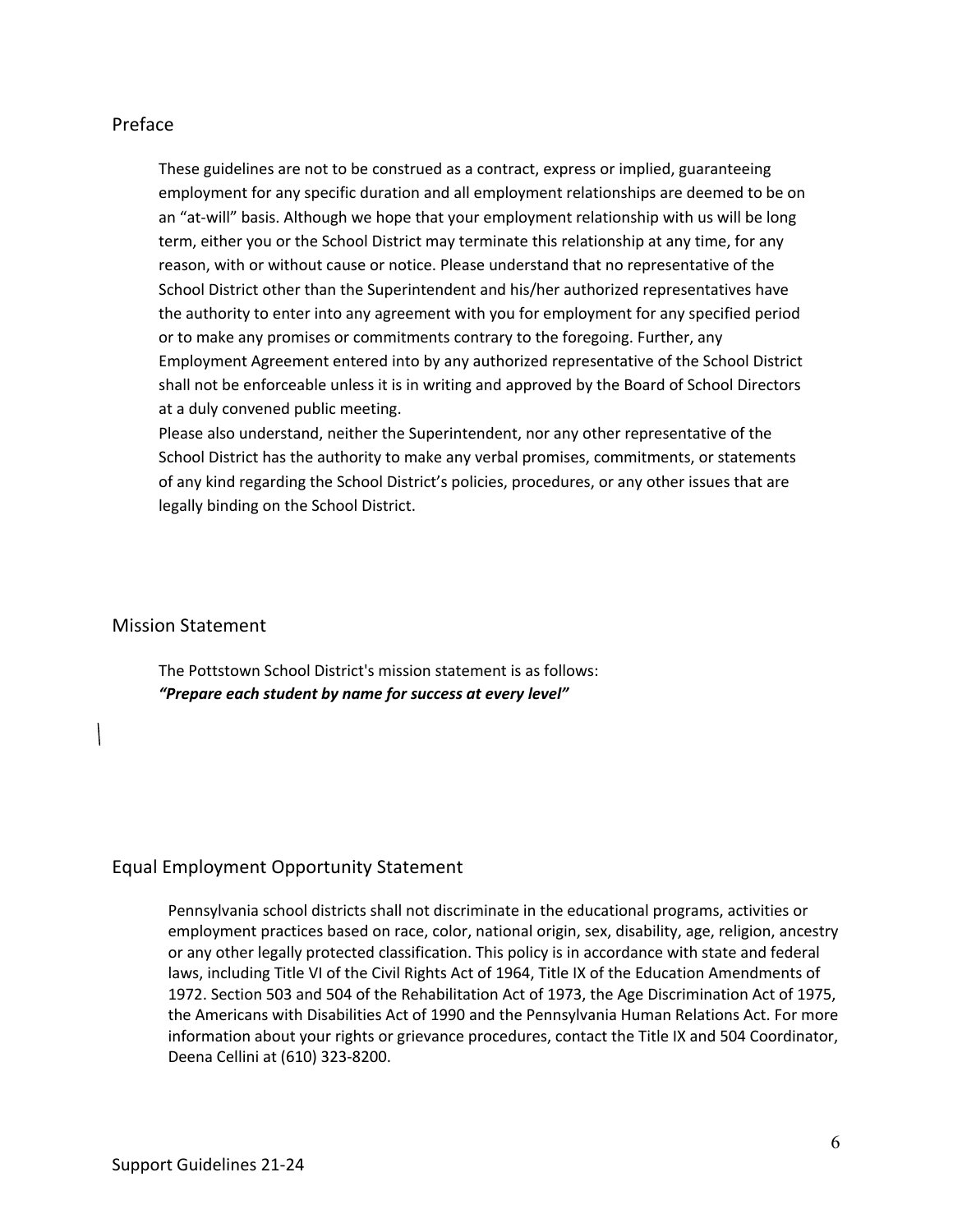# ADA COMPLIANCE

# Assurance of Non-Discrimination/American Disabilities Act

It is the policy of the Pottstown School District not to discriminate on the basis of race, color, religion, national origin, sex, age, disability, veteran's status, genetic information or other classifications protected by applicable law.

In all hiring and employment practices, the District makes every effort to ensure that it does not discriminate against qualified individuals who have a disability. In carrying out this commitment, the District follows the terms of the general policy outlined below when making reasonable accommodations for qualified individuals with a disability.

### General Nondiscrimination Pledge

The District prohibits any and all discrimination against a qualified individual with a disability. This includes, but is not limited to, discrimination with respect to hiring, promotion, discharge, compensation, benefits, training, and all other aspects of employment. Human Resources is responsible for implementing this policy.

Terms used in this policy have the following general meanings: (1) Disability means a physical or mental impairment that substantially limits one or more of the major life activities of an individual; (2) A disabled individual is a person who has such an impairment, has a record of such an impairment, or is regarded as having such an impairment; (3) A qualified person with a disability means an individual with a disability who, with or without reasonable accommodation, can perform the essential functions of the position that the individual holds or has applied for.

The District also prohibits any discrimination against an employee because the worker has a family member with a disability. In general, benefits are made available to employees on an equal basis without regard to whether any individual has a disability.

### Reasonable Accommodation

The District seeks reasonable accommodations for qualified individuals with disabilities that do not result in undue hardship on its business operations. Examples of some of the factors to be considered in determining whether a proposed accommodation creates an undue hardship are:

- 1. the nature and cost of the accommodation;
- 2. the overall financial resources of the facility at which the reasonable accommodation is necessary;
- 3. the number of persons employed at that facility; and
- 4. the overall financial resources of the District. Other factors also can have a bearing on whether an accommodation would create an undue hardship.

# EMPLOYMENT OVERVIEW

### Essential Job Functions

For each position, in every department, the department manager and Human Resources must identify the essential functions of the position and prepare a job description that lists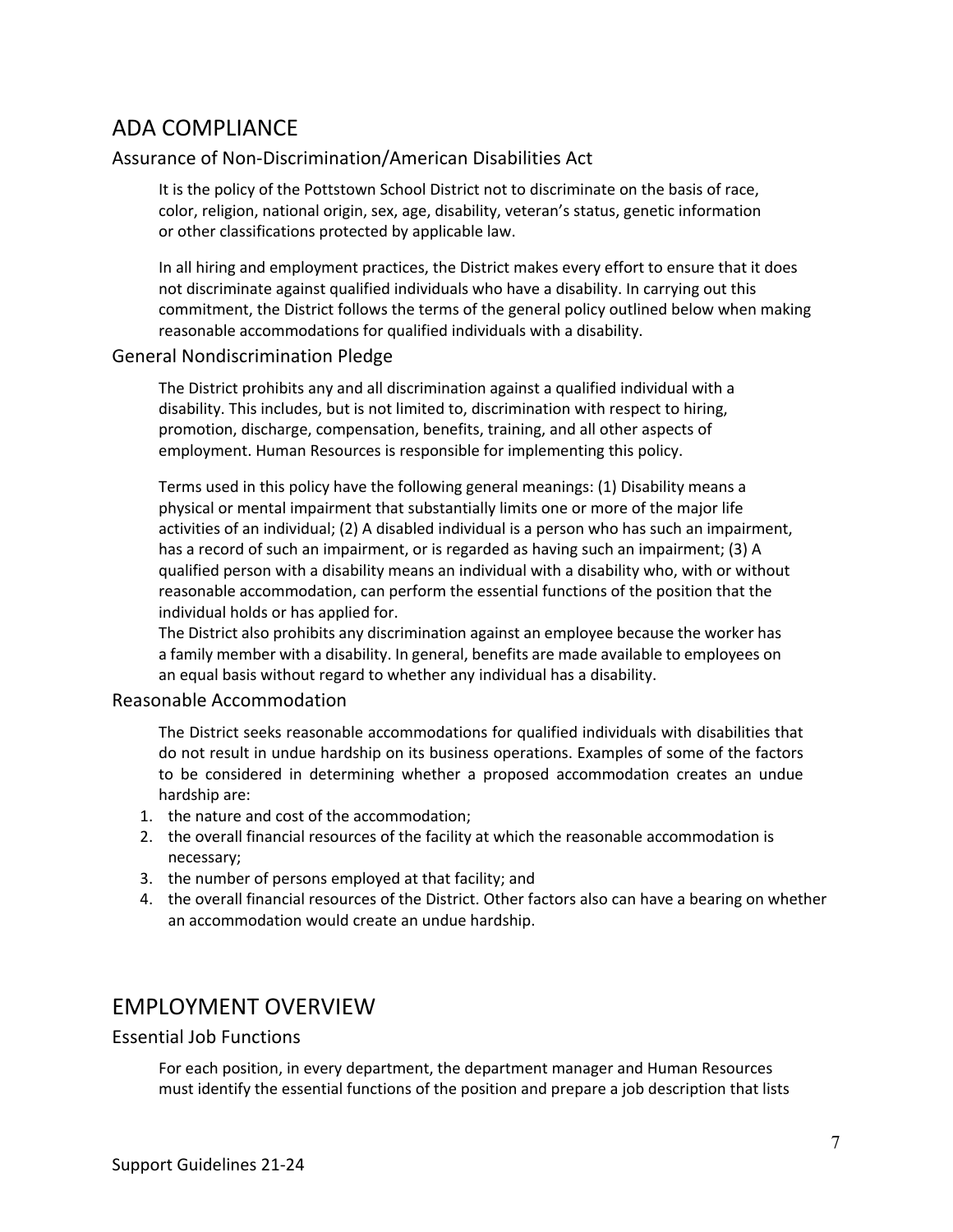these essential functions. The Human Resource Department is responsible for keeping these job descriptions up-to-date and accessible.

## Safety Issues

All employees must comply with safety rules at all times. The District makes every effort to place applicants and employees in positions for which they are qualified. However, employees and job applicants are not placed in positions where, with or without a reasonable accommodation, they would create a direct threat to the safety or health of themselves or others. The determination that an individual poses a direct safety or health threat must be confirmed by an opinion in writing from a physician or other appropriate professional.

For information about your rights or grievance procedures, contact the Title IX and 504 Coordinator, Deena Cellini, at 230 Beech Street, 610-970-6602.

### Work Schedules

Work schedules for employees of PSD are determined on an individual employee basis per requirements. Your immediate supervisor will advise you of the days you are required to work and the times your schedule will normally begin and end. Staffing needs and operational demands may necessitate variations in starting and ending times, as well as variations in the total hours that may be scheduled each day and week.

Lunch periods will be determined by departmental needs. Employees are expected to return from lunch breaks in a timely manner. Employees who repeatedly report back to work late from their lunch break will be subject to disciplinary action, up to and including termination.

# ATTENDANCE/TARDINESS

Regular and timely attendance is essential to successfully operating the PSD. As such, regular and timely attendance at work is a mandatory requirement for employment with PSD. If, for any reason, an employee is unable to report to work, he or she must notify his or her immediate supervisor of the reason necessitating the absence or tardiness prior to the scheduled start of their workday or, if that is not possible, as soon practicable under the circumstances.

**Employees who leave work prior to the end of their workday must notify, and receive permission, from their supervisor. If an immediate supervisor is unavailable, the employee must notify the supervisor's immediate designee.**

Employees who are absent or tardy without providing the requisite notification will be subject to disciplinary action, up to and including termination. Employees who are absent three (3) consecutive work days without notification to his or her immediate supervisor will be deemed to have resigned their positions with the PSD and will be terminated from employment

Employees absent three (3) or more days from work will be required to present a physician's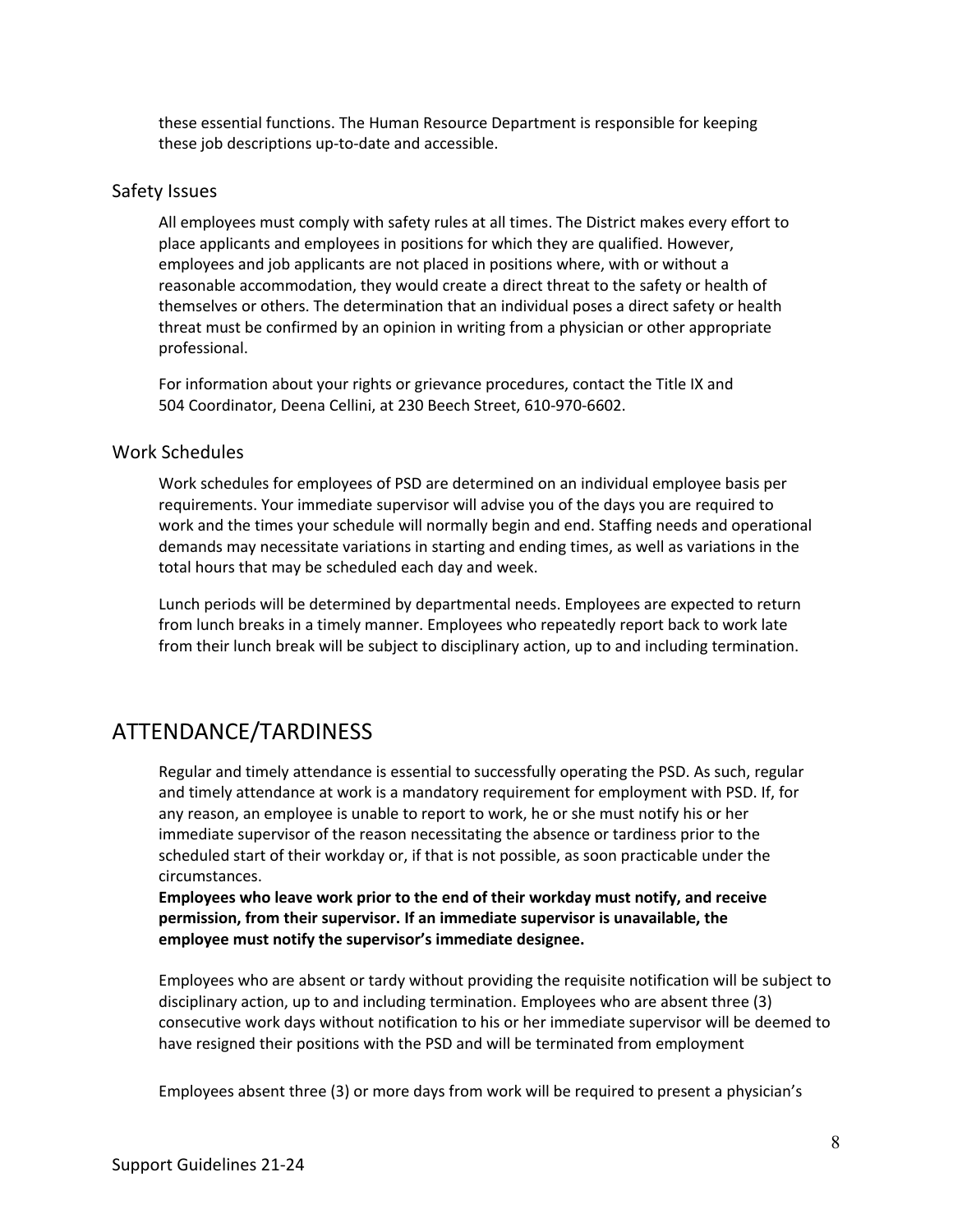release to return to work. A supervisor may require a doctor's note at their discretion if the employee requests the use of sick time.

If an attendance record indicates excessive absenteeism (even though it may be paid for under the sick leave schedule) it may be grounds for termination. Excessive absenteeism is generally defined as more than four occasions in any four consecutive months or more than six occasions in any twelve month period. When the supervisor determines that an employee has been excessively absent, the supervisor will consult with Human Resources to determine the procedure to be followed.

If an employee has a physical or mental condition that may constitute a 'disability', as that term is defined under the Americans with Disabilities Act, he or she should bring the fact of same to the attention of the Human Resources Department so that the Human Resources Department can evaluate the condition, and what, if any, reasonable accommodation might be available in order to permit the employee to perform the principal requirements of the position, including regular attendance.

# DEFINITION OF EMPLOYEE TYPES AND HOURS

All support personnel can be categorized by the type of work completed and group they support, be it students in the classroom, students in the cafeteria, administration, or in some other capacity. The following chart shows all the different employee types, with further definitions that follow.

| Non-Exempt Full-Time Classified Employee        | Non-Exempt Part-Time Classified Employee        |
|-------------------------------------------------|-------------------------------------------------|
| Non-Exempt Full-Time Food Service Employee      | Non-Exempt Part-Time Food Service Employee      |
| Non-Exempt Full-Time Non-Certified School Nurse | Non-Exempt Part-Time Non-Certified School Nurse |
| Non-Exempt Full-Time Temporary Employee         | Non-Exempt Part-Time Temporary Employee         |

# Non-Exempt Full-Time Student Service Employees

For the purpose of these guidelines, Library and Classroom Assistants, Paraprofessionals, and Student Proctors will be referred to as "Assistants" or "Assistants/Paraprofessionals".

Assistants are considered full-time if they are scheduled to work seven (7) or more hours per day (excluding a thirty (30) minute unpaid lunch period) for not less than the number of student days, as determined by the District.

**Assistants** are required to work on designated in-service days, as determined by the District. Additionally, they are required to work one-half day the day prior to the students returning to school.

**Student Proctors** will work one-half day the day prior to the students returning to school. The in-school work day for Student Service Coordinators is eight (8) hours, plus a thirty (30)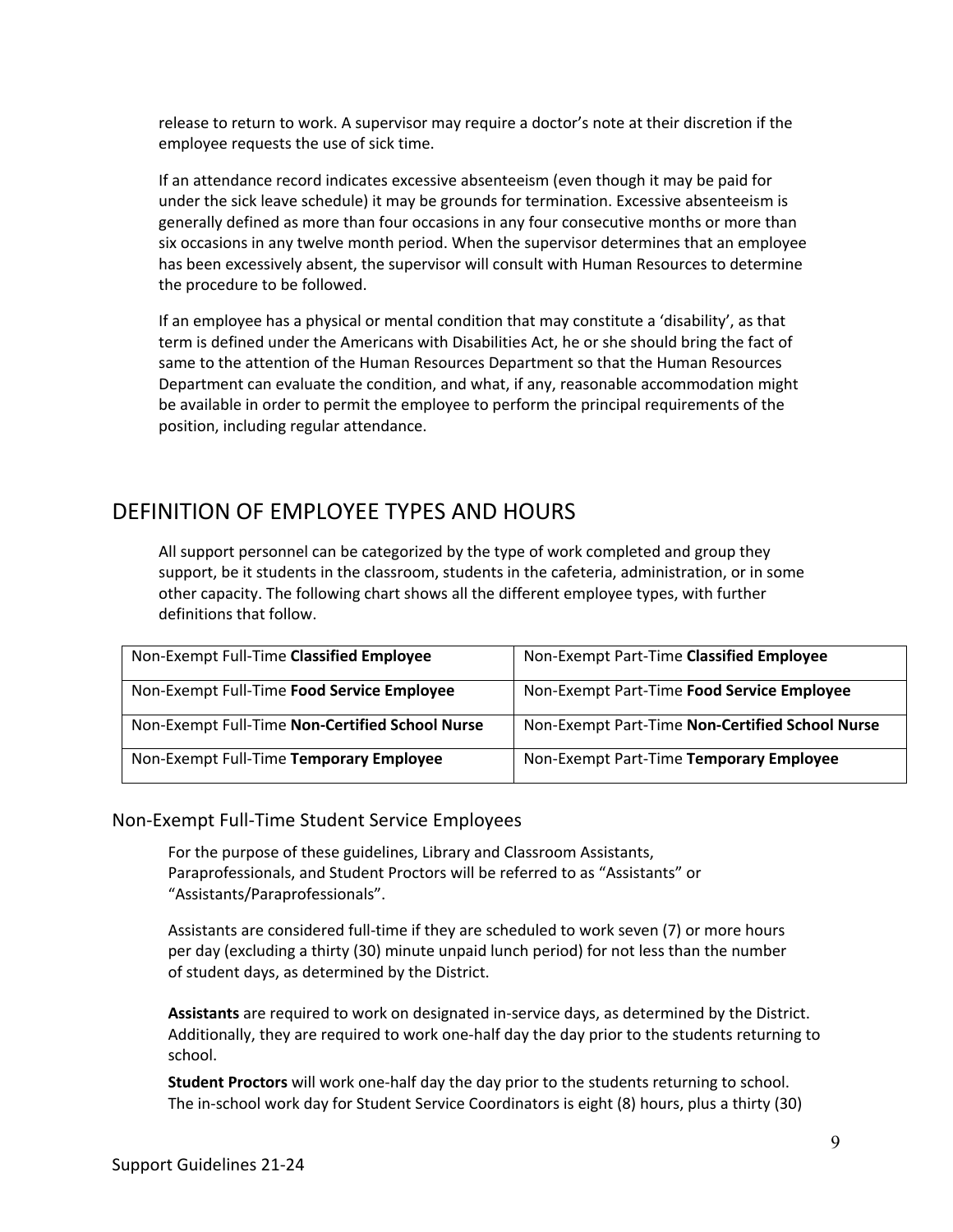minute unpaid lunch period.

**Cafeteria/Hallway Proctors** include breakfast and lunch proctors, cafeteria and hall monitors, or any individuals assigned specifically to monitor and assist with the supervision of student behavior.

# Non-Exempt Part-Time Student Service Employees

Assistants are considered part-time if they are scheduled to work less than seven (7) hours per day (excluding a thirty (30) minute lunch period) and less than the number of student days, as determined by the District.

# Non-Exempt Full-Time Classified Employees

Employees are considered full-time if they are scheduled to work not less than seven (7) hours and thirty minutes or more hours per day (excluding an unpaid lunch time) and according to their job classification and scheduled minimum work days per year, as outlined in the table below.

| Job Classification                                                                             | Minimum Days/School Year |
|------------------------------------------------------------------------------------------------|--------------------------|
| <b>Elementary Administrative</b><br><b>Assistants &amp; Secondary Secretarial</b><br>Personnel | 218 Days/Year            |
| All Other Classified Employees                                                                 | 260 Days/Year            |

Note: Minimum days for all school years under these guidelines to be determined by the District and based on the approved calendar for the respective school year.

During the summer months, summer hours may go into effect. Employees are responsible for coordinating summer hours with their immediate supervisor.

# Non-Exempt Part-Time Classified Employees

… are those employees who are scheduled to work fewer hours than the minimum standard, seven (7) hours and thirty (30) minutes, for full-time employees.

… holding two part-time positions that total full-time hours will be paid for each position according to the job classification salary range.

… hired prior to November 1, 2011, holding two part-time positions that total full-time hours will be entitled to full-time benefits if they are scheduled to work the required number of days.

… holding two part-time positions that total more than four (4) hours, but less than full-time hours and were hired prior to November 1, 2011, will be entitled to part-time benefits if they are scheduled to work the required number of days. Benefits will be provided based on the total regularly schedule hours of work.

… hired on or after November 1, 2011, holding two part-time positions that total full-time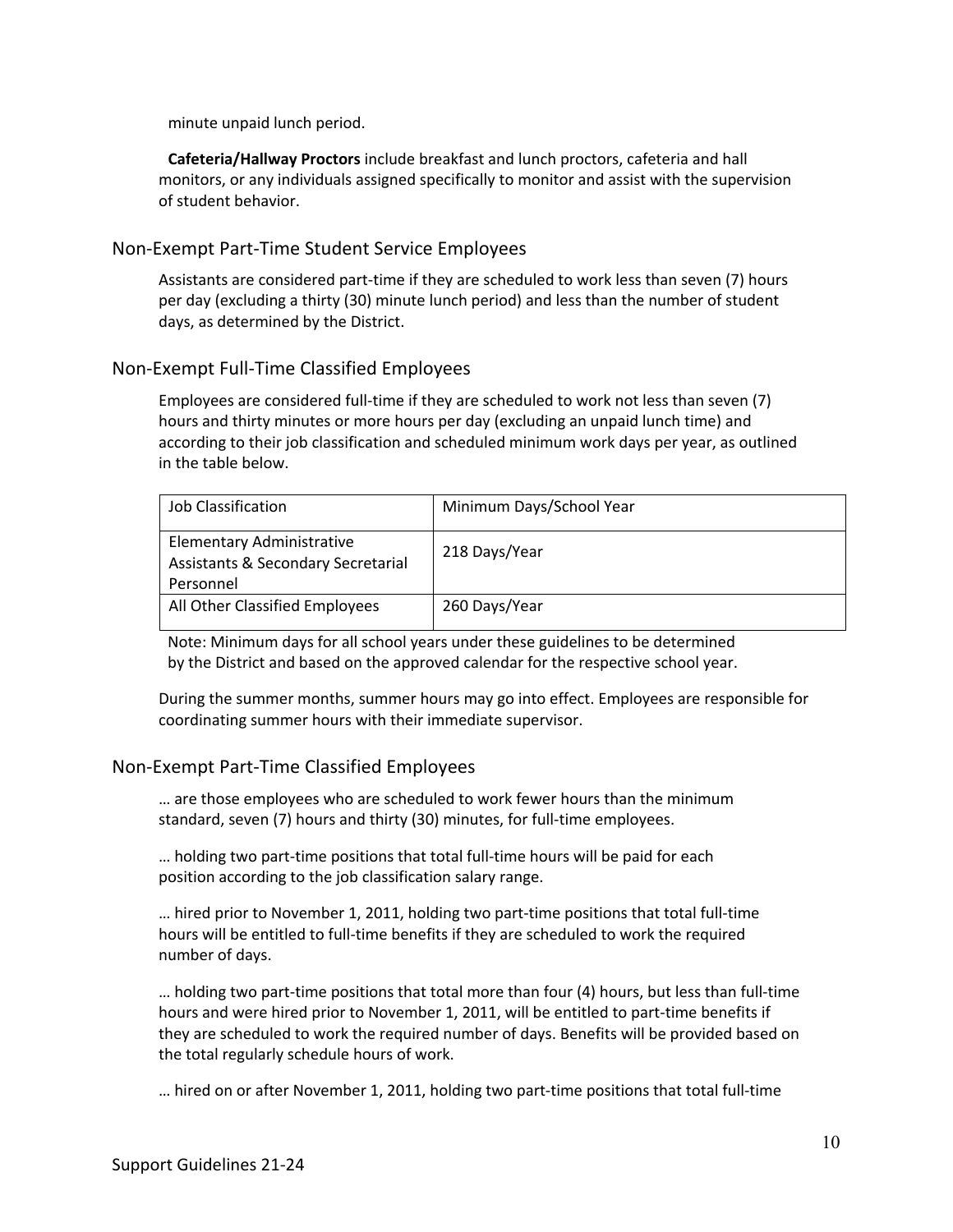hours will be entitled to benefits if one position is regularly scheduled to work five (5) or more hours per day and the required number of work days. Benefits will be provided based on the employee's primary part-time position.

## Non-Exempt Full-Time Food Service Employees

… are considered full-time if they are hired to work seven (7) or more hours per day (excluding lunchtime) for not less than 180 days per year.

… are scheduled to work on days when school is in session and the lunch program is in operation. At the supervisor's discretion certain food service employees may be asked to work prior to the first day of school to prepare the area for the school year and after the last day of school to close the food service operation for the summer. Employees will be paid at their normal hourly rate for this extra time.

# Non-Exempt Part-Time Food Service Employees

… holding two part-time positions that total full-time hours will be paid for each position according to the job classification salary range.

… hired prior to November 1, 2011, holding two part-time positions that total full-time hours will be entitled to full-time benefits if they are scheduled to work the required number of days.

… holding two part-time positions that total more than four (4) hours, but less than full-time hours and were hired prior to November 1, 2011, will be entitled to part-time benefits if they are scheduled to work the required number of days. Benefits will be provided based on the total regularly schedule hours of work.

… hired on or after November 1, 2011, holding two part-time positions that total full-time hours will be entitled to benefits if one position is regularly scheduled to work five (5) or more hours per day and the required number of work days. Benefits will be provided based on the employee's primary part-time position.

… are scheduled to work on days when school is in session and the lunch program is in operation. At the supervisor's discretion certain food service employees may be asked to work prior to the first day of school to prepare the area for the school year and after the last day of school to close the food service operation for the summer. Employees will be paid at their normal hourly rate for this extra time.

### Non-Exempt Full-Time Nurses (Not Certified School Nurses)

Nurses are considered full-time if they are hired to work 7 hours per day (excluding lunch time) for not less than 190 days per year.

The number of days for the normal work year for nurses shall be 190 days. If school days are lost due to inclement weather, floods, or any other reason(s), days will be rescheduled either during the normal school year or by extending the school year.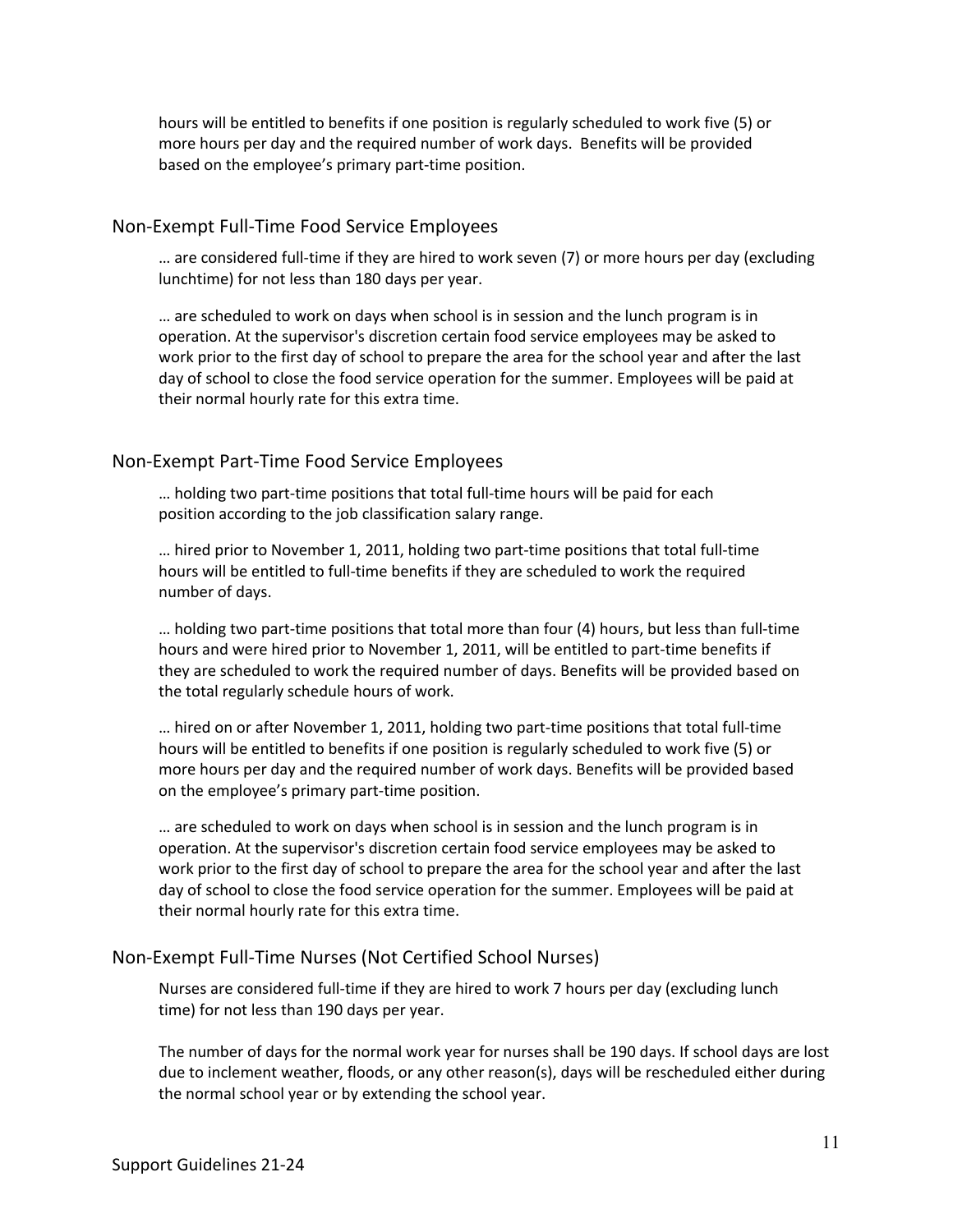The in-school workday for nurses shall not exceed a continuous period of seven (7) hours and thirty (30) minutes. The length of the lunch period shall be thirty (30) minutes in length to provide for a work schedule of seven (7) hours. The work day shall be between the hours of 7:20 a.m. and 3:50 p.m.

## Non-Exempt Part-Time Nurses (Not Certified School Nurses)

Part-time nurses work fewer hours than the minimum standard, seven (7) hours per day (excluding lunch time).

The hours of employment for part-time nurses shall be set by their supervisor. These hours may be flexible depending on the need for coverage.

# Non-Exempt Full-Time and Part-Time Temporary Employees

Employees are considered temporary if the position they hold was created and approved as temporary. Typically, temporary status will not exceed a period of two (2) years.

The hours of employment for temporary employees shall be set by their supervisor and may be full-time or part-time. Employees holding a temporary position are not eligible for benefits.

# Non-Exempt Substitute Employees

… will be utilized when a district employee is absent. This position is not guaranteed a minimum number of hours of work per week. Pay rate will be based on the individual positions filled during a given pay period.

… who have not worked in the past 90 days or are regularly not available to work when requested, will be terminated from employment due to inactive status.

# PERSONNEL RIGHTS

### Inspection of Personnel Files

Complete personnel records are maintained with respect to each PSD employee. The information contained in these personnel files, however, is strictly confidential. Personnel files are the property of PSD. Specific details about the process by which an employee can achieve access to personnel files are contained in Board Policy 324 – Personnel Files.

# Job Transfers and Promotions

All promotion and transfer decisions are made in accordance with Board Policy 309: Assignment and Transfer. As such, all decisions are based solely upon merit and qualifications.

The Pottstown School District prefers to transfer and promote from within its existing workforce whenever possible. To this end, most job openings are internally posted on PSD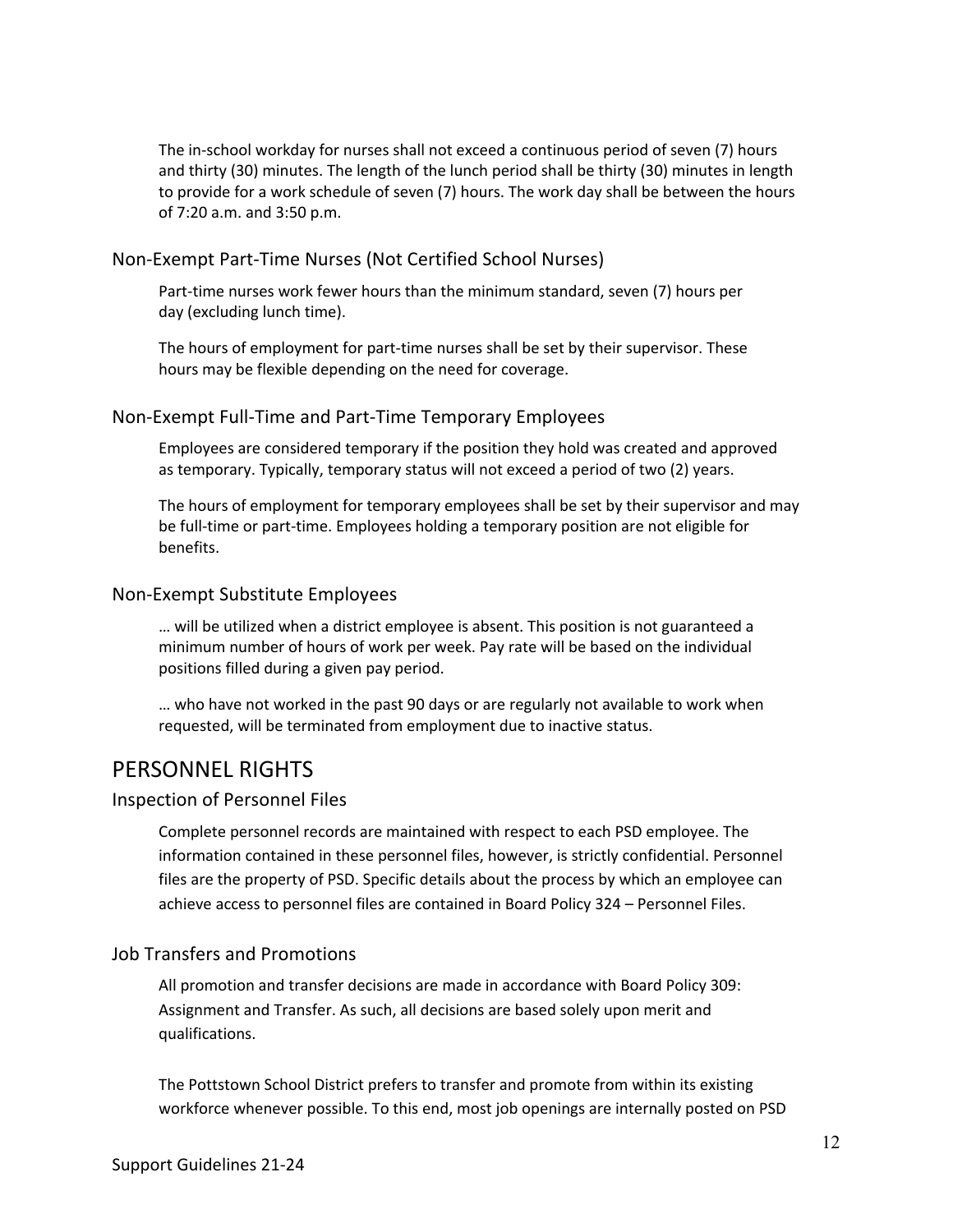bulletin boards at different locations throughout the district. Notwithstanding PSD's preference to transfer and promote from within, **PSD's primary concern with respect to all decisions is to fill vacant positions with the most qualified person.** Accordingly, all transfer and promotion decisions will be made at the sole discretion of PSD, and PSD reserves the right to hire a more qualified outside applicant over an existing employee.

Normally, employees have to be in their job for at least six (6) months before they can apply for posted positions. Temporary employees are exempt from this restriction. The supervisor and the Superintendent or his/her designee must approve all other exceptions. An employee who has received a written warning and/or suspension within the last six (6) months may not apply for a posted position, unless given written permission from the Human Resources Department. Anyone who received an overall unsatisfactory on their performance appraisal may not apply for a posted position.

The department supervisor will work in coordination with Human Resources to set up interviews with applicants. Each applicant must inform his/her supervisor of the interview. After a selection has been made, Human Resources will coordinate a transfer date.

The Human Resources Department will notify unsuccessful job transfer applicants who have been interviewed by the Director of Human Resources. The administration shall post most vacancies of new or vacant positions so that all employees will be aware of job openings.

# Performance Evaluations

All new employees shall receive a performance review ninety (90) calendar days from their start date. The administrator/building supervisor will meet with the employee for the purpose of informing the employee of the degree of satisfaction with his/her work.

Thereafter, a supervisor/administrator will conduct a performance review to evaluate each employee at least annually.

The employee shall meet with the supervisor/administrator to review the evaluation and shall be entitled to make comments on the evaluation form. The employee shall receive a copy of the completed evaluation form.

At the discretion of the supervisor/administrator, an employee may be evaluated more than once a year as warranted. The District reserves the right to require any employee who receives an unsatisfactory rating to be evaluated at least quarterly during the subsequent year.

More specific information about evaluation can be found in Board Policy 313.2 – Evaluation of Support Employees.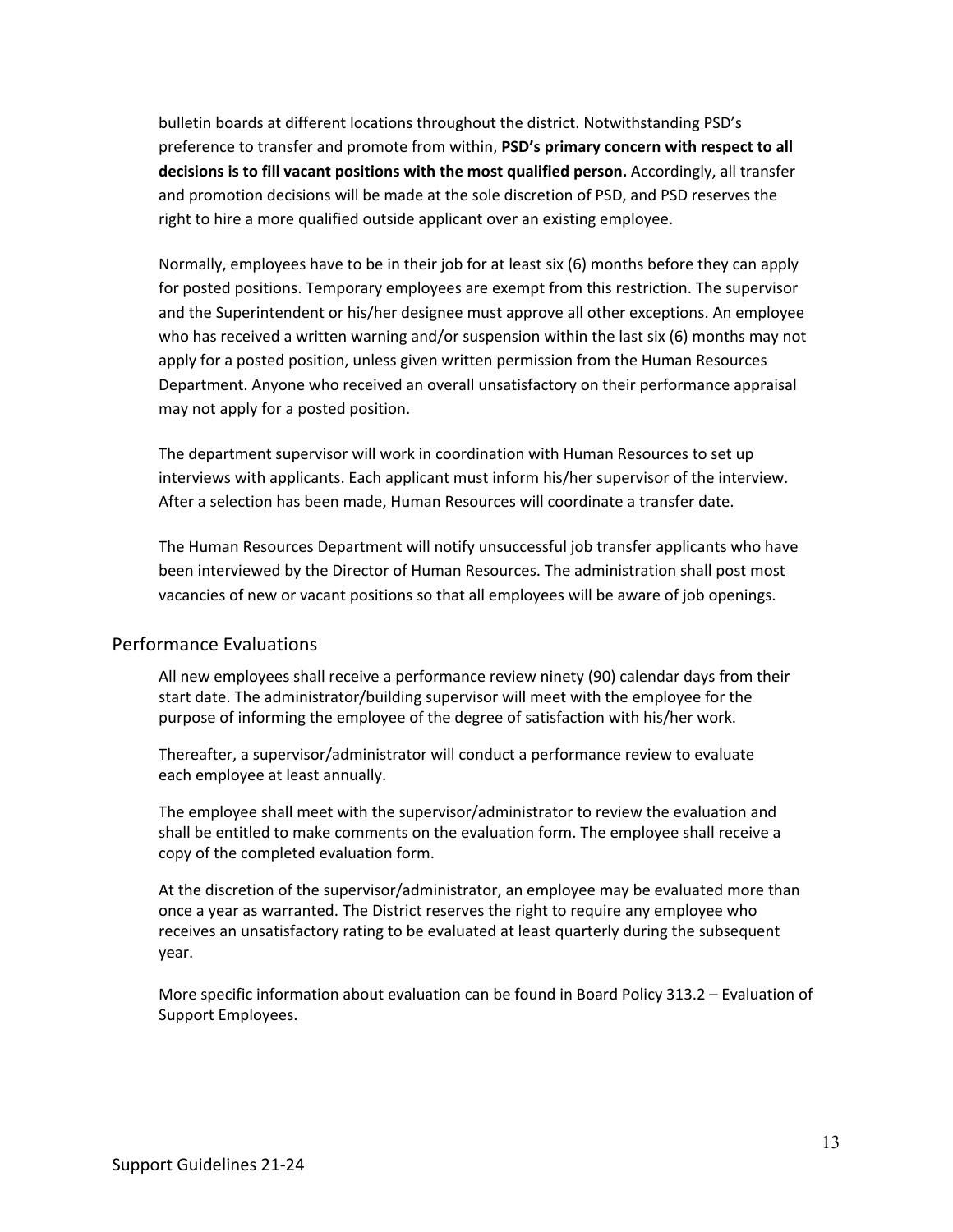# EMPLOYEE PROTECTIONS

# Problem Solving and Grievance Procedure

The Administration of the Pottstown School District desires to work with all the classified employees. Therefore, 1) any employee who has a question or problem with his/her job shall discuss it first with the immediate supervisor. If that employee is still dissatisfied with the result or problem, 2) the employee may appeal the situation by requesting, in writing, permission to meet with the Superintendent or designee. 3) Then, if there is still no satisfaction, the employee may appeal the situation by requesting, in writing, permission to meet with the Superintendent of Schools. Any employee who does not follow the above steps in the grievance process will be subject to discipline according to the Progressive Discipline & Rules of Conduct, as outlined in these guidelines.

Thirty (30) days shall be considered a reasonable amount of time for an administrator to address an employee's grievance.

# Progressive Discipline & Rules of Conduct

The Pottstown School District subscribes to a policy of progressive discipline. Employees may be reprimanded or disciplined at any of the following levels or a combination of levels, depending on the severity of the offense:

- Coaching with documentation from supervisor
- Letter of Concern or Reprimand
- Letter of Unsatisfactory Performance
- Suspension with or without pay
- Termination

However, the District reserves the sole right at all times and under any circumstances to terminate an employee with or without cause and with or without prior notice.

The following list sets forth examples of the types of violations which may be sufficient grounds for disciplinary action ranging from reprimand up to termination without warning, depending upon the seriousness and frequency of the offense. This list is not all-inclusive and other actions or behavior may subject an employee to disciplinary action and/or termination.

- Falsification of records, including employment applications, timesheets, etc.
- Use, sale or possession of alcohol or drugs;
- Creating negative work environment through sharing of rumors or personal information of others.
- Insubordination, chronic lack of cooperation and poor attitude
- Dishonesty including false representation, lying, theft, stealing, fraud,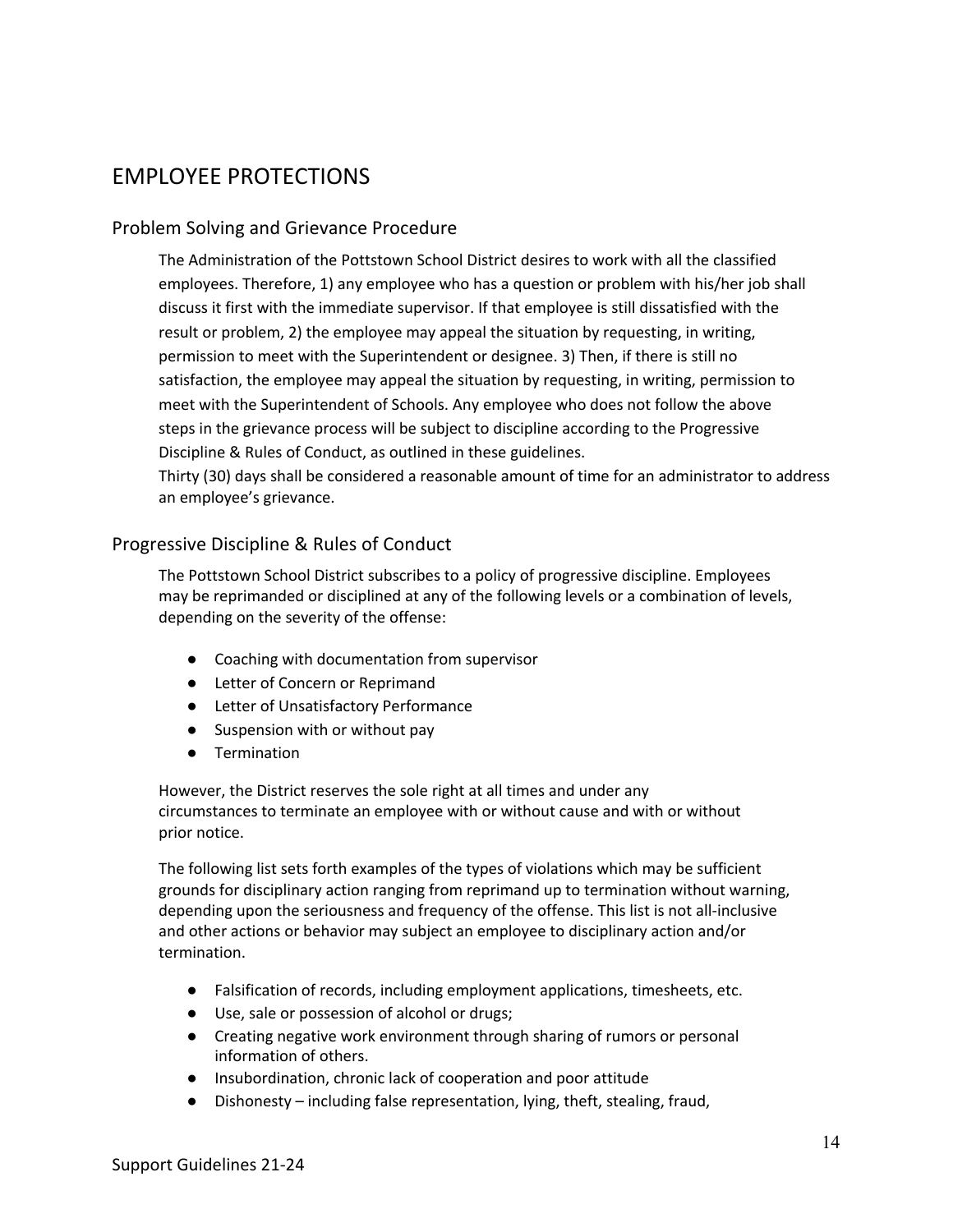embezzlement or any other illegal act, as well as knowingly condoning dishonest acts by others;

- Fighting or disorderly conduct
- Excessive absenteeism and tardiness, including failure to call in when absent;
- Use of threatening, profane, insulting or abusive language or engaging in any immoral or indecent conduct;
- Gambling
- Without prior written authorization, removing from the District premises or disclosing, in any manner, any records, files, lists or other items belonging to the District; (normal workflow documentation taken home on a regular basis, when approved by the supervisor, is not included) Example: school reports, etc
- Violation of any applicable governmental law or regulation which jeopardizes the operations of the District;
- Discourtesy to others; Unprofessionalism
- Possession or use of weapons;
- Accepting gifts of more than nominal value from anyone with whom the District does business;
- Leaving assigned work areas for non-work related reasons;
- Sleeping during working hours;
- Smoking on District property
- Breach of District confidentiality;
- Unsatisfactory job performance;
- Misuse of District property;
- Violation of District policy or work rules;
- Loss of certification/licensure required by law or the District;
- Making threats or threatening gestures;
- Creating a threatening work environment

**The disciplinary guidelines set forth above are merely for employees' information. The District retains the complete and sole discretion to determine the appropriate discipline on a case-by-case basis.**

### Workers' Compensation

All employees are covered by Workers' Compensation. All accidents, no matter how minor, must be reported to your supervisor as soon as possible, but no later than the end of the day. A notice, entitled, **Incident Reporting Process**, is available to all employees. Employees not following procedures, as may be implemented by the District from time to time, may jeopardize their Workers' Compensation benefits.

To provide for payment of your medical expenses and for partial salary continuation in the event of a work-related accident or illness, you are covered by workers' compensation insurance. The amount of benefits payable and the duration of payment depend on the nature of your injury or illness. In general, however, all medical expenses incurred in connection with an injury or illness, are paid in accordance with the Pennsylvania Worker's Compensation regulations, and wage payments are provided in accordance with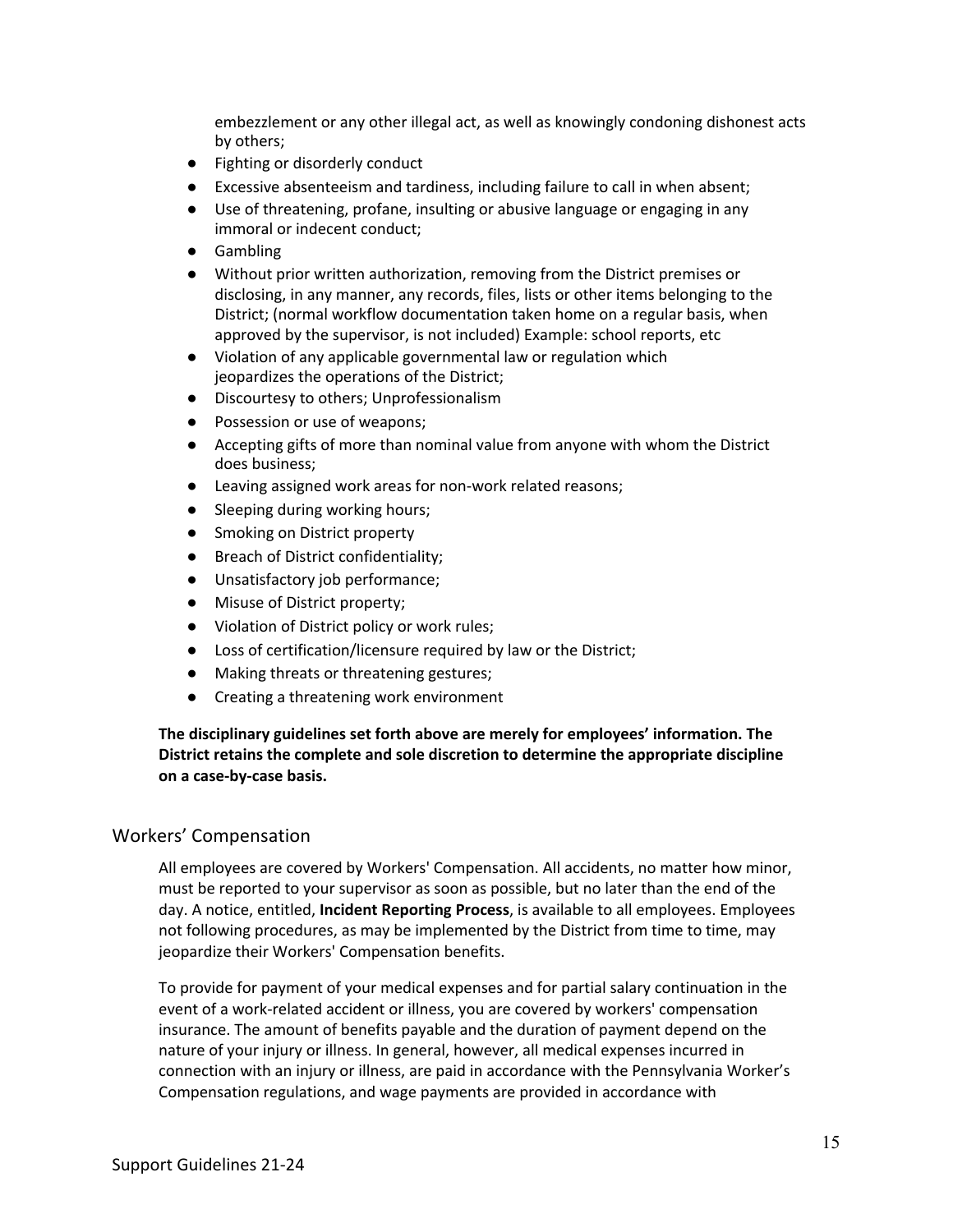Pennsylvania Worker's Compensation regulations.

If you are injured or become ill on the job, you must immediately report such injury or illness to your supervisor, the school nurse, and the Benefits office. This ensures the School District can assist you in obtaining appropriate medical treatment. Your failure to follow this procedure may result in the appropriate workers' compensation report not being filed in accordance with the law, which may consequently jeopardize your right to benefits in connection with the injury or illness. Questions regarding workers' compensation should be directed to the Benefits' Office.

In accordance with the Workers' Compensation laws, the school district will annually provide a list of medical providers for employees to use for Workers' Compensation claims. To ensure your claims for medical treatment will be paid through Workers' Compensation, you will be required to select one of the medical providers on this list for your initial treatment.

# COMPLIANCE POLICIES

### **Policy 323 Tobacco and Vaping Products**

The Pottstown School District has a smoke free work place. Smoking, vaping, or other use of tobacco or tobacco-based products on school grounds is a violation of state law, and constitutes a summary offense. The Aboard Policy 323, entitled Tobacco and Vaping Products is available on the District website.

### **Policy 815 Utilization of Technology**

The Board Policy 815, entitled Utilization of Technology is available on the District website. This policy outlines the philosophy, operations, appropriate, and inappropriate uses of technology in the district.

### **Policy 824 Maintaining Professional Adult/Student Boundaries**

Knowing the difference between appropriate and inappropriate relationships and interactions between staff and students is critically important. Board Policy 824, Maintaining Professional Adult/Student Boundaries, which outlines appropriate interactions can be found on the district website.

# **Other Trainings/Policies**

During your employment in the district you will be expected to participate in several mandatory trainings. These trainings will usually be made to you electronically. Many of them require periodic reviews for compliance. You will be notified of these trainings. It is then your responsibility to complete them in their totality. Failure to do so could lead to disciplinary procedures including termination.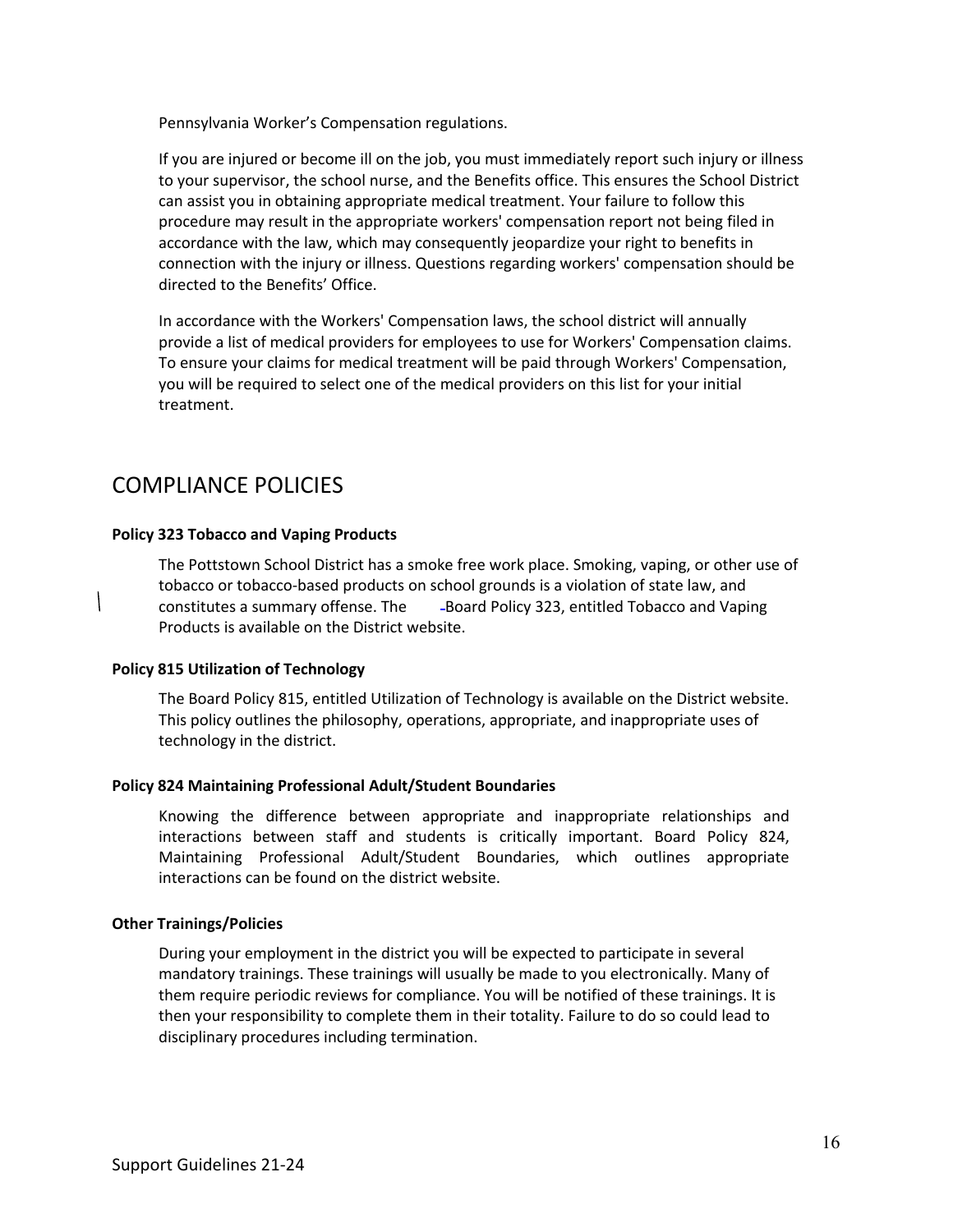# SALARIES AND PROVISIONS

Job descriptions and evaluation criteria have been established to determine position classifications and minimum/maximum salaries for each classification. Pay increases will be determined solely at the discretion of the school board.

# Compensation Period

10-month employees have the option to spread their compensation over a 12-month period. Employees hired after July 1st will have their pay spread over 10 months. This can be changed during the next Open Enrollment period for the following year.

# Direct Deposit

All employees shall have their pay directly deposited into their bank accounts. Employees will have access to an electronic itemized statement of wages when PSD makes direct deposits.

# Overtime

On occasion, non-exempt PSD employees (i.e., employees paid on an hourly basis) may be required to work overtime hours. When possible, advance notification of overtime assignments will be provided. Overtime assignments will be distributed as equitably as possible to all employees qualified to perform the required work.

Any time actually worked by an employee in excess of forty (40) hours per week is considered overtime. Non-exempt employees shall be paid for overtime at 1½ times the employee's regular rate of pay. All overtime must be pre-approved by the employee's immediate supervisor.

Refusal to work scheduled overtime or overtime worked without prior authorization may result in disciplinary action, up to and including termination of employment.

The district gives unlimited access to certain work tools, such as e-mail, cell phones, or workrelated documents. Employees are expected to use these work tools during normal work hours. It is a violation of work rules to use work tools during non-regular work hours and claim above regular work hours or overtime hours unless specifically authorized by their supervisors in writing.

# Overtime for substitutes

While the District works to avoid overtime hours, when it becomes necessary, any overtime must have pre-approval from the Human Resources office or the superintendent designee. Any substitute employee who fails to receive prior approval for overtime hours will be subject to disciplinary action, up to and including a recommendation for termination to the School Board of Directors for the Pottstown School District.

Overtime pay shall be calculated by taking an average of all positions worked during the week in question.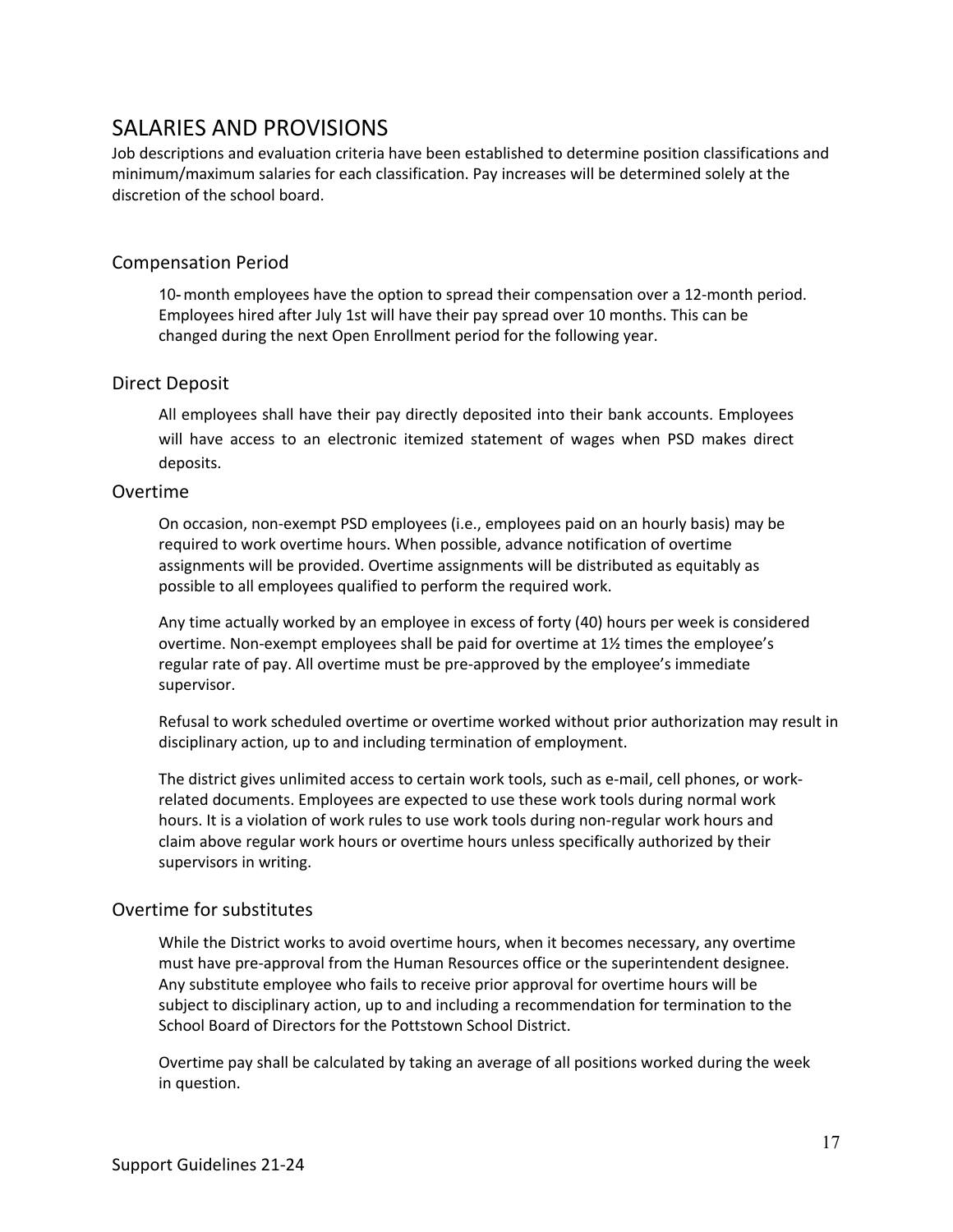# Payroll Period

Each pay period consists of two (2) work weeks; a work week begins on Sunday and runs through Saturday. Each pay will include earnings for all work performed through the end of the previous pay period. Various mandatory deductions are withheld from each regular pay.

In the unlikely event that there is an error in the amount of pay, the employee should promptly bring the discrepancy to the attention of Payroll so that corrections can be made as quickly as possible.

Once overpayments or underpayments are identified, they will be corrected in the next regular pay.

### Raises

Wages will be determined at the time of hire based on the classification of a position as well as the skill, expertise, and expectations of the position and the selected candidate. The District will work to attain equity among other "like-positions" throughout the county with regard to compensation. In order to attain equity, the board will allot 2% of all support staff salaries to be equitably distributed among the members of said group. This will not be reflected as an equal raise to all members but instead, will be reflected as a tool to better distribute the allotment to gain greater equity. The raise will go into effect on July 1 for the next school year of each year of these guidelines.

2021-2022 – 2% 2022-2023 – 2% 2023-2024 – 2%

# Tax Sheltered Annuities

All full-time employees shall be able to purchase tax sheltered annuities. Information regarding the annuities may be obtained at the School District Benefits Office.

The School District's only obligation shall consist of making payroll deductions as authorized in writing by the employee and remitting the amounts deducted to the investment program selected by the employee.

### Timekeeping

Accurately recording of "time worked" is the responsibility of every PSD employee. Federal and state laws require PSD to keep an accurate record of "time worked" in order to calculate employee pay and benefits. "Time worked" includes all time actually spent on the job performing assigned duties.

All PSD employees who are paid on an hourly basis must record the number of hours worked each day using the electronic time and attendance system. Time sheets will be distributed by PSD and should indicate the start and completion time of each work day and the number of hours worked. Altering, falsifying or tampering with time records will result in disciplinary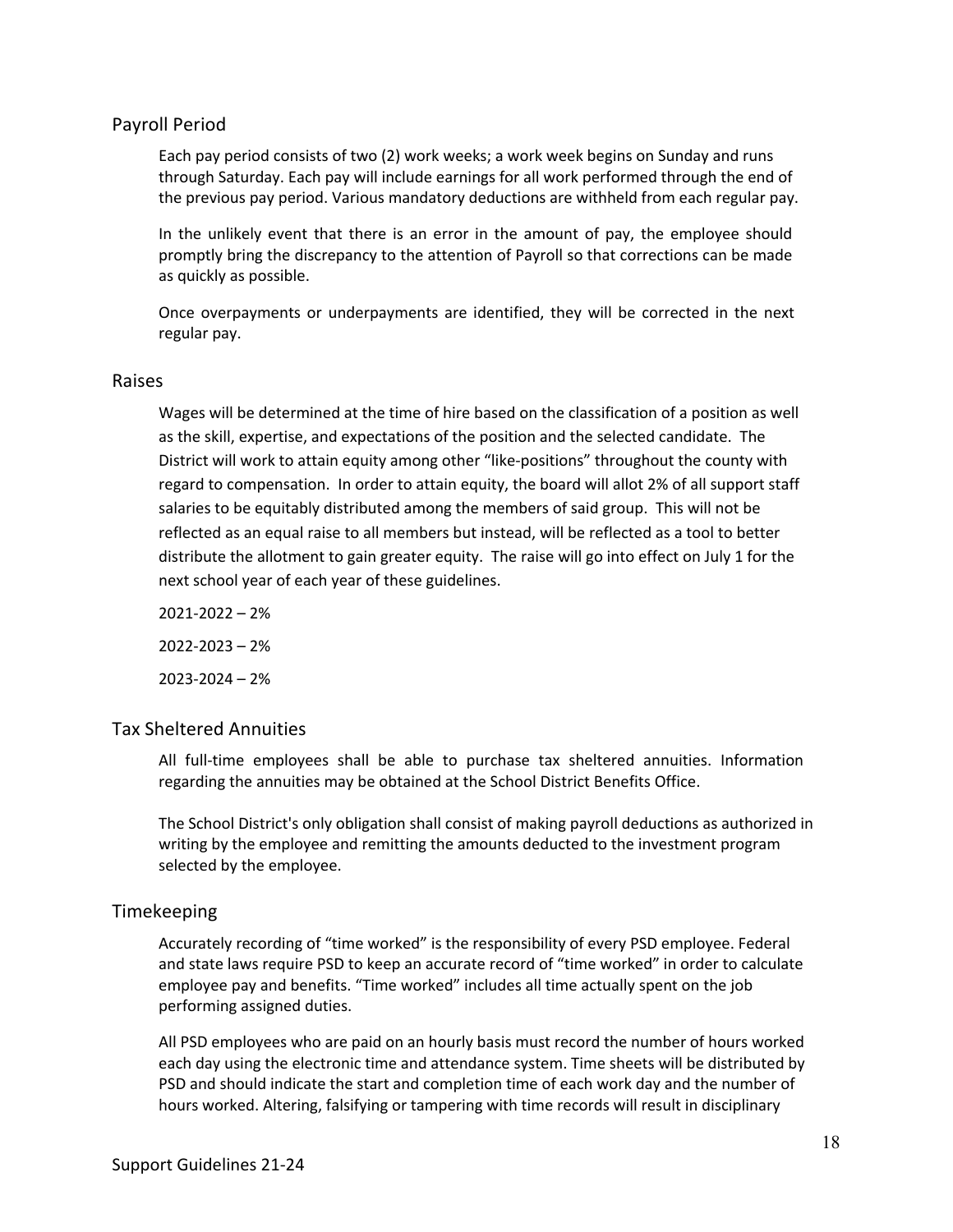action, up to and including termination of employment.

# Tuition Reimbursement

The district will reimburse tuition costs up to a maximum of \$3,000 per school year. All courses taken by employees must be pre-approved by the Human Resource Office to be eligible for reimbursement.

An employee shall be entitled to reimbursement of tuition for credits taken after the beginning of the second year of full-time continuous service with the school district. Exceptions to this period may be waived if the course is directly related to the employee's work.

Tuition reimbursement will be paid for only those courses where employees have earned a grade of "C" or better on a letter grade system or a grade of pass on a pass-fail system.

Employees receiving reimbursement for tuition must continue working for the district a minimum of one year after reimbursement is received or the money will be deducted from the last pay subject to limitations of applicable law.

# INSURANCE – AN OVERVIEW

The following information applies to Group Health Insurance, Prescription Drug Insurance, Dental Insurance, and Vision Insurance.

- Upon completion of a sixty (60) day waiting period and the employee's submission of the required application forms, insurance coverage will be made available to the employee and all eligible dependents. Coverage will be effective the first day of the month following completion of an employee's waiting period. Following termination of employment, an employee shall be allowed to continue coverage in accordance with the Consolidated Omnibus Budget Reconciliation Act of 1985 (COBRA) regulations. The continued coverage will be at the employee's expense.
- The spouses of any employee hired on or after November 1, 2011, are deemed to be an eligible dependent if they do not have access to an employer-sponsored health plan.
- Married couples, both of whom are working for the school district, shall be entitled to one benefit plan.
- Employees who are entitled to full payment of salary while on approved sick leave, bereavement leave, emergency leave, and/or leave for serving jury duty may continue their selected insurance coverage with the Board paying its share of the premium.
- **•** Employees on any type of unpaid leave of absence for one  $(1)$  to six  $(6)$ consecutive days inclusive in any one school year may continue to participate in their selected insurance plans with the Board paying its share of the insurance premium.
- Employees on any type of unpaid leave of absence for more than six (6) days in any one (1) school year may continue to participate in their selected insurance plans at their own expense. The amount of monthly premium to be paid by the employee shall be prorated on a daily basis. Note: Benefits for employees on qualified leave, under the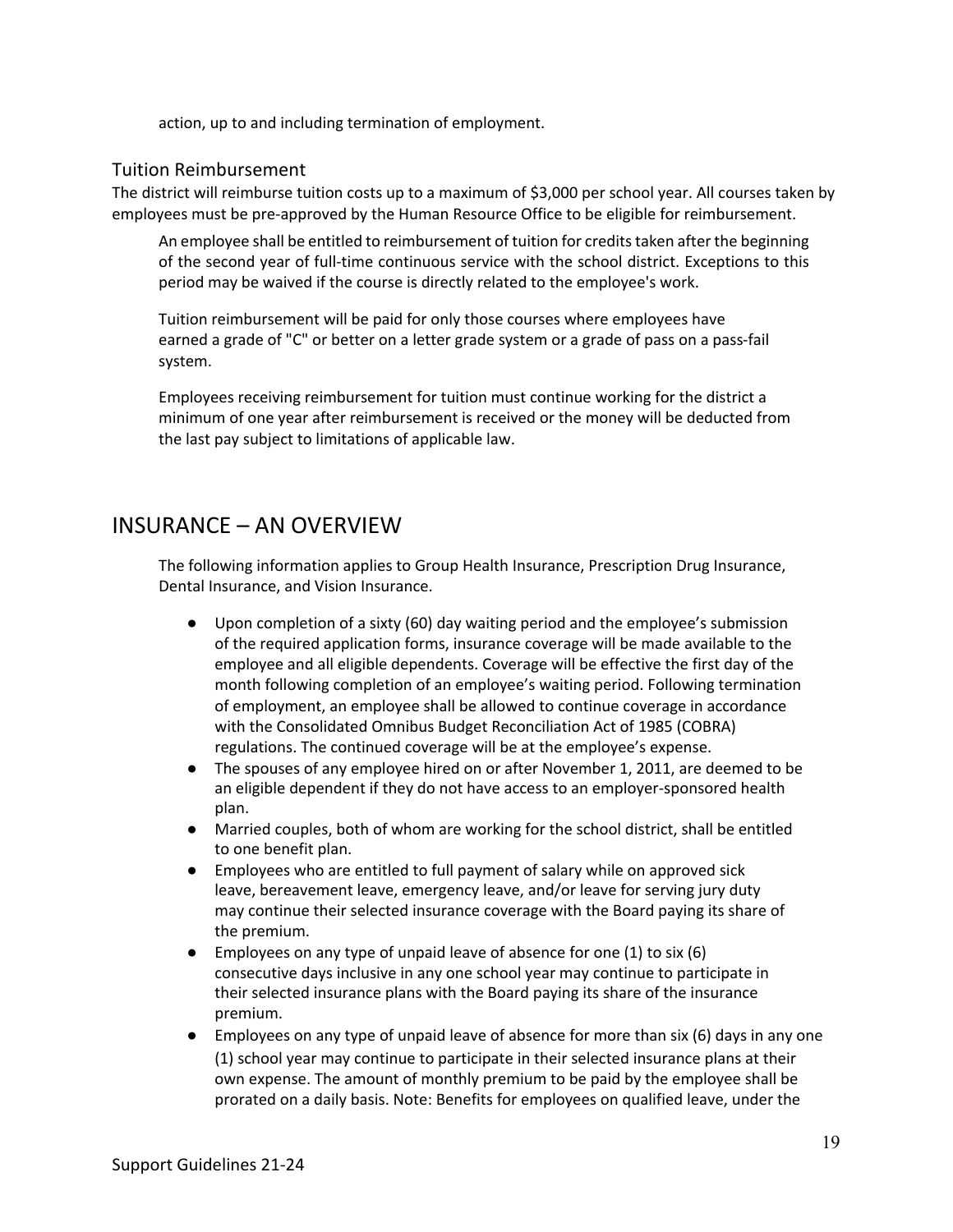Family and Medical Leave Act (FMLA) will be continued as required by law and described in the Family and Medical Leave section of these guidelines.

- Employees are responsible for reporting changes in dependents or types of coverage within 30 days by completing the required forms and submitting same to the Benefits office. Employees failing to report changes within 30 days will not be eligible to elect benefits until they experience a qualifying life event or the next open enrollment, whichever occurs first.
- Booklets describing the details of group insurance benefits are available to employees from the Benefits office.
- The District shall have the ability, at anytime throughout the term of these guidelines, to reduce the deduction frequency from 26 payments to 22 payment.

The District shall have the ability, at anytime throughout the term of these guidelines, to participate in any self-insurance program that may be initiated/implemented by the Montgomery County Intermediate Unit, without requiring any form of consent/approval from the covered employees, so long as there is no change in the insurance plan offered by the District. By way of clarification, any proposed change in funding structure, as referenced herein, will not result in a change in the selection of plans available

The following information applies to Group Health Insurance and Prescription Drug Insurance:

- Through the district IRS Section 125 plan, an employee's contributions for premiums will be deducted from their pay on a pre-federal income and FICA tax basis.
- Any changes to the employee's election will be subject to the requirements of the Vendor of the applicable plan and applicable law, including, but not limited to, Internal Revenue Code, Section 125. The Section 125 Plan shall be the exclusive basis upon which such employee may pay for the employee's share of the premium cost.
- Under this Section 125 Plan, eligible employees shall, prior to the period of time designated by the Board as the "Plan Year," as required by federal tax law requirements, in addition to the option of selecting coverage under these plans for the upcoming Plan Year, also shall have the option to elect not to be covered under any Board sponsored benefit plan.
- Any employee, who waives all coverage, for a plan year, for the employee and eligible dependents, if any, shall be eligible to receive a cash payment equivalent to 25% of the annual cost of "Employee Only Coverage" under the Core Plan. Payments will be made in January of the Plan Year.
- Any employee who has so waived coverage and received a cash payment and (i) based on a qualifying event is permitted under the terms of Section 125 Plan to revoke the employee's waiver for the remainder of the plan year or (ii) terminates employment prior to the end of the school year for which coverage has been waived, agrees to reimburse the Board (and be deemed to have authorized the payroll withholding therefore) for an amount equal to the number of working days left in the plan year on the date of revocation or termination over the total working days in the school year times the cash payment.
- This payment is not considered as part of the employee's base salary and will not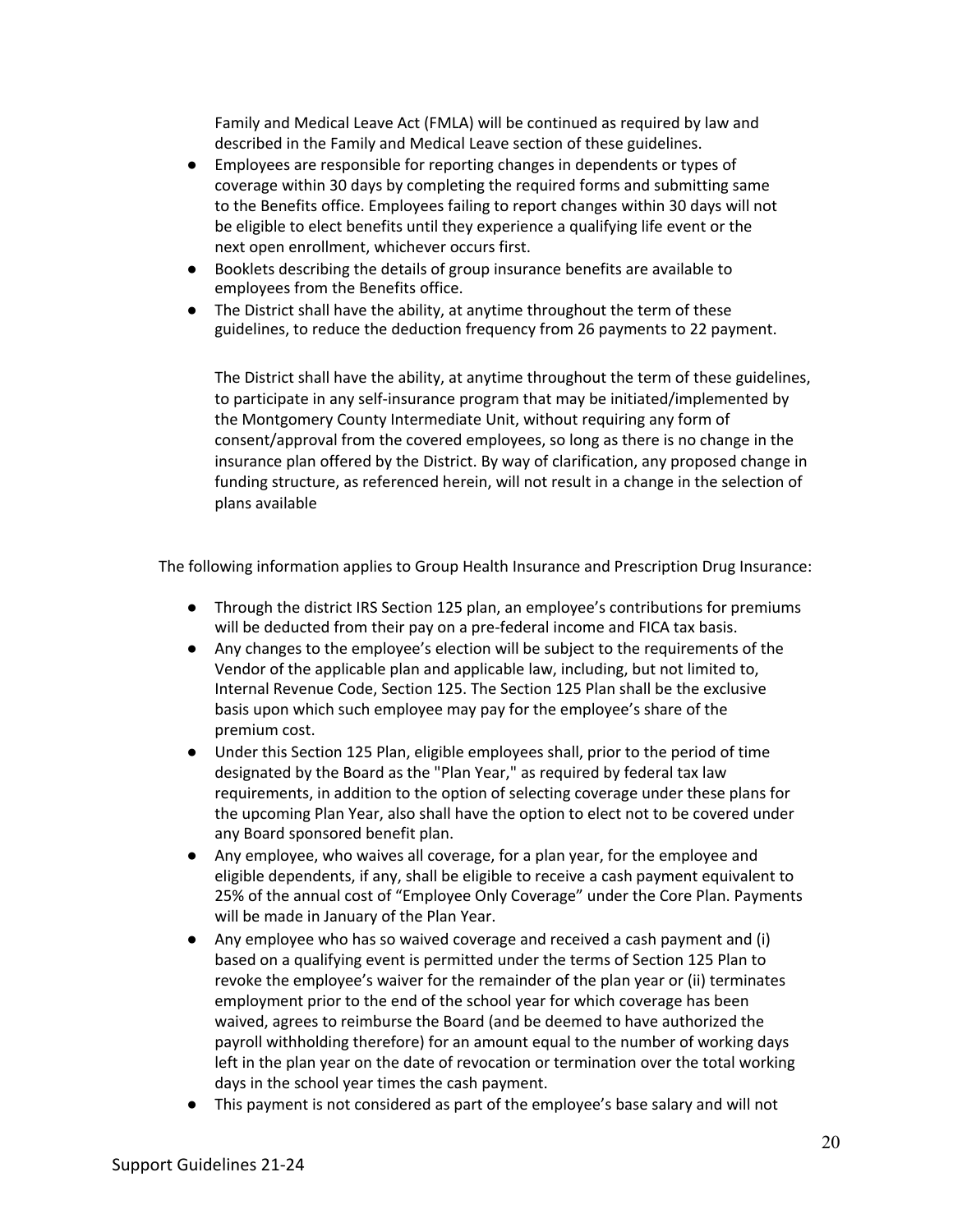be reported to the Pennsylvania School Employees' Retirement System (PSERS) for the purpose of retirement.

- An employee may renew within one calendar year provided there has been a qualifying event and the carrier will allow such re-enrollment provided the employee returns the payment to the district in its entirety.
- The Board will pay their percentage of cost of plan premiums, as described in each specific plan section of these guidelines, for the employee, eligible employee spouses, and all children under twenty-six (26) years of age.
- Upon application to and acceptance by the insurance carrier, employees may also include dependent children twenty-six (26) years of age or older who are incapable of self-support due to a physical or mental handicap which occurred prior to age twenty-six (26), and who were eligible for coverage and were dependents prior to age twenty-six (26).

Employees are required to verify all dependent relationships; when applicable, employees are required to verify dependent access to employer-sponsored health insurance. Employees providing false information in bad faith will be subject to disciplinary action up to and including termination, denial of COBRA benefits, and criminal prosecution.

#### Group Dental Insurance

The Pottstown School District will provide basic family dental insurance for all fulltime employees and their dependents.

The District will pay the full cost of the premium for the employee, eligible employee spouses, and all children up to (but not including) age twenty-six (26).

Part-time employees hired prior to November 1, 2011, working four (4) or more hours per day may purchase dental insurance; premium contributions will be based on regularly scheduled work hours.

Part-time employees hired on or after November 1, 2011, working five (5) or more hours per day may purchase dental insurance; premium contributions will be based on regularly scheduled work hours.

Please see vendor provided plan documents for specific coverage details.

#### Group Health Insurance

Effective November 1, 2011, PSD will provide a group health insurance Core Plan and optional buy-up plans. These plans will be updated and available to employees as required by the Affordable Care Act.

The Board reserves the right to meet its commitment hereunder by obtaining substantially equivalent benefits from any carrier of its choosing.

For each year, the employee shall contribute a sum, per pay period toward the total cost of the premium for the Core Plan based on 26 pays per year.

Contribution Rates per Pay (based on 26 pays)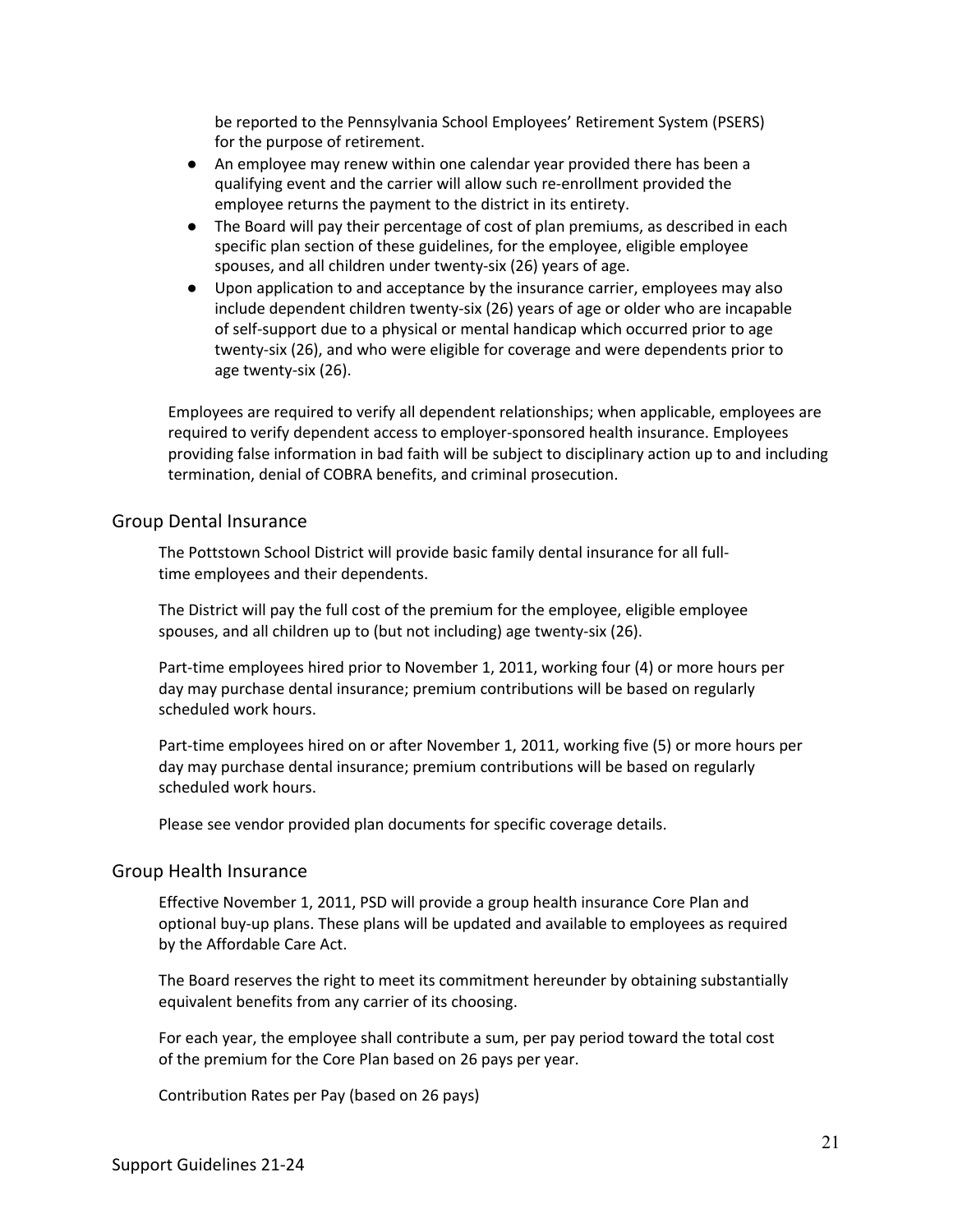|                                 | 2021-2022 | 2022-2023 | 2023-2024 |
|---------------------------------|-----------|-----------|-----------|
| Single                          | \$50      | \$50      | \$50      |
| Eligible Employee & Child       | \$53      | \$57      | \$60      |
| Eligible Employee &<br>Children | \$60      | \$70      | \$80      |
| Eligible Employee &<br>Spouse   | \$60      | \$70      | \$80      |
| Family                          | \$63      | \$77      | \$90      |

Part-time employees hired prior to November 1, 2011, working four (4) or more hours per day may purchase health insurance; premium contributions will be based on regularly scheduled work hours.

Part-time employees hired on or after November 1, 2011, working five (5) or more hours per day may purchase health insurance; premium contributions will be based on regularly scheduled work hours.

Should an employee elect a buy-up plan, the employee, in addition to the Core Plan contribution, shall contribute an amount equal to 100% of the difference in premium cost between the Core Plan and the buy-up plan. The employee may choose only one plan for health insurance coverage.

# Group Income Protection Plan

A Group Income Protection Plan will be provided by the School District for full-time employees. The following provisions and benefits shall be applicable:

- Group Income Protection will apply only to those employees who work at least 30 hours per week and not be considered part time.
- In the event that a full-time employee is absent from work as a result of an illness or an injury, the employee will be entitled to benefits beginning the twenty-second (22nd) consecutive calendar day of absence or the first day after the employee has used all accumulated sick leave, whichever occurs later.
- The amount of the benefits payable will be fifty percent (50%) of gross salary, not to exceed a benefit of \$2,000.00 per month.
- The Income Protection Plan will pay benefits for a period of fifty-two (52) weeks.
- Upon completion of a sixty (60) day waiting period, full-time employees are automatically covered by the Income Protection Plan beginning the first day of the following month.
- Pre-existing conditions including pregnancy may impact eligibility.
- Employees are not entitled to Income Protection Insurance Benefits while drawing pay for sick leave or any other type of salary payment made by the School District.
- **•** Employees on an unpaid leave of absence for more than six (6) consecutive days in a school year will not be covered by the Income Protection Plan during additional unpaid leave days for that school year. Note: Benefits for employees on qualified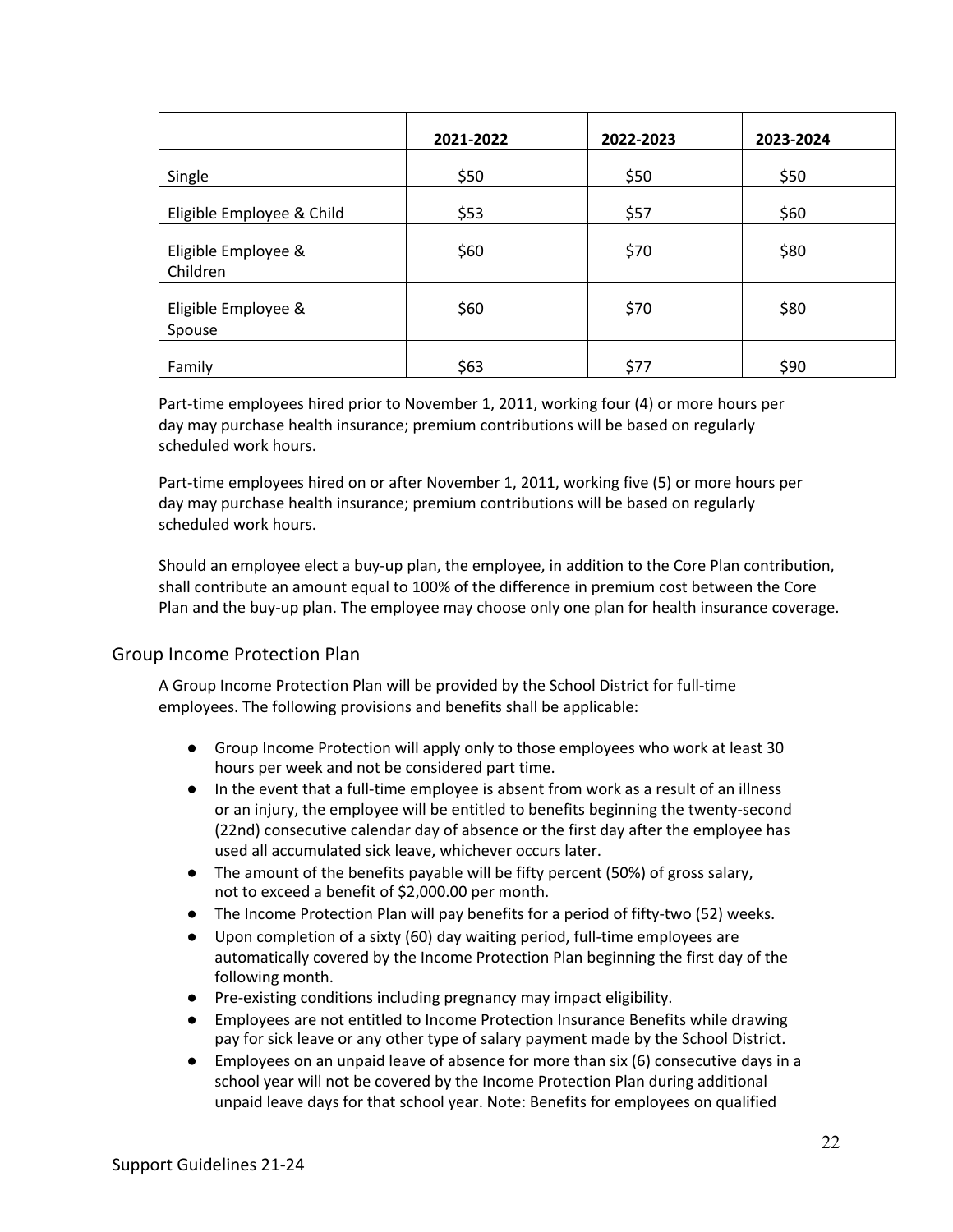leave, under the Family and Medical Leave Act (FMLA) will be continued as required by law and described in the Family and Medical Leave section of these guidelines.

- If an employee is absent as a result of injury covered by Workers' Compensation Insurance, the benefits under Workers' Compensation Insurance will be deducted from those payable under the Income Protection Plan.
- The Income Protection Plan does not include any benefits for medical expenses.

Income Protection insurance coverage will be continued at School District expense for employees who are entitled to full payment of salary while on an approved paid leave. Coverage will also be continued at School District expense for employees on sick leave with or without pay.

Employees on any type of unpaid leave of absence for one (1) to six (6) days inclusive in any one school year will continue their income protection insurance coverage with the School District paying the full cost of the premium.

Employees on any type of unpaid leave for more than six (6) consecutive days in any one school year may not continue their income protection insurance coverage while on unpaid leave of absence except as noted in the two preceding paragraphs.

### Group Life Insurance

The School District will provide term life insurance for each full-time employee in the amount of \$50,000. Group Life Insurance will apply only to those employees who work at least 30 hours per week and not be considered part time.

Employees who are entitled to full payment of salary while on approved sick leave, bereavement leave, conditional leave, and/or leave for serving on jury duty may continue their life insurance coverage with the School District paying the premium.

Employees on any type of unpaid leave of absence for one (1) to six (6) days inclusive in any one school year may continue to participate in the Life Insurance Plan with the School District paying the premium.

Employees on an unpaid leave of absence for more than six (6) consecutive days who intend to continue to be on an unpaid leave of absence shall have their group life insurance terminated at the end of the month during which they last actually worked. Note: Benefits for employees on qualified leave, under the Family and Medical Leave Act (FMLA) will be continued as required by law and described in the Family and Medical Leave section of these guidelines.

Employees of the School District who wish to continue their group life insurance while on an unpaid leave of absence, not covered by FMLA, for more than six (6) consecutive days shall reimburse the School District for the cost of the premium. The premium shall be prorated on a daily basis. Requests for continuation must be submitted, in writing, to Human Resources.

Certificates of Insurance will be issued to those employees participating in the plan which will fully describe detailed provisions regarding this coverage.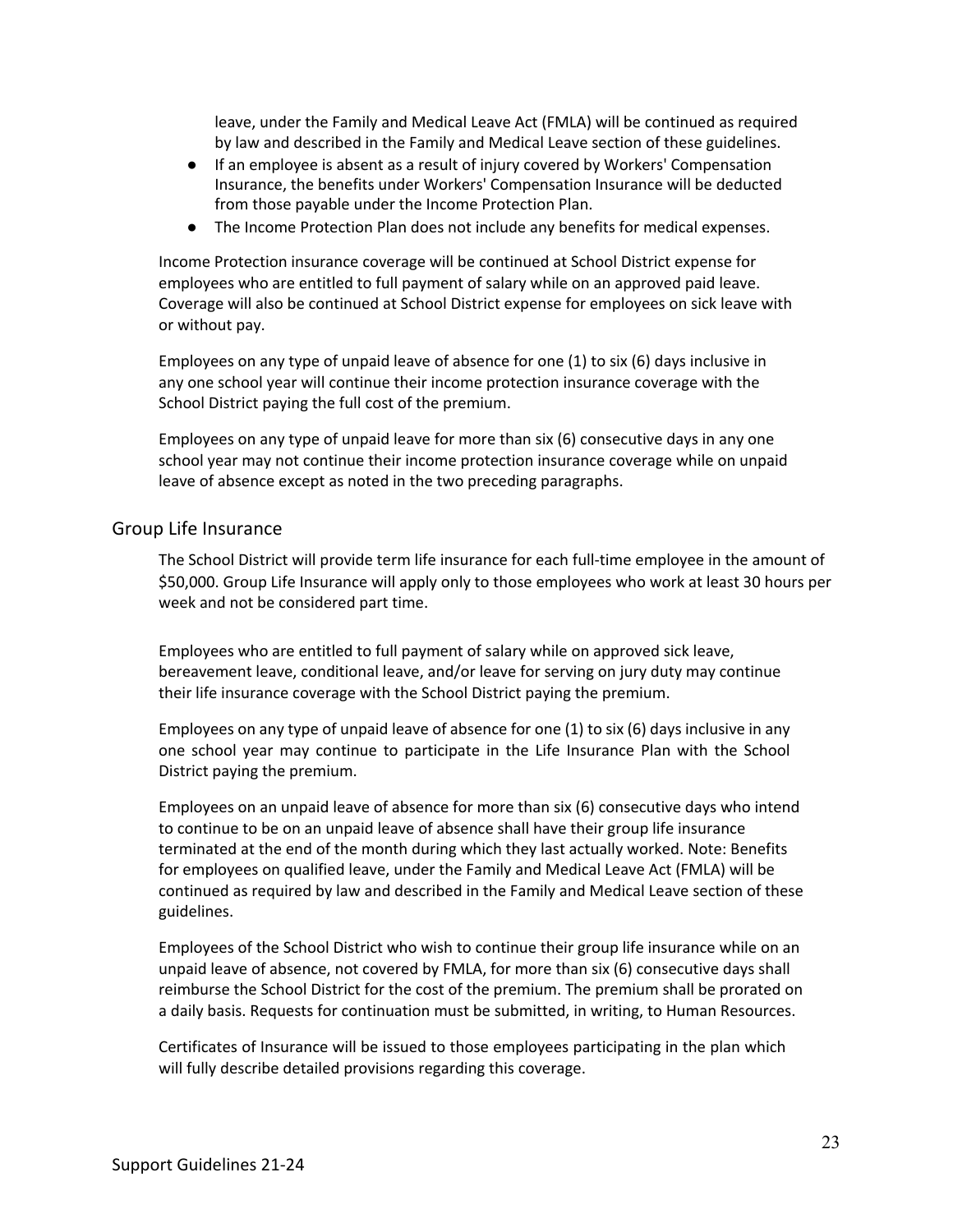## Group Prescription Drug Plan

The School District will provide a Prescription Drug Plan.

The Board reserves the right to meet its commitment hereunder by obtaining substantially equivalent benefits from any carrier of its choosing.

Through the end of this agreement, for full-time employees, the Board shall pay 95% of the total cost of the premium charge for the Prescription Drug Plan. Employees will be responsible to pay the difference in the premium through mandatory payroll deduction.

Part-time employees hired prior to November 1, 2011, working four (4) or more hours per day may purchase prescription drug insurance; premium contributions will be based on regularly scheduled work hours.

Part-time employees hired on or after November 1, 2011, working five (5) or more hours per day may purchase prescription drug insurance; premium contributions will be based on regularly scheduled work hours.

### Group Vision Insurance

The School District will provide basic Vision Insurance.

The Board reserves the right to meet its commitment hereunder by obtaining substantially equivalent benefits from any carrier of its choosing.

Part-time employees hired prior to November 1, 2011, working four (4) or more hours per day may purchase vision insurance; premium contributions will be based on regularly scheduled work hours.

Part-time employees hired on or after November 1, 2011, working five (5) or more hours per day may purchase vision insurance; premium contributions will be based on regularly scheduled work hours.

# SEPARATION OF SERVICE – PAYMENT FOR TIME EARNED Sick Days

### Separation of Service – (Non-Retirement) Full-Time Employees

Upon termination of service other than retirement, full-time employees shall receive payment for all unused sick days up to a maximum of 300 days. Thirty dollars (\$30) shall be the value of each unused sick day. Employees will be eligible providing:

The employee is full-time.

The employee has a minimum of fifteen (15) years of full-time service with the district. The employee has a satisfactory rating for the year of the termination of service.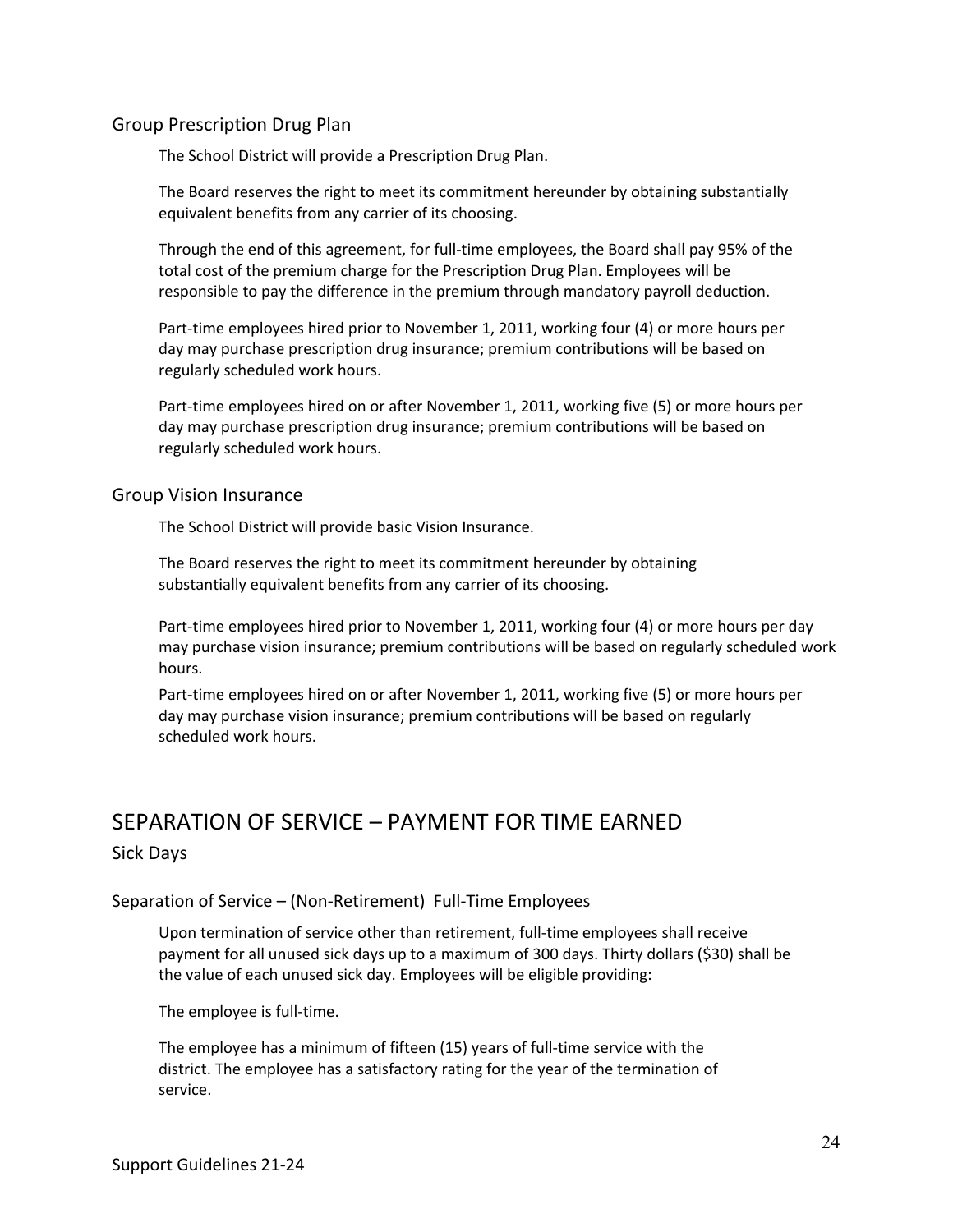Payments will be made within sixty (60) days after the termination date provided. Should the employee become employed in another district within the six (6) month period, then the number of accumulated unused sick leave days for which such employee shall be eligible to receive payment shall be reduced by the actual number of such days recognized by the new district for sick leave.

Only sick time earned at Pottstown School District will be paid out.

Separation of Service – (Non-Retirement) Part-Time Employees

Upon termination of service other than retirement, part-time employees shall receive payment for all unused sick days up to a maximum of 300 days. Fifteen dollars (\$15) shall be the value of each unused sick day. Employees will be eligible providing:

The employee is part-time.

The employee has a minimum of fifteen (15) years of `service with the district. The employee has a satisfactory rating for the year of the termination of service.

Payments will be made within sixty (60) days after the termination date provided. Should the employee become employed in another district within the six (6) month period, then the number of accumulated unused sick leave days for which such employee shall be eligible to receive payment shall be reduced by the actual number of such days recognized by the new district for sick leave.

### Death

Upon the death of an employee, the Pottstown School District shall make a payment for unused sick leave in the same manner as described in this section for those employees who retire.

In this case, the payment shall be made payable to the employee's beneficiary, as designated on either the group life insurance certificate or as otherwise specified.

In the event the employee was not participating in the group life insurance plan or there is no designated beneficiary, said payment shall be made to the employee's surviving spouse, if any, or to his/her estate.

To receive payment upon death, the employee must have at least ten (10) consecutive years of service with the Pottstown School District immediately prior to the time that death occurs.

Payments made under the provisions of this paragraph shall be made within sixty (60) days after the date of death.

# Vacation Days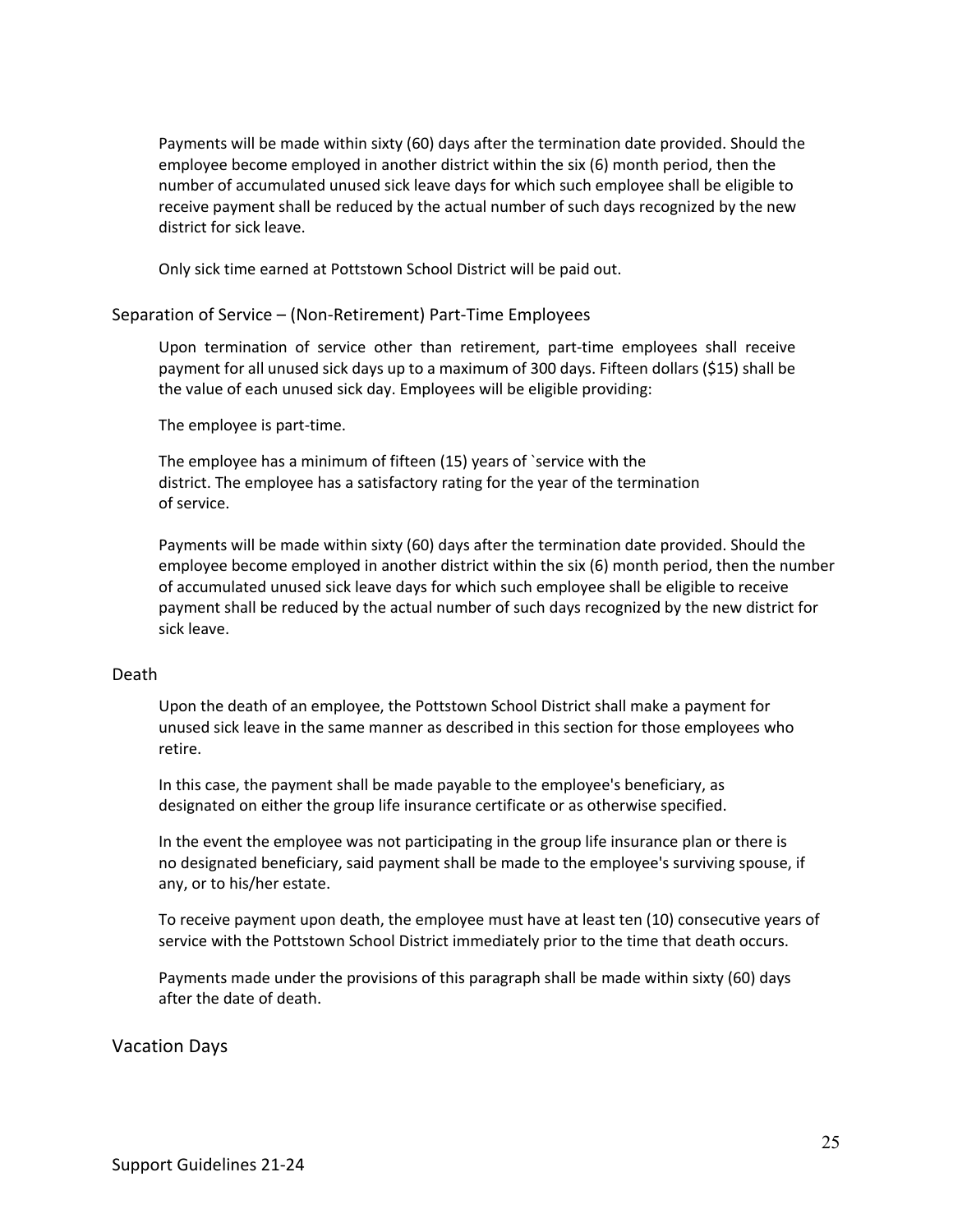## Separation of Service – Full Time Employees

Upon termination of service other than retirement, full-time employees, who began employment as a full-time employee under a vacation program requiring the earning of time, shall receive payment for all unused vacation hours.

For full-time employees, who began employment as a full-time employee under a frontloaded vacation program, should they leave prior to earning the hours they have used, they will owe the District for time taken. If their earned hours exceed their hours used, they will receive payment for this time.

# Retirement – Full Time Employees

At time of retirement, employees, who began employment as a full-time employee under a vacation program requiring the earning of time, have earned vacation time that they would be entitled to take the next year. A retiree can elect one of the options:

- Receive a payment for the earned hours converted to days. (The current daily rate of pay times the number of unused hours converted to days.)
- Advance the Vacation Hours- The retiring employee can elect to take vacation hours during their last month employed.

Employees, who began employment as a full-time employee under a front-loaded vacation program, should they retire prior to earning the hours they have used, they will owe the District for time taken. If their hours earned exceed their hours used, they will receive payment for this time.

# FAMILY AND MEDICAL LEAVE ACT (FMLA)

The Pottstown School District is a covered employer under the Family and Medical Leave Act of 1993 as Amended ("FMLA"). The FMLA entitles eligible employees of a covered employer to a maximum of twelve (12) weeks per year of unpaid leave for specific FMLA-qualifying reasons, or twenty-six (26) weeks in the event the leave is taken to care for a covered service member, as defined below.

# Eligibility

Employees are eligible for FMLA leave if they:

- Have worked for the employer for at least *12 months*;
- Have at least *1,250 hours of service* for the employer during the 12 month period immediately preceding the leave $*$ ; and
- Work at a location where the employer has at least *50 employees within 75 miles*.

# Qualifying Reasons

Eligible employees may take FMLA leave for any of the following qualifying reasons: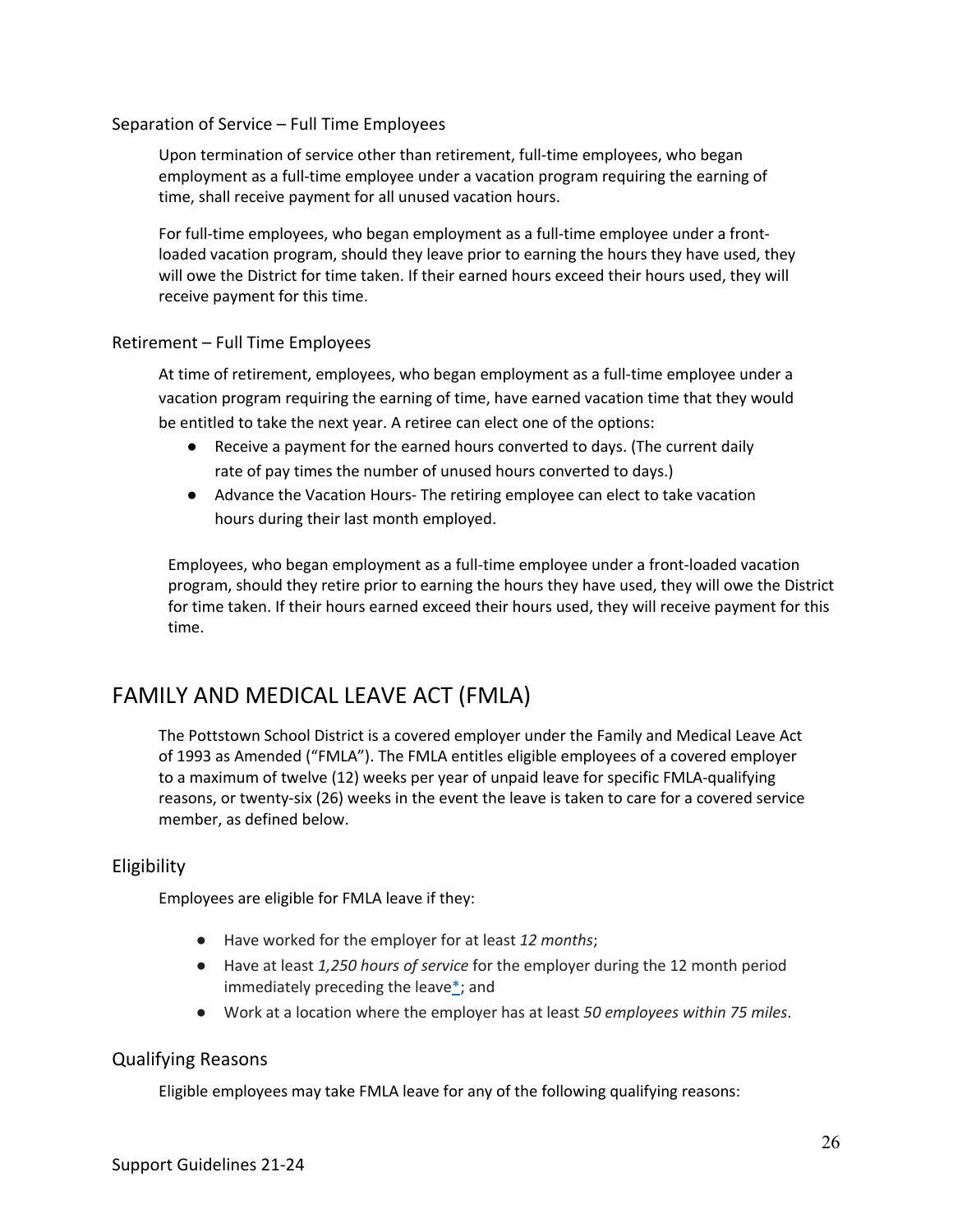- The care of a child following the birth or adoption of the child, or the placement of a foster child; or
- The care of a parent, child, or spouse with a serious health condition; or
- Incapacity due to pregnancy, prenatal medical care, or child birth; or
- The treatment of an employee's own serious health condition which makes the employee unable to perform the essential functions of his or her job; or
- The care of a "covered service member," which is defined as a member of the Armed Forces, including a member of the National Guard or Reserves, who is undergoing medical treatment, recuperation, or therapy, is otherwise in outpatient status, or is otherwise on the temporary disability retired list, as a result of a serious injury or illness; or a veteran who is undergoing medical treatment, recuperation, or therapy, for a serious injury or illness and who was a member of the Armed Forces, including a member of the National Guard or Reserves, at any time during the five (5) year period preceding the date on which the veteran obtains that medical treatment, recuperation, or therapy, when the eligible employee is the spouse, son, daughter, parent, or next of kin (i.e. nearest blood relative) of the covered service member; or

Any qualifying need arising out of the fact that the employee's parent, child, or spouse is on "covered active duty" (or has been notified of an impending call or order to "covered active duty") in the Armed Forces. "Covered active duty" is defined as duty during the deployment of the service member with the Armed Forces to a foreign country.

# Definitions

- A "serious health condition" is an illness, injury, impairment, or physical or mental condition that causes a period of incapacity resulting in:
	- o The need for inpatient care in a hospital, hospice, or medical care facility, and any subsequent treatment in connection with such inpatient care;
	- $\circ$  Absence from work, school, or other regular activities for more than three (3) consecutive, full calendar days and requiring continuing treatment or supervision by a healthcare provider at least once within seven (7) days of the first day of incapacity and (i) requires either a regimen of continuing treatment initiated by the health care provider during the first treatment or (ii) a second in-person visit to the health care provider for treatment (the necessity of which is determined by the healthcare provider) within thirty (30) days of the first day of incapacity.
	- o The need for continuing treatment or supervision by a healthcare provider for a condition so serious that, if not treated, would likely result in a period of incapacity of more than three calendar days and requires visits for treatment by a healthcare provider at least twice a year; or
	- $\circ$  The need for continuing treatment or supervision by a healthcare provider for prenatal care. The employee husband of a pregnant spouse is entitled to FMLA leave for prenatal care.
- A "serious injury or illness" in the case of a covered service member who is a member of:
	- o The Armed Forces means an injury or illness, that was incurred by the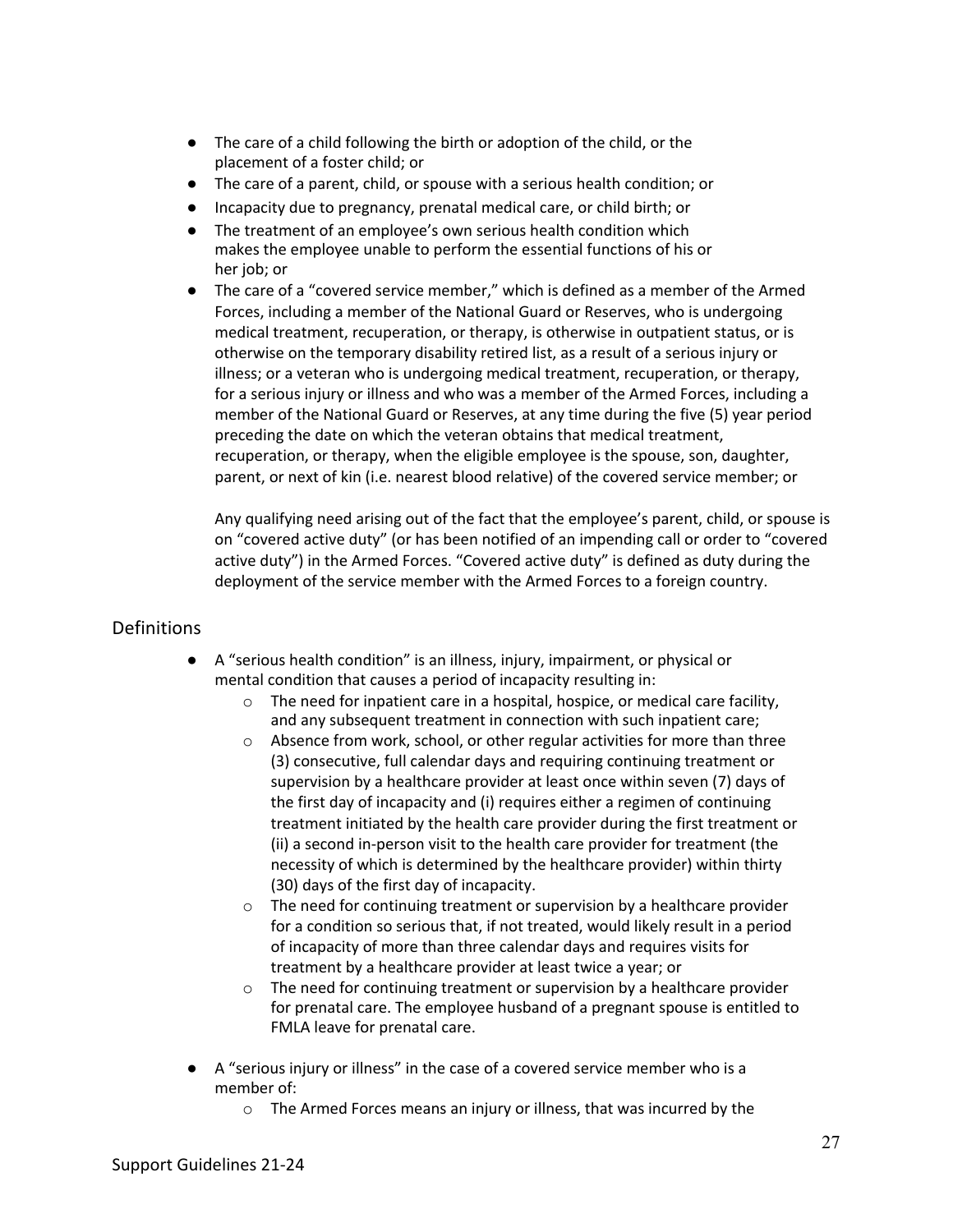service member in the line of duty while on active duty in the Armed Forces, or an injury or illness that existed before the beginning of the member's active duty and was aggravated by service in the line of duty while on active duty in the Armed Forces, and that may render the service member medically unfit to perform the duties of the member's office, grade, rank, or rating; and,

- o In the case of a covered service member who is a veteran of the Armed Forces, a "serious injury or illness" means a qualifying (as defined by the Secretary of Labor) injury or illness that was incurred by the service member in the line of duty while on active duty in the Armed Forces, or an injury or illness that existed before the beginning of the service member's active duty and was aggravated by service in the line of duty while on active duty in the Armed Forces, and that manifested itself before or after the member became a veteran.
- A qualifying need is defined as:
	- o short notice deployment;
		- o attending military events and activities;
		- o arranging for alternative childcare or school activities;
		- o addressing financial and legal arrangements;
		- o attending counseling;
		- o rest and recuperation;
		- o attending post-deployment activities within ninety (90) days following the termination of the covered military member's covered active duty status; and,
		- $\circ$  addressing other events which arise out of the covered military member's covered active duty or call to covered active duty (provided that the employer and employee agree that such leave shall qualify as an exigency, and agree to both the timing and duration of the leave).

Employees should consult with Human Resources to determine whether an exigency qualifies for FMLA leave.

# Leave Period

Eligible employees may take up to twelve (12) weeks of unpaid leave in a 12-month period, or twenty-six (26) weeks in a single 12-month period in the event the leave is taken to care for a covered service member, on a per-covered-service member, per-injury basis. The 12 month period is a rolling 12-month period, measured backwards from the date the employee intends to commence a requested FMLA leave, or in the case of leave to care for a covered service member, measured forward from the date an employee's leave to care for the covered service member began, unless otherwise required by applicable law. If an employee takes military caregiver leave to care for more than one covered service member or to care for the same covered service member who has incurred a subsequent serious injury or illness, and if the single 12-month periods involved overlap with each other, the employee may take no more than twenty-six (26) weeks of leave in each single 12-month period. If an employee does not take all of the twenty-six (26) weeks of military caregiver leave during the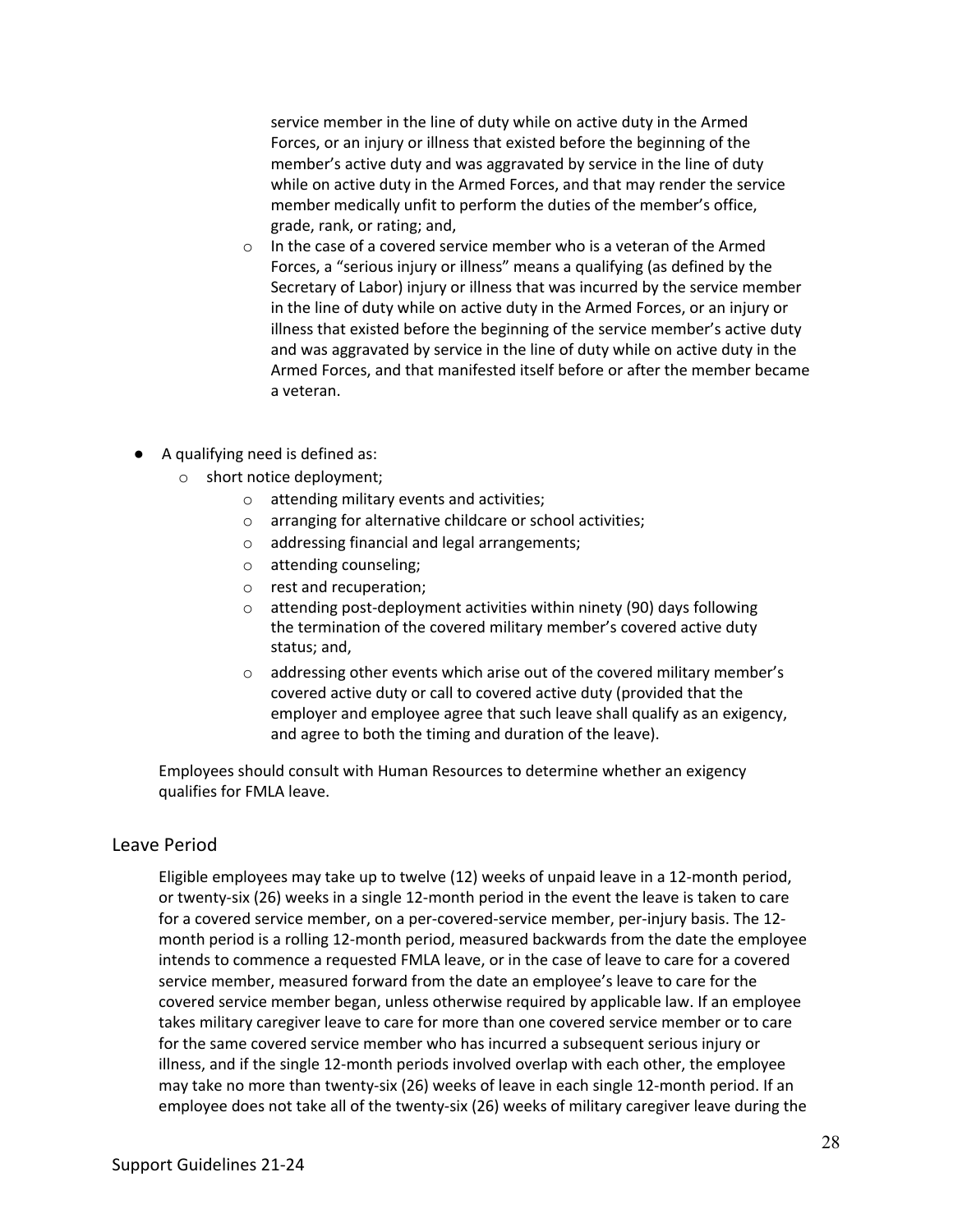applicable single 12-month period, the balance is forfeited and no carry-over is permitted. During any single 12-month period, the employee's total leave entitlement is limited to a combined total of twenty-six (26) weeks for all qualifying reasons.

If the District employs both spouses, the aggregate FMLA leave taken by both spouses for the same qualifying reason may not exceed twelve (12) weeks, or twenty-six (26) weeks in the event the leave is taken to care for a covered service member.

Eligible employees may take FMLA leave in full week increments, up to twelve (12) consecutive weeks, or up to twenty-six (26) consecutive weeks in the event the leave is taken to care for a covered service member. Employees also may take intermittent or reducedschedule FMLA leave where medically necessary for a serious health condition of the employee or a sick family member; to care for a covered service member; or in connection with any qualifying exigency as defined above. In addition, employees may take intermittent or reduced-schedule leave with the District's approval for other qualifying reasons. If an employee takes intermittent or reduced- schedule FMLA leave for the serious health condition of the employee or a sick family member, to care for a covered service member, or due to a qualifying exigency, the District may require that the employee transfer temporarily to an alternative position so as not to unduly disrupt the District's operations while the employee is on the reduced or intermittent schedule.

Intermittent or reduced-schedule FMLA leave may not be taken in increments of less than one hour. Reduced-schedule or intermittent leave time is calculated as a percentage of the employee's normal workweek. Therefore, an employee who normally works thirty (30) hours per week and takes ten (10) hours of FMLA leave in one (1) week, will have used one-third of a work week of FMLA leave. For employees who work variable hours, the normal work week is determined by the average hours worked per week by the employee during the twelve (12) weeks prior to the start of the employee's leave.

While sick days may be used for either the illness of the employee or the short-term illness of a family member, no more than five (5) paid sick days may be used for a sick family member under FMLA provisions

### Continuation of Benefits

Employees on FMLA leave are entitled to maintain insurance coverage through the District's group health plan under the same terms and conditions that apply to employees who are not on leave. The District reserves the right to recover from the employee any group health plan premium payments it makes during any unpaid portion of the employee's FMLA leave if the employee fails to return to work at the end of the planned leave period, unless the employee's failure to return to work was due to circumstances beyond the employee's control. Vacation time, personal time, and other service-related benefits do not accrue during unpaid FMLA leave. Use of FMLA leave will not result in the loss of any benefit that accrued prior to the start of an employee's leave.

#### Reinstatement

Upon return from FMLA leave, most employees are entitled to reinstatement in the same or equivalent position with equivalent pay, benefits, and terms and conditions of employment.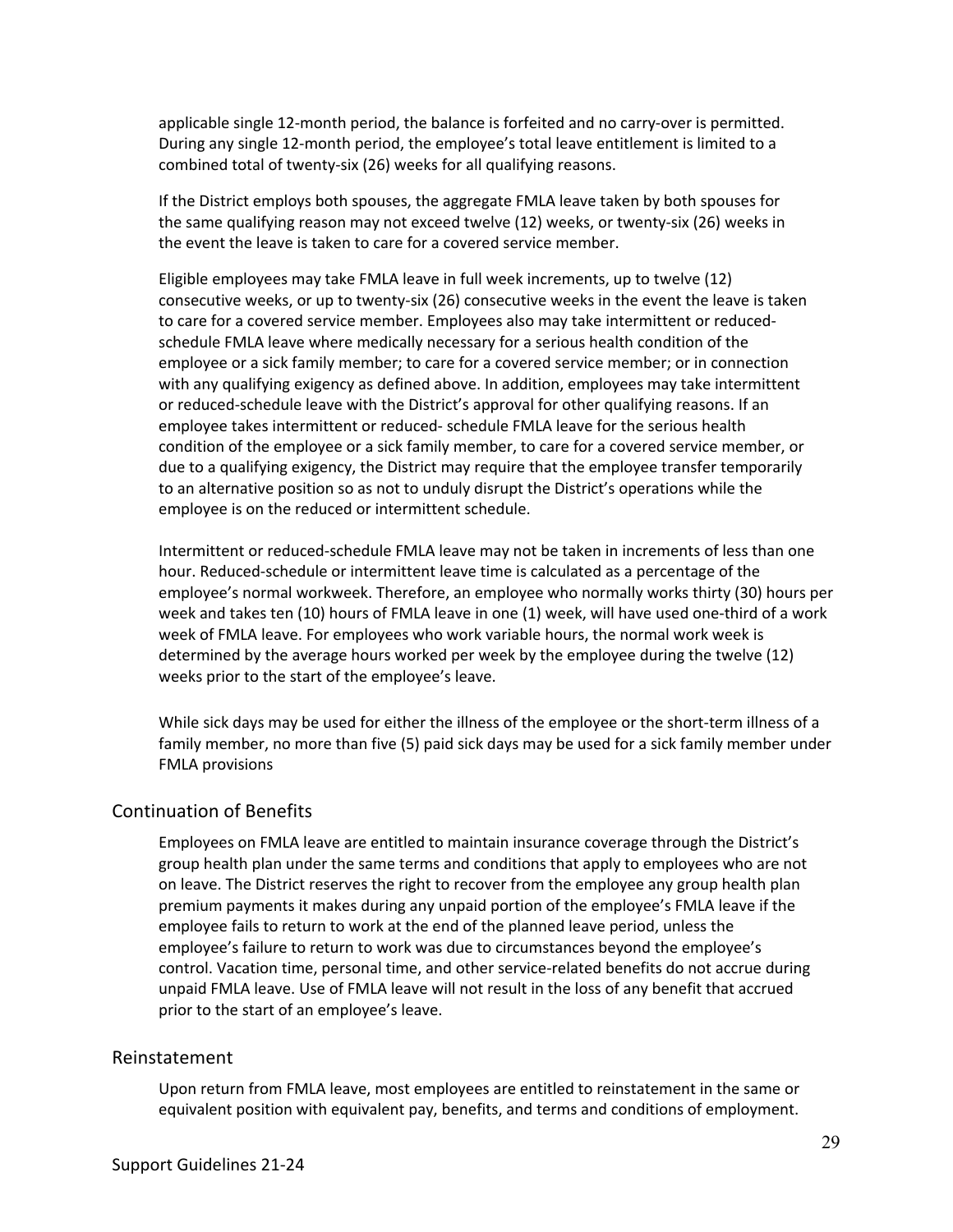In some cases, reinstatement may be denied. Reinstatement may be denied if:

The District eliminates the employee's position while the employee is on leave and would have eliminated the position even if the employee had not been on leave; or

The employee is a "key employee" (one of the highest paid 10% of all employees within a 75- mile radius of the employee's worksite) and reinstatement of the employee would cause substantial and grievous economic harm to the District's operations; or

The employee fails to provide the District with the required fitness-for- duty certification, as described herein.

### Notice and Certification Requirements

Employees requesting FMLA leave must give thirty (30) days written notice, including the anticipated timing and duration of the leave, if the need for the leave is foreseeable. Where the need for leave is foreseeable due to the covered active duty or impending call or order to covered active duty of a parent, child, or spouse, employees must give such notice as soon as practicable. Failure to do so will result in denial of leave until proper notice is given. If the need for the leave is not foreseeable, employees must give notice as soon as is practicable under all the circumstances. Employees requesting FMLA leave should complete an FMLA leave application form and return it to Human Resources. Employees must provide sufficient information for the District to determine if the leave is FMLA-qualifying, and must inform the District if the requested leave is for a reason for which FMLA leave was previously taken or applied. Employees generally must comply with the District's procedures for reporting absences when requesting leave for an FMLA-qualifying reason.

Employees requesting leave (other than to care for a covered service member or for a qualifying exigency) may be required to provide medical certification from a health care provider. Human Resources may, after providing the employee with an opportunity to cure any deficiencies, contact the health care provider for verification or clarification of a medical certification. In addition, the District, at its sole discretion, may require second or third opinions of medical certification at the District's expense. Failure to provide the required pre-leave medical certification may result in denial of leave until such certification is provided. Employees may also be required to provide periodic re-certification, as permitted by applicable law, and/or certification of fitness-for-duty, which must address the employee's ability to perform essential job functions. If the leave is to care for a covered service member, the District may require a certification from an authorized health care provider of the covered service member. The District may seek verification or clarification of the certification as set forth herein, but may not seek second or third opinions of the certification.

The first time an employee requests leave because of a qualifying exigency, the District may require the employee to provide a copy of the covered military member's covered active duty orders or other documentation issued by the military which indicates that the covered military member is on covered active duty status. Employees requesting leave for a qualifying exigency will be required to provide a certificate including a signed verification or description of appropriate facts sufficient to support the need for leave; the approximate date on which the qualifying exigency commenced or will commence; the beginning and end dates of the absence if on a continuous basis; an estimation of the frequency or duration of the exigency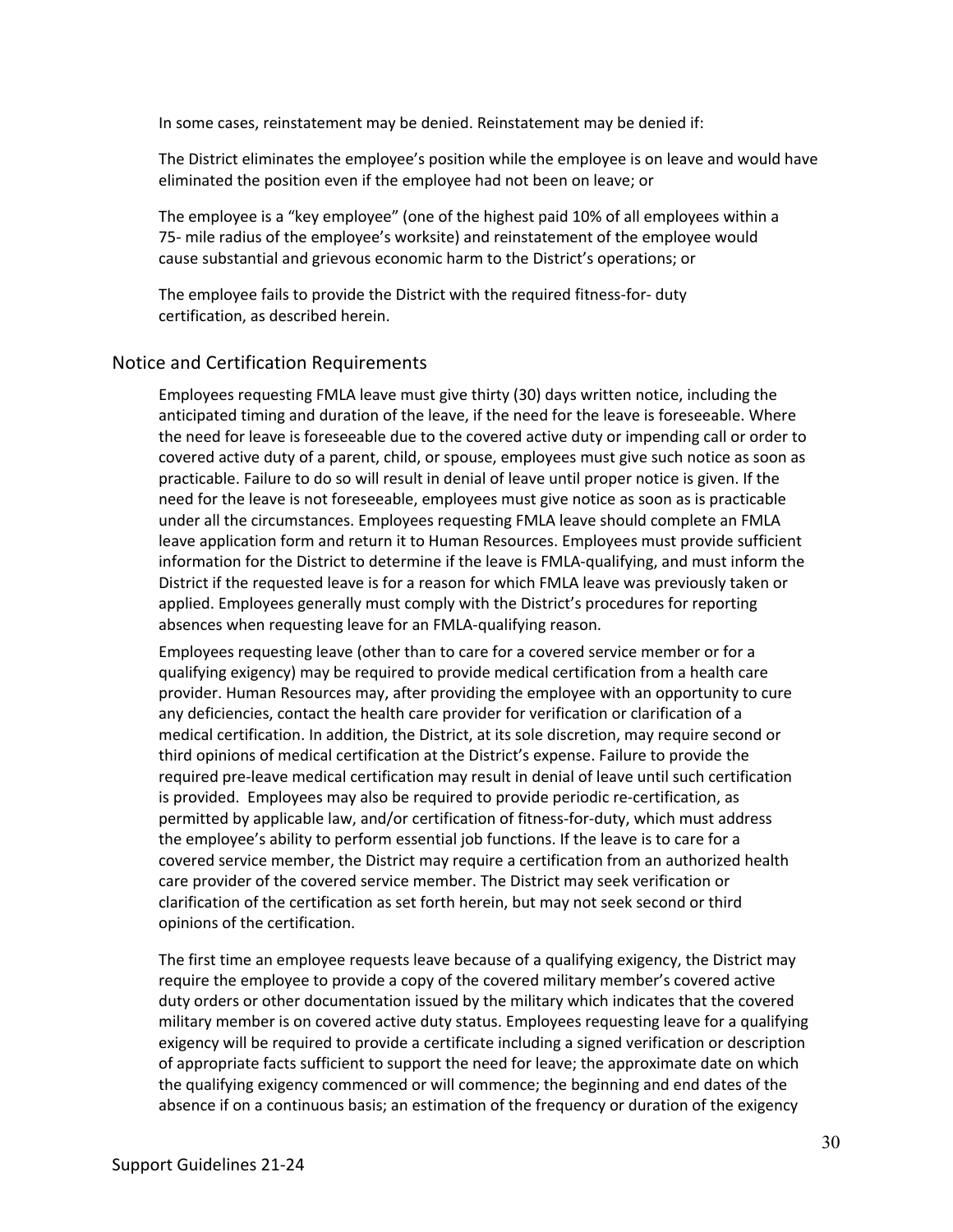if on an intermittent or reduced schedule basis; and, if the qualifying exigency involves a meeting with a third party, the contact information and brief description of the purpose for the meeting.

The District will advise employees requesting a leave of absence whether they are eligible for FMLA leave and whether the requested leave qualifies under the FMLA. If the employee is eligible and the leave qualifies, the District will provide the employee with a notice of the employee's rights and responsibilities and a calculation of the leave to be counted against the employee's FMLA entitlement. If an employee is not eligible, or the leave does not qualify, the District will advise the employee of the reason.

# Substitution of Paid Leave

Once an FMLA leave is granted, the District, to the extent permitted by law, requires the employee to exhaust all available paid sick time. The employee may elect to use additional paid leave including, but not limited to, accrued vacation, personal, and conditional time, during their FMLA leave. In order to apply paid leave, the employee must conform to the terms and conditions of the applicable District paid leave policy.

# **Complaints**

It is unlawful to, and the District will not, interfere with, restrain, or deny the exercise of any right provided under the FMLA, or discharge or discriminate against any person for opposing any practice made unlawful by the FMLA, or for involvement in any proceeding under or relating to the FMLA. Employees who believe that their rights under the FMLA have been violated may file a complaint with the United States Department of Labor or bring a private lawsuit.

This policy statement on The Family and Medical Leave Act of 1993 is intended to summarize the basic provisions of the FMLA. Employees should address specific questions to Human Resources.

# PAID AND UNPAID LEAVES

Employees eligible for leave may not use it until the completion of the ninety (90) day probationary period.

# Bereavement Leave

Employees may be granted up to five (5) days leave for death in the immediate family. Immediate family is defined as father or mother [including step or in-law]; husband, wife, brother or sister [including step or in-law]; son or daughter [including step or in-law]; grandchild or near relative who resides in the same household or any person for whom the employee is the primary caregiver.)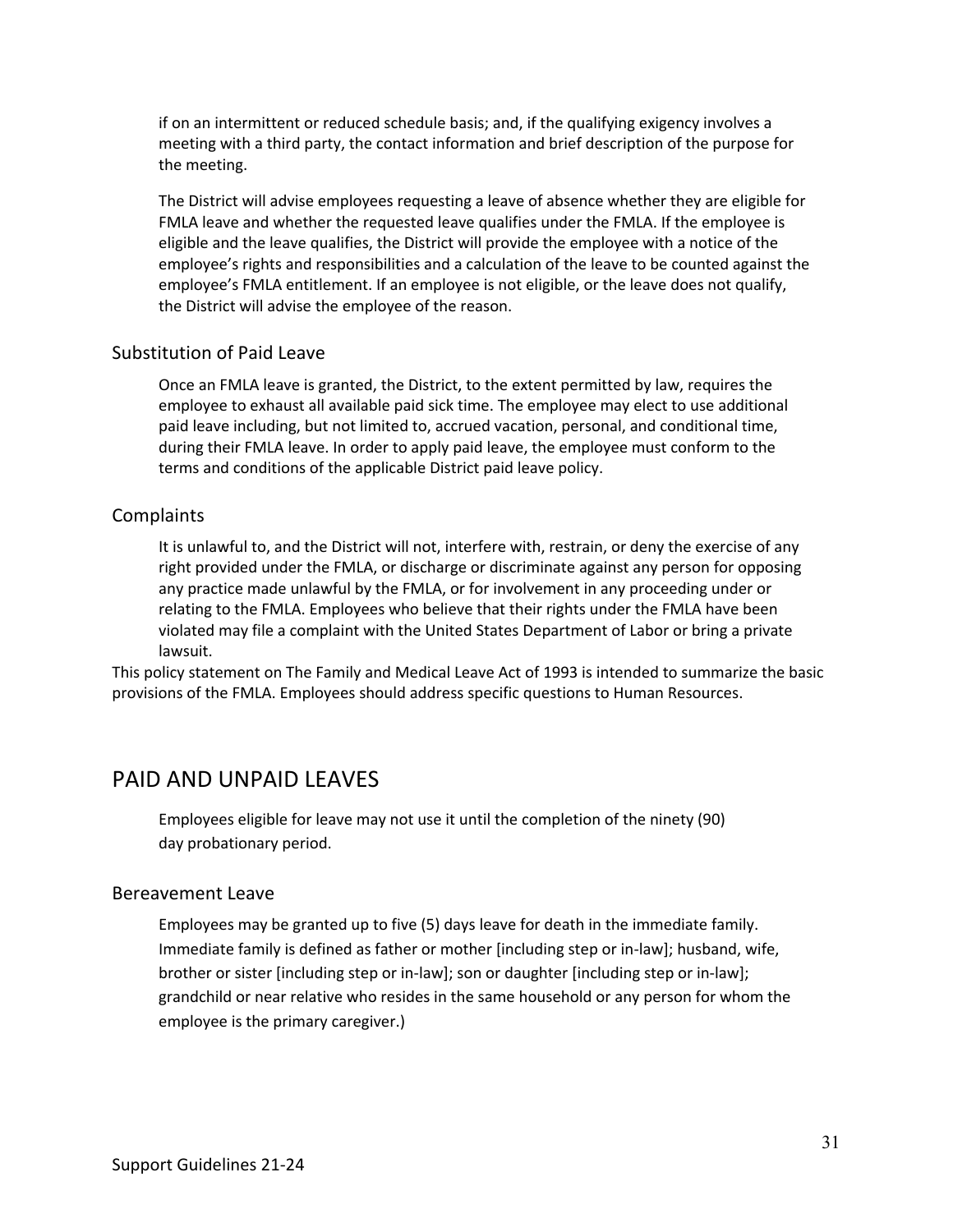Employees may be granted one (1) day leave for the death of a near relative (first cousin, grandparent. *The employee shall notify his/her immediate supervisor of the request for leave.*

The Board retains discretion to rescind the allowance of paid bereavement leave if the Pennsylvania School Code or law in the Commonwealth of Pennsylvania changes to exclude paid bereavement leave.

#### Jury Duty

Jury Duty for employees will be paid for in accordance with Policy 342. Employees called to serve on jury duty are authorized to be absent for this purpose and shall receive as compensation the difference between their regular salary and the salary provided for jury duty. Employees will receive full salary providing they agree to turn over to the School District the compensation (not including reimbursement for expenses) received for serving on jury duty.

Employees shall report for work in the district on any day when their presence is not required for jury duty. Employees shall inform their immediate supervisor of their jury duty date(s) and request the required date(s) electronically. Employees must submit to their supervisor a record from the court of the number of days served.

#### Military Leave

It is the Pottstown School District's policy to support the National Guard and Reserves. The District employees' job and career opportunities are not limited or reduced because of their service in the Guard or Reserve. District employees will be granted leaves of absence for military training and/or duty in the Guard or Reserve without sacrifice of vacation time and as outlined below. Request for military leave must be made to Human Resources in advance, stating the leave date and location. All requests must be approved, in writing, by the Superintendent or designee.

An employee performing annual active training duty in order to maintain Reserve status, eligibility for promotion, or military retirement status, or an employee called for active duty during a civil emergency, will be granted a leave for that period of service in accordance with federal and state laws and implementing regulations.

The District will continue to provide benefits to employees on eligible military leave pursuant to federal and state law. Furthermore, employees may be entitled to reinstatement upon completion of military service pursuant to federal and state law. Upon completion of military service, employees must promptly notify Human Resources of their intention to return to work. An employee's failure to do so may preclude his/her reemployment.

A Military Leave of Absence is defined as a leave for military reserve training or call to military service in time of national or state emergency. With regard to employees who are required to take a Military Leave of Absence, PSD is committed to full compliance with the Uniformed Services Employment and Reemployment Rights Act, the Pennsylvania Military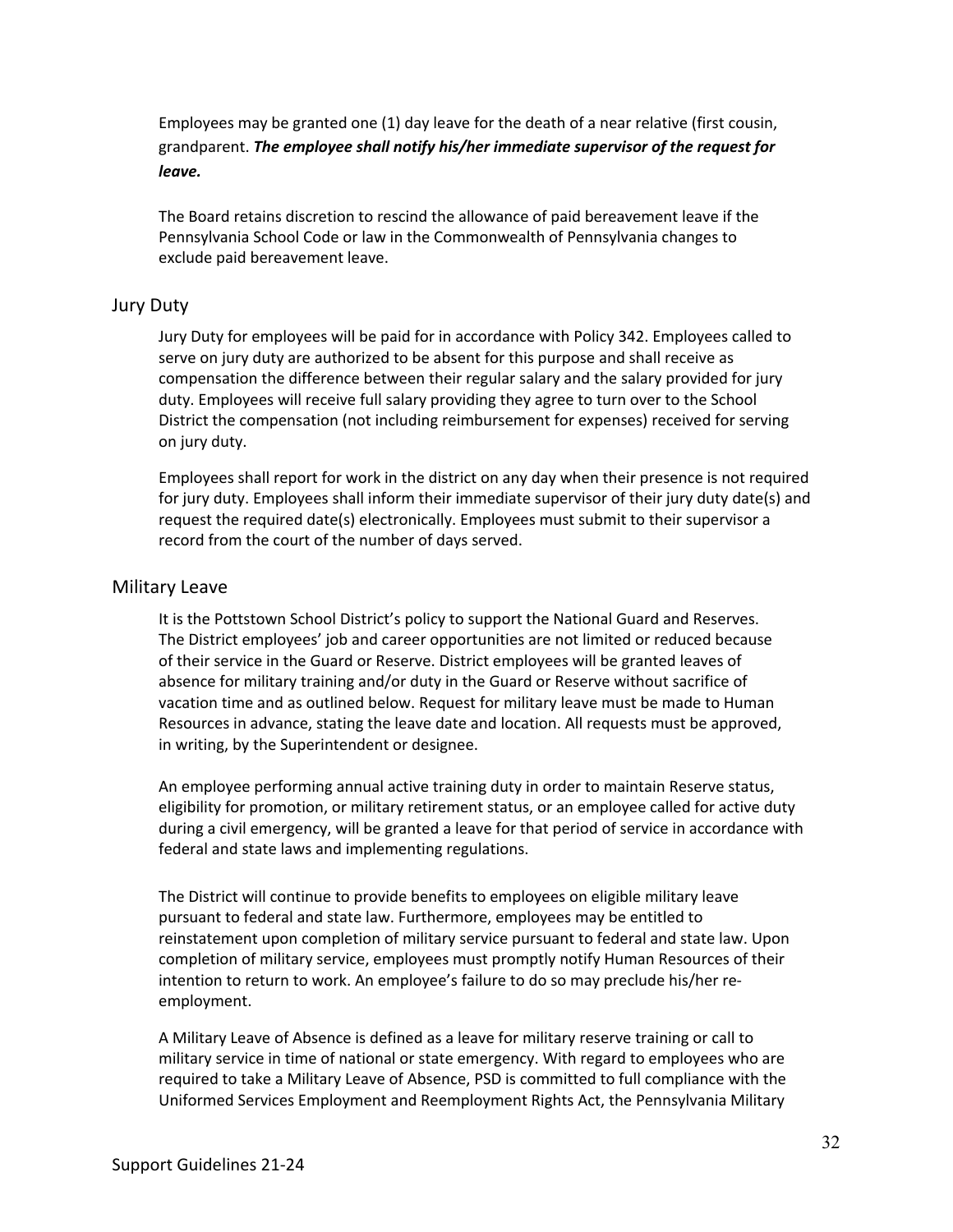Leave of Absence Act, and any other applicable statute or regulation.

# Personal Days

*Effective in the 2019-2020 school year, full-time support staff will earn personal days instead of conditional days.*

Full-time support employees may be eligible for the following days of personal leave:

| <b>Years of Service</b> | <b>Personal Days Available</b> |
|-------------------------|--------------------------------|
| $1 - 6$                 |                                |
| 7-9                     |                                |
| $10+$                   |                                |

### Grandfathered Assistants/Paraprofessionals

Assistants/Paraprofessionals hired prior to November 1, 2011, are entitled to one (1) personal day per year. In their tenth year of service and beyond, Assistants/Paraprofessionals are entitled to two (2) personal days per year. Personal days do not accumulate. This accrual of personal days is not applicable for Assistants/Paraprofessionals hired on or after November 1, 2011.

| <b>Years of Service</b> | <b>Grandfathered Personal</b> |
|-------------------------|-------------------------------|
|                         | Days Available                |
| 7-9                     |                               |
| $10+$                   |                               |

The following conditions govern the approval of a request for all personal days:

- Requests must be submitted electronically, at least five (5) calendar days in advance.
- Personal leave days may not be used in conjunction with an unpaid leave of absence.
- No reason will be required of the employee regarding the request for personal leave.
- Employees shall not request a personal leave day for any reason that may reflect negatively on either the employee's profession or the Board Any unused personal days will automatically be added to the employee's sick leave.

The following conditions govern the approval of a request for all personal days for support staff who provide direct support to students (cafeteria, classroom assistants, paraprofessionals intervention assistants, other roles which have as a primary function, student service and interaction).

- Employees may not take a personal day on an in-service day or in-service half-day when they are expected to work based on their work calendar
- Personal leave days may not be used the working day before or the working day after the winter vacation or the spring vacation.
- No personal leave days may be used the first ten (10) working days of the school term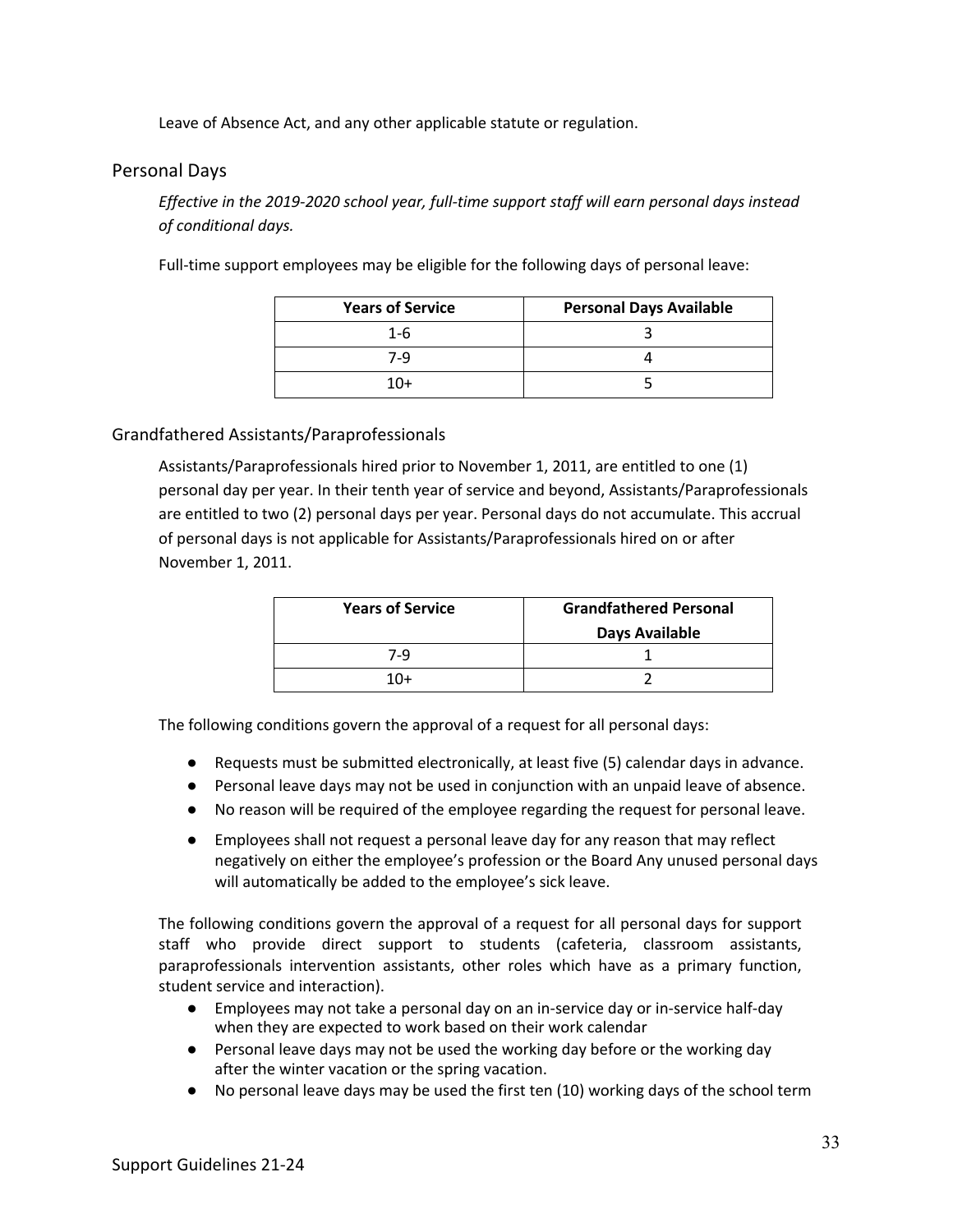or the last ten (10) working days of the school term. Exceptions will be made for approved days that fall on in-service days and/or the working day before or the working day after the winter vacation and/or the spring vacation that have been scheduled after the approval of the personal day.

● Upon approval from the Superintendent or designee, exceptions to the above parameters may be made for situations meeting the criteria governing unpaid leave.

## Sick Leave

Beginning July 1, 2014, all accumulated sick leave will be converted from days to hours for all non- instructional staff that don't require AESOP to request substitute coverage. The hour conversion will be directly proportional to the number of hours an employee works per day. The following chart serves as a guideline for the conversion:

| Number of Hours worked per<br>day | Number of sick days granted<br>per year | Conversion of days to hours |
|-----------------------------------|-----------------------------------------|-----------------------------|
| 4 hours                           | 10 days                                 | 40 hours                    |
| 5.5 hours                         | 10 days                                 | 55 hours                    |
| 7 hours                           | 10 days                                 | 70 hours                    |
| 7.5 hours                         | 10 days                                 | 75 hours                    |
| 8 hours                           | 10 days                                 | 80 hours                    |

\*\*Conversions will be based on individual sick leave banks. For example, if an employee works 7.5 hours per day and has 25 sick days in his/her bank; the conversion would be 7.5x25=187.5 accumulated sick leave hours.

Sick leave hours shall be granted to employees hired prior to November 1, 2011, working four or more hours per day at the rate indicated above.

Sick leave shall be granted to employees hired on or after November 1, 2011, working five (5) or more hours per day at the rate indicated above. First year sick leave for new employees is prorated based on date of hire. Any unused (days converted to) hours shall be accumulated from year to year and may be used without limit in the event of illness or injury.

For instructional staff, sick leave will continue to be granted on a per-day basis. For example. If a classroom assistant is hired in the summer, he/she will be granted (10) ten sick days per year, and these days will accumulate if not used. Sick leave shall be taken in increments of no less than one hour, unless a substitute is needed for the position, in which case, the increment will be no less than ½ day. Employees who are ill and plan to use sick leave must notify their immediate supervisor/administrator or designee at least one (1) hour before their scheduled starting time. Employees failing to follow this procedure shall be subject to disciplinary action.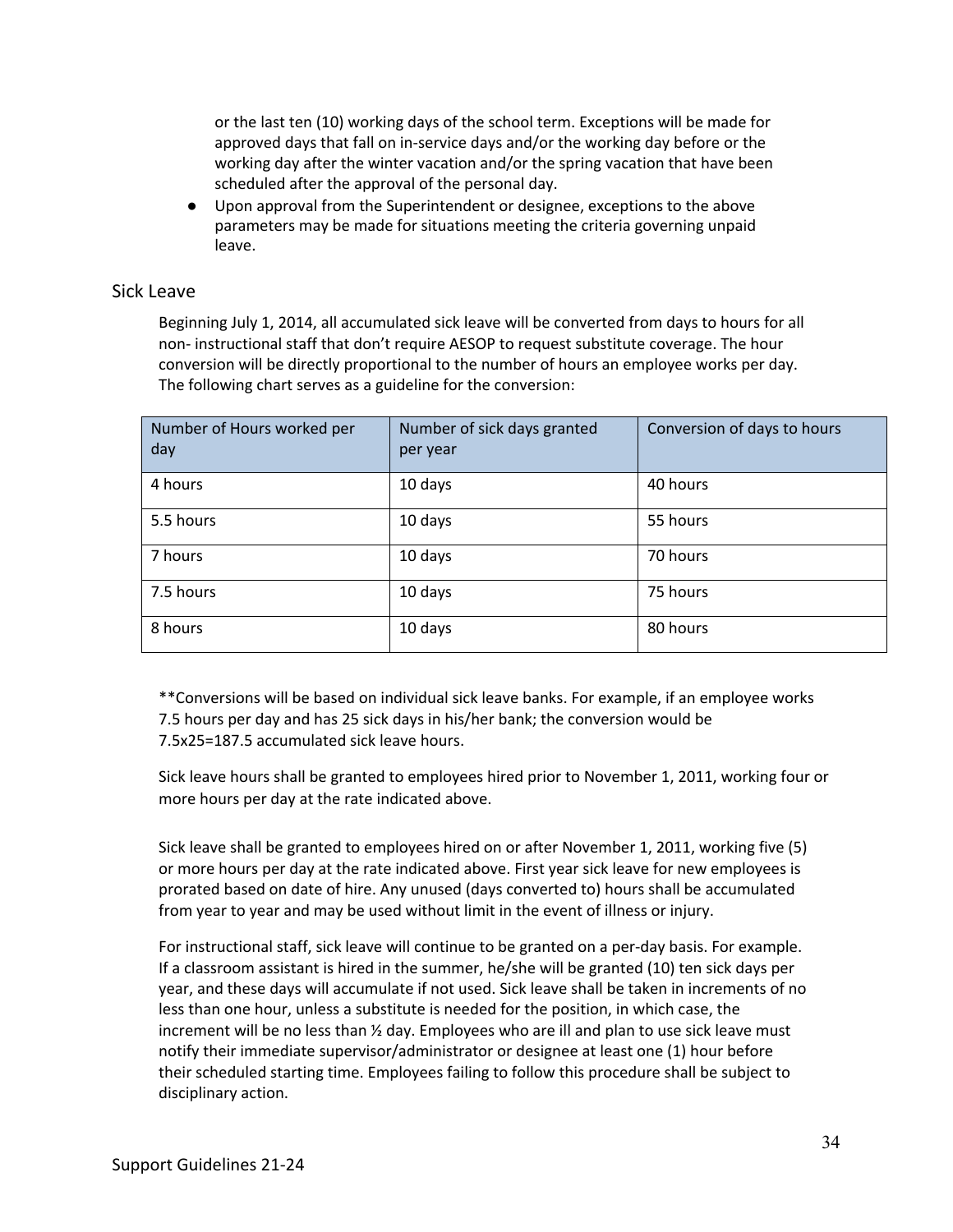Sick leave may be used when the employee is prevented by illness or accidental injury outside of work. Employees may be required to present a certificate from a physician verifying that they were unable to perform their duties during the period of absence. Employees absent three (3) or more days (or equivalent number of consecutive hours) require a doctor's release to return to work. Any employee that feigns an illness or injury will be subject to dismissal.

While sick days may be used for either the illness of the employee or the short-term illness of a family member, no more than five (5) paid sick days may be used for a sick family member under FMLA provisions

# Reporting Off

Unless directed by their immediate supervisor of a building or department specific procedure, such as the use of the AESOP program, employees must report their personal illness days to their immediate supervisor prior to the beginning of their normal starting time. If their immediate supervisor is not available (home or work), then the employee needs to report off to their supervisor's supervisor. Reporting off to an answering machine is not allowed. If this procedure is not followed, the sick day will be disallowed by the Superintendent.

# Unpaid Leave

Employees may be granted unpaid leave for the following reasons:

- Disaster to home or personal property.
- Serious accident or illness to a member of the immediate family.
- Birth of employee's son/daughter.
- Graduation of immediate family member from a post high school educational institution.
- Marriage of a member of the immediate family. (Restricted to one day.)
- Taking son or daughter to a college or university.
- Funeral of a close friend.
- Appearance as a plaintiff, defendant, or witness in a legal case not school connected.
- Other legitimate requests for unpaid leave may be approved by the Superintendent or designee.

# Vacation

### Full-Time Classified Employees

Vacation days may not be used during ninety (90) day probationary period.

Vacation will be immediately granted to full-time classified employees. First year vacation for new employees is prorated based on date of hire. Vacation days are front-loaded for employees hired after 2006. If an employee leaves the district, the vacation days will be prorated based on the amount of vacation earned and used.

Employees going from part-time to full-time will be given credit for total years worked when calculating vacation. During the transition year, vacation will be prorated based on the effective date of the status change.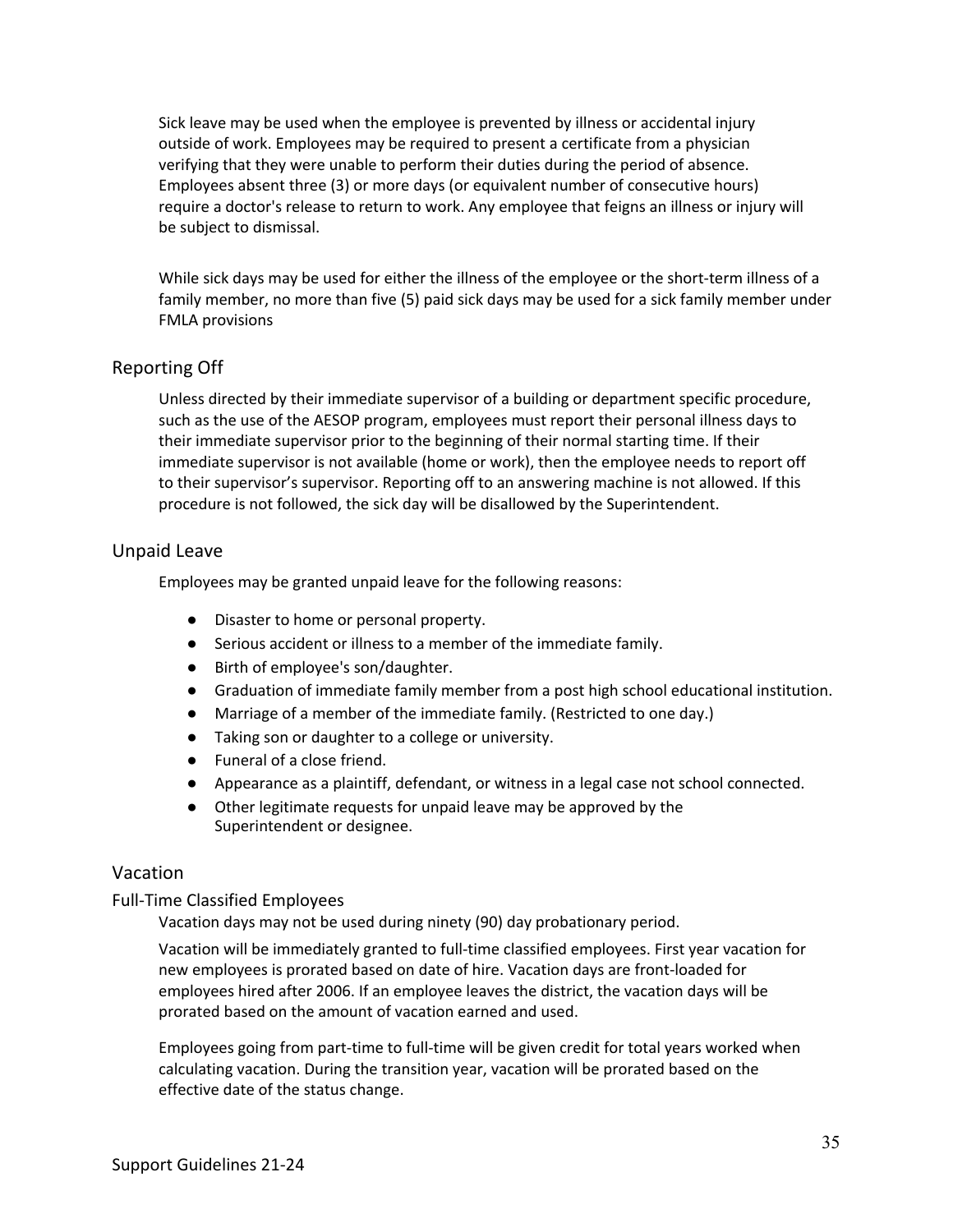Full-time employees scheduled to work 260 days, for continuous years of service completed by the start of the scheduled work year, vacation will be granted as follows to a max of 20 days:

| Year 1                | 10 days | Earned at the rate of 0.833 days per month and rounded to the<br>next highest half-day |
|-----------------------|---------|----------------------------------------------------------------------------------------|
| Year 2                | 11 days | Earned at the rate of 0.917 days per month and rounded to the<br>next highest half-day |
| Year 3                | 12 days | Earned at the rate of 1.000 days per month and rounded to the<br>next highest half-day |
| Year 4                | 13 days | Earned at the rate of 1.083 days per month and rounded to the<br>next highest half-day |
| Year 5                | 14 days | Earned at the rate of 1.167 days per month and rounded to the<br>next highest half-day |
| Year 6                | 15 days | Earned at the rate of 1.250 days per month and rounded to the<br>next highest half-day |
| Year 7                | 16 days | Earned at the rate of 1.333 days per month and rounded to the<br>next highest half-day |
| Year 8                | 17 days | Earned at the rate of 1.416 days per month and rounded to the<br>next highest half-day |
| Year 9                | 18 days | Earned at the rate of 1.500 days per month and rounded to the<br>next highest half-day |
| Year 10 and<br>beyond | 20 days | Earned at the rate of 1.666 days per month and rounded to the<br>next highest half-day |

Employees working the 260 days calendar may carry over up to seven (7) vacation days into the next year. These days must be used first. The days will carry over for a maximum of six months. Requests for use of vacation days are submitted to the employee's immediate supervisor for approval

Full-Time Secretarial and Clerical Personnel

218 days per year will be granted vacation in the following way to a maximum of five (5) vacation days:

| <b>Vacation Days Available</b> | <b>Years of Service</b> |
|--------------------------------|-------------------------|
|                                | $1 - 2$                 |
|                                |                         |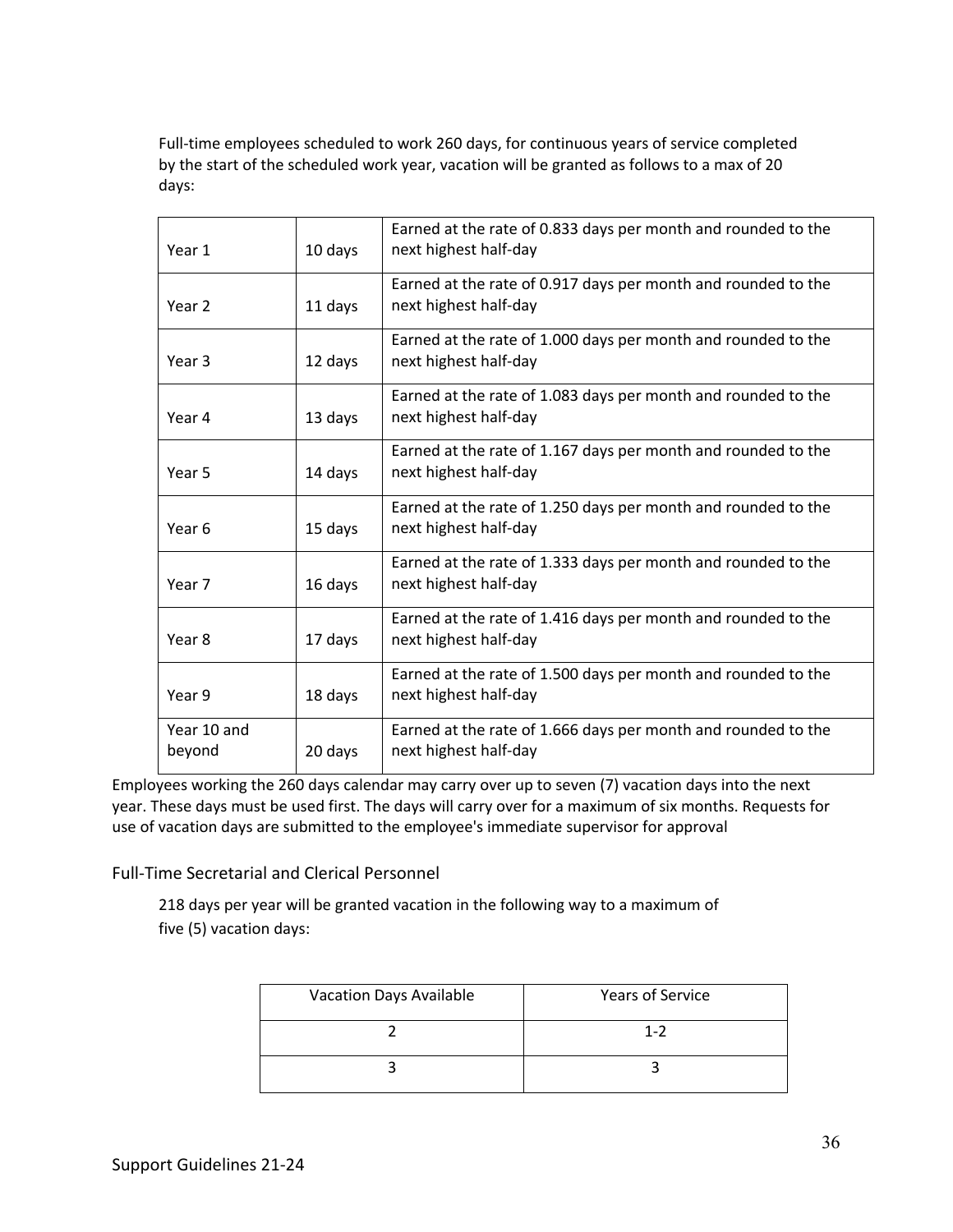# Full-Time Food Service Employees

Full-time food service employees will be granted two (2) vacation days per year. Vacation days do not accumulate. Requests for use of vacation days should be made with the employee's immediate supervisor. After five (5) years of service, employees are granted one (1) additional day for a total of three (3) vacation days.

# Holidays

### *Regardless of date of hire, employee is eligible for holiday pay based on the following provisions:*

# Assistants/Paraprofessionals and Nurses

Full-time employees will be paid for three (3) holidays during the school year, Thanksgiving Day, Christmas Day and New Year's Day.

# Classified

- All full-time employees who work twelve months will be entitled to fourteen (14) paid holidays during the school year.
	- o July 4th
	- o Labor Day
	- o Thanksgiving (3 days Thursday through Monday)
	- o Christmas (2 days)
	- o New Year's (2 days)
	- o Dr. Martin Luther King, Jr. Day
	- o President's Day
	- o Spring Break (2 days Friday and Monday)
	- o Memorial Day
- All full-time employees who work ten months and begin their work year prior to Labor Day shall be entitled to thirteen (13) paid holidays during the school year.
	- o Labor Day
	- o Thanksgiving (3 days Thursday through Monday)
	- o Christmas (2 days)
	- o New Year's (2 days)
	- o Dr. Martin Luther King, Jr. Day
	- o President's Day
	- o Spring Break (2 days Friday and Monday)
	- o Memorial Day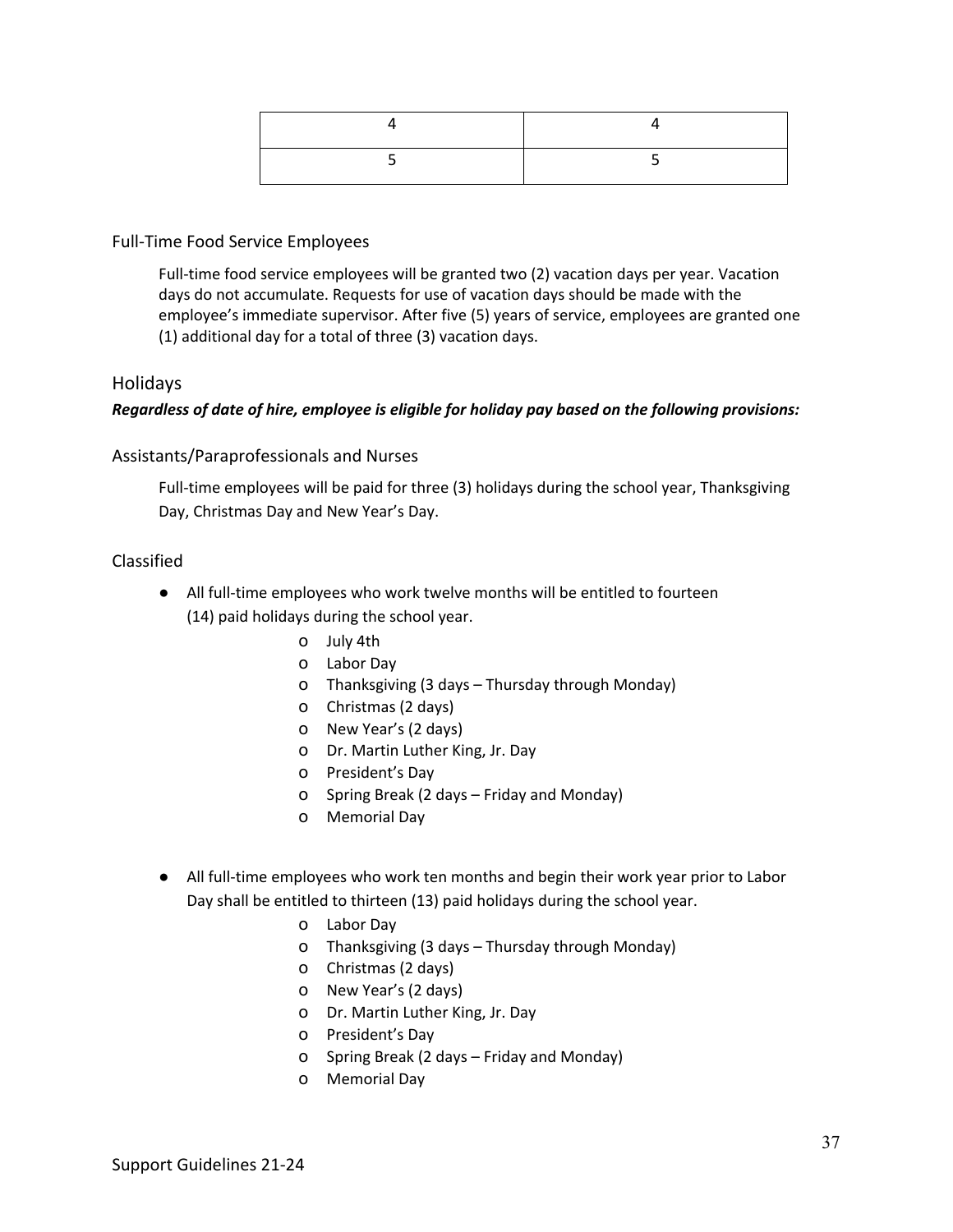Some of these days may fall on a day before or after the holiday identified depending on the day of the week the holiday actually falls.

Employees will receive a calendar at the beginning of the school year, which will designate the paid holidays. Employee calendars designating non-work days and paid holidays will be available via the District Intranet.

All full-time employees will be permitted to leave their assignments one hour early prior to the following holidays:

- Independence Day
- Thanksgiving
- Christmas
- Easter

## Food Service

Full-time food service employees will be paid for six (6) holidays during the school year. Full- time employees will be paid their full-time hours for Christmas Day and New Year's Day, Good Friday, Memorial Day, and Thanksgiving Day (2 days for Thanksgiving).

# RETIREMENT

# Public School Employees' Retirement System (PSERS)

All employees (as defined by the Retirement Board) must become members of the Public School Employees' Retirement System as long as they qualify

The School District and Commonwealth each contribute a percentage of the employee's gross pay to the Retirement System.

For more information on PSERS, please go to www.psers.pa.gov

# Notification of Retirement

Employees planning to retire shall notify the Superintendent and the Director of Human Resources in writing at least seventy-five (75) calendar days prior to the effective date of retirement.

Employees working 260 days must submit a written resignation to the Superintendent of Schools and the Director of Human Resources at least seventy-five (75) calendar days prior to the effective date of retirement.

Employees working 225 days or less must submit a written resignation to the Superintendent of Schools and the Director of Human Resources no later than June 1st if planning to retire after the end of the current school year but before the start of the next.

Employees working 225 days or less must submit a written resignation to the Superintendent of Schools and the Director of Human Resources at least seventy-five (75) calendar days prior to the intended retirement date if retiring after the first day of that school year. (Ex. - 225 day employee retiring on December 20th would need to give notice no later than October 7th.)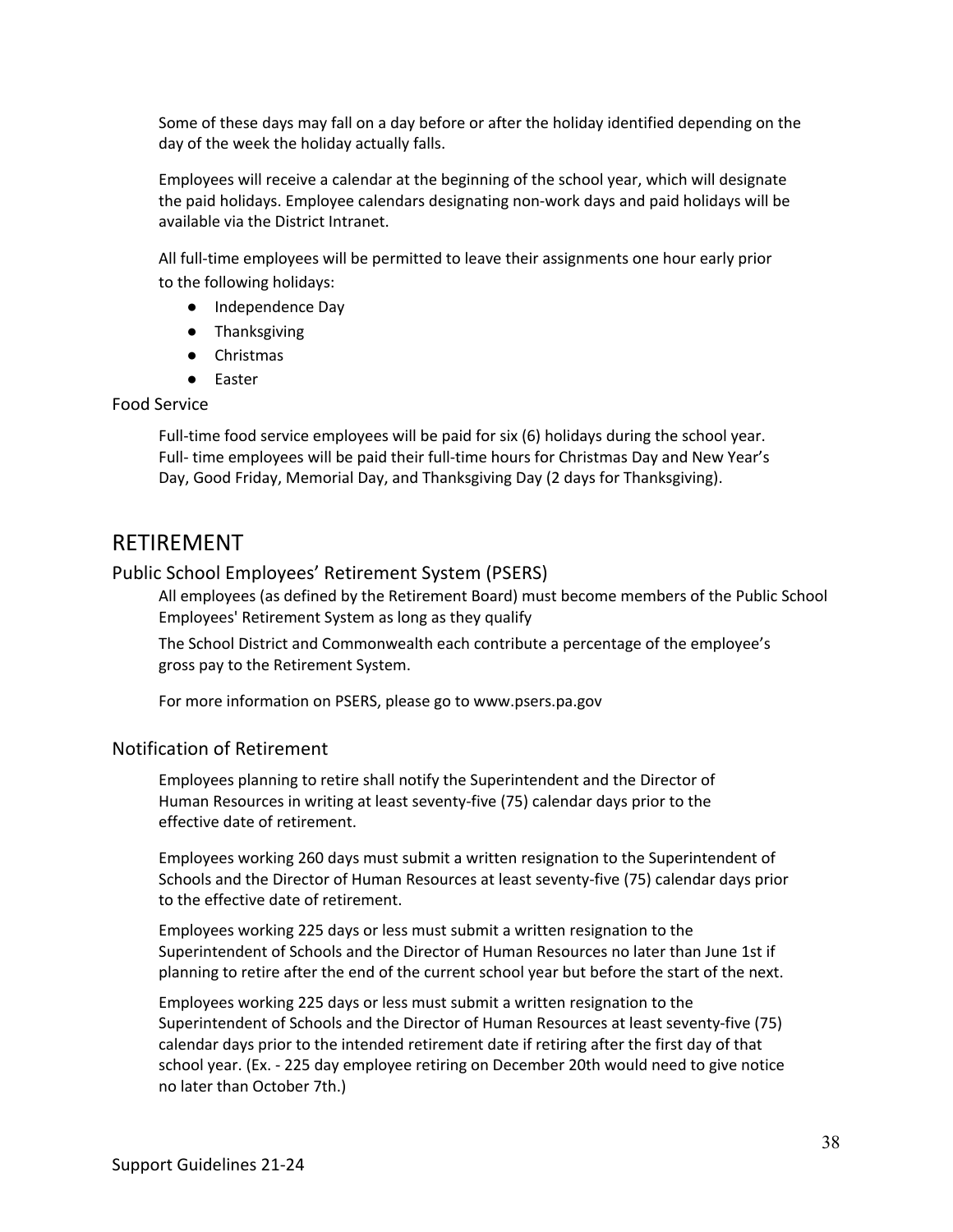These requirements for notice of intentions may be waived by the Board of School Directors for reasons of illness or urgent family circumstances.

# Retirement Benefit Program

Retiring employees, with at least ten (10) years of service will receive \$120 per year of service to Pottstown School District. This one-time payment shall be paid into a 403(b). To be eligible for this benefit, employee must give appropriate notification of retirement (see above).

# Sick Leave at Time of Retirement

Payment for unused accumulated sick leave at retirement will be made to employees terminating their employment with the School District at the time of retirement as specified in this section. For Full-Time Employees, fifty dollars (\$50) shall be the value of each unused sick day when paid into a 403(b). When paid directly to the retiring employee, forty dollars (\$40) shall be the value of each unused sick day. For Part-Time Employees, twenty-five dollars (\$25) shall be the value of each unused sick day when paid into a 403(b). When paid directly to the retiring employee, twenty dollars (\$20) shall be the value of each unused sick day.

To be eligible for payment of unused accumulated sick leave, the employee must be retiring. Retirement shall refer to those employees whose applications are approved by the Public School Employees' Retirement Board and meet at least one of the following criteria:

- The employee must be eligible to receive superannuation or disability pension from the Public School Employees' Retirement System OR;
- If the Commonwealth of Pennsylvania offers an early retirement incentive plan the employee must be eligible to participate in this plan and must have the required years of service credits with the Public School Employees' Retirement System

The amount of accumulated sick leave pay for those employees retiring shall be a maximum of 300 days and the dollar value shall be determined as follows:

- $\bullet$  Paid to 403(b)
	- Full-Time Employees By multiplying \$50 x the number of days of accumulated sick leave.
	- Part-Time Employees By multiplying \$25 x the number of days of accumulated sick leave.
- Paid directly to employee
	- Full-Time Employees By multiplying \$40 x the number of days of accumulated sick leave.
	- Part-Time Employees By multiplying \$20 x the number of days of accumulated sick leave.

The number of days of accumulated sick leave shall refer only to those days earned while employed by the Pottstown School District. Days of sick leave earned while employed by the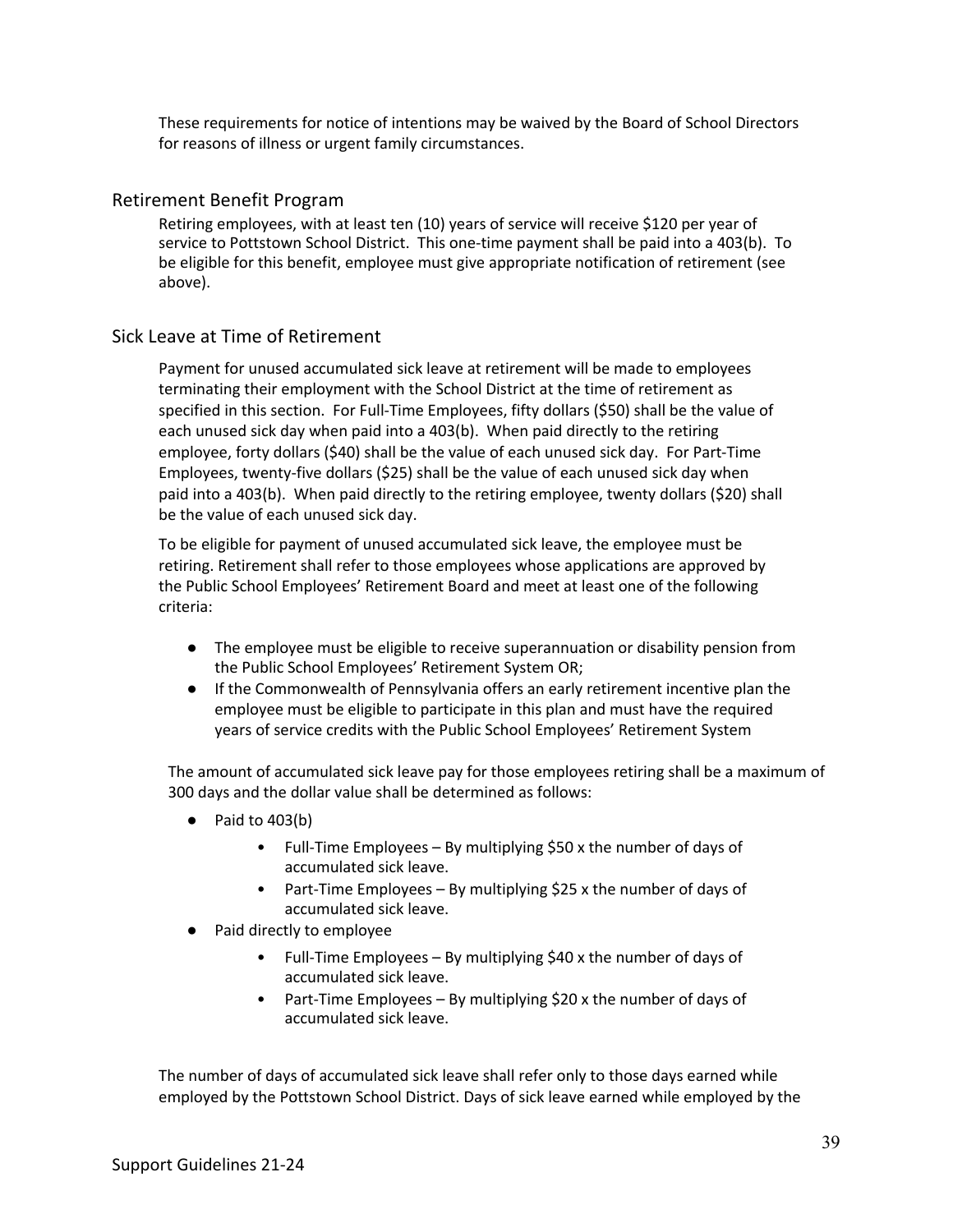Pottstown School District shall always be used first in the event of absence as a result of illness or accidents before determining the amount to be paid to the employee under the provisions of this section.

Payment shall be made within sixty (60) days of the last date employed.

# Unused Vacation at Time of Retirement

At the time of retirement, employees who began employment as a full-time employee under a vacation program requiring the earning of time, have earned vacation time that they would be entitled to take the next year. A retiree can elect one of the following options:

- Receive a payment for the earned days. (The current daily rate of pay times the number of unused days.)
- Advance the vacation days the retiring employee can elect to take vacation days during their last month employed.

Employees who began employment as a full-time employee under a front-loaded vacation program, should they retire prior to earning the days they have used, they will owe the District for time taken. If their earned days exceed their days used, they will receive payment for this time.

# INCLEMENT WEATHER DAYS

#### Weather Closings

In all but rare occasions, the Administration Building and all our school buildings will be open when schools are closed for inclement weather.

#### Assistants, Paraprofessionals, and Nurses

Assistants, Paraprofessionals, and Nurses should not report for work when schools are closed for teachers and students due to inclement weather.

When schools have delayed openings or early dismissals, these employees may adjust their hours the same as teachers unless notified to the contrary. A reduction of scheduled hours for late arrival or early dismissal must either be made up (with the approval of the principal or immediate supervisor) or a deduction will be made for time lost from the next regular pay, unless otherwise and annually directed by the superintendent or designee.

#### Classified

All staff, employed on a basis beyond the student calendar, is expected to report to work on time or at such time as the conditions will permit safe passage unless otherwise and annually directed by the superintendent or designee.

If a staff member is late, the late time must be made up, within the same payroll week, at a time agreed to by the employee's supervisor, or be paid for only the hours worked during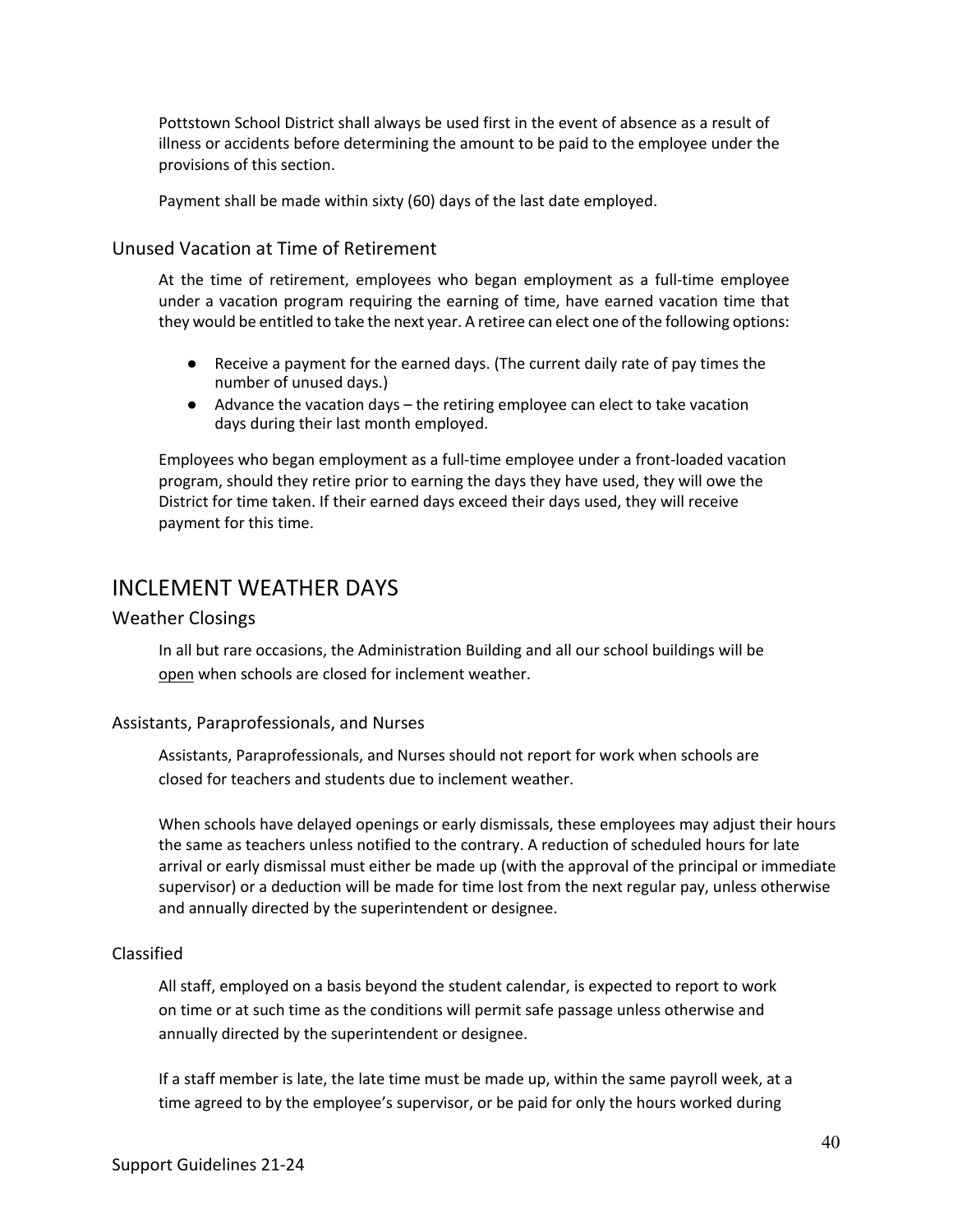that pay period unless otherwise and annually directed by the superintendent or designee.

#### Food Service

Food Service personnel should not report for work when schools are closed for teachers and students due to inclement weather.

When schools have delayed openings, food service employees are to report to work at their regular starting times unless notified to the contrary.

When schools are dismissed early due to inclement weather, food service employees are to work their regular day unless dismissed early by the Superintendent.

Time lost due to late arrival or early dismissal may be made up with the approval of the employee's supervisor; the time must be made up, within the same payroll week, at a time agreed to by the employee's supervisor.

# Early Closures

The superintendent may close the buildings earlier than the normal quitting time on a day school is closed for inclement weather. This time does not need to be made up.

Under normal circumstances, an employee has the following options in regards to inclement weather days:

- Follow the guidelines above.
- Take vacation hours, if available.
- Take a personal day, if available.
- Take a non-working day, if available.
- Take an unpaid leave day.

The option to make up time on holidays or extending the ten-month work schedule beyond the normal ending time is not available.

The employees should inform their supervisor on the date of the occurrence which option they are choosing.

On rare occasions, the superintendent will close the administration building and the school buildings because of: (a) inclement weather or (b) a governmentally imposed weather emergency. This time does not have to be made up.

If we have a severe winter, which requires the school calendar to be extended beyond the normal ending date for ten-month employees, the superintendent will make adjustments to the ten-month employees' calendar as appropriate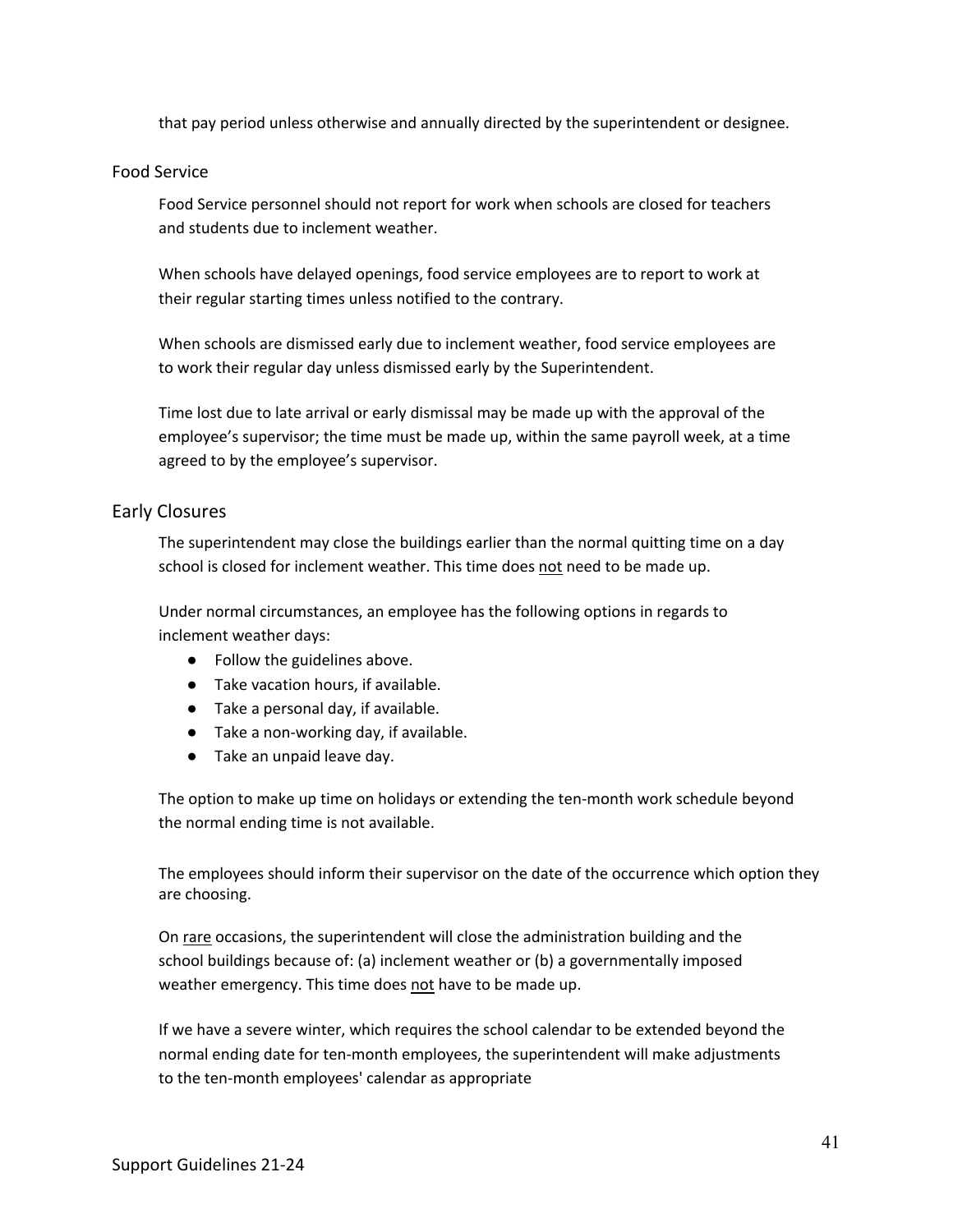# PERSONAL APPEARANCE and UNIFORMS

Dress, grooming and personal cleanliness standards contribute to the morale of all employees and affect the professional image PSD presents to the community, students and parents. As such, during business hours, employees are expected to present a clean and neat appearance and to dress according to the requirements of their positions.

The School District will purchase a set number of uniforms and/or other dress related items (ex: work boots) per year for custodians, maintenance, and grounds employees as department funds allow. The School District will purchase aprons to be utilized for food service employees.

Business Casual Dress for staff is the expectation of the district. *Business casual includes the following attire: dress slacks, button collared shirts skirts, dresses, jumpers.* Denim skirts, jumpers and dresses are acceptable. Jogging suits, sweat pants, shorts (other than kneelength or longer), work boots, sneakers, spandex, sheer or clinging fabrics, leggings, miniskirts or mini-skorts, strapless or spaghetti-strap sundresses (without an appropriate jacket), tank tops, tube tops, underwear type t-shirts and flip flops, etc. are not appropriate and are not acceptable. Certain items of jewelry should not be worn in work environments where they may create a hazardous condition for the employee (ex. large earrings, hoop earrings, nose ring/bar, etc.). The determination of what may be hazardous will be the discretion of the principal, supervisor, or director.

Employees who appear for work inappropriately dressed will be sent home and directed to return to work in proper attire. Under such circumstances, employees will not be compensated for the time away from work. Consult your immediate supervisor if you have questions as to what constitutes appropriate attire. Violation of these guidelines will subject the employee to disciplinary action, up to and including termination.

# HARASSMENT

# Sexual and Other Forms of Unlawful Harassment

Board Policy 104 – Nondiscrimination in Employment Practices detail the definitions and process:

- The Pottstown School District strives to create a work environment where all individuals are treated fairly, with respect, and where personnel decisions are strictly made on the basis of job qualifications and merit.
- It is the District's policy to employ, train, compensate, promote, and provide other conditions of employment without discrimination due to race, color, religion, national origin, sex, age, disability, veteran's status, genetic information or other classifications protected by applicable law.
- Any form of harassment based on race, color, religion, national origin, sex, age,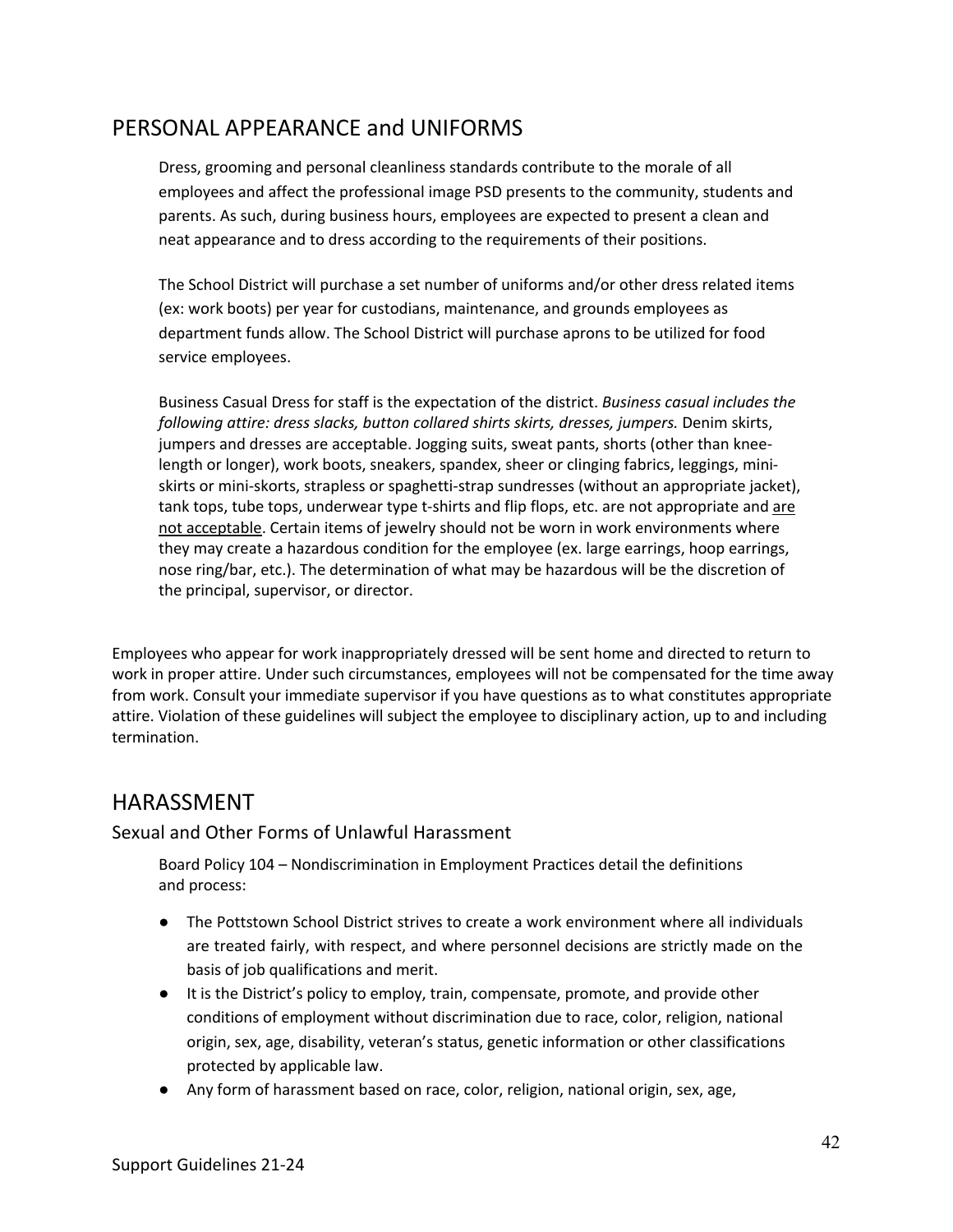disability, veteran's status, genetic information or other classifications protected by applicable law, (hereinafter "harassment"), is discriminatory and unprofessional, and will not be tolerated.

# Sexual Harassment Defined

The definition of sexual harassment is often subject to confusion. Sexual harassment does not refer to an occasional compliment; it is defined, instead, as any unwelcome sexual advances, requests for sexual favors, and/or other verbal, graphic, or physical conduct of a sexual nature when:

- It is either explicitly or implicitly made a term or condition of an individual's employment;
- It is used as the basis for employment decisions affecting an individual;
- It has the effect of unreasonably interfering with an individual's work performance, or creating an intimidating, hostile, or offensive working environment for that employee or for other employees even where they are not parties to the harassment;
- It results in "reverse discrimination"; that is, it negatively affects an employee in lieu of a co-worker with whom the Supervisor is receiving sexual favors;
- Sexual harassment may include, but is not limited to:
	- o Touching, patting, or brushing against the body;
	- o Photos or other sexually-oriented material;
	- o Off-color jokes;
	- o Sexually-demeaning remarks or suggestions;
	- o Overly familiar terms or remarks;
	- o Offensive gestures or teasing.

# Individuals Covered Under the Non-Harassment Policy

Harassment is a serious violation of the District's policy, which covers all the School District employees. The District will not tolerate, condone, or allow harassment, whether engaged in by fellow employees, supervisors, managers, customers, or other non-employees who conduct business with the District. The District encourages the reporting of all incidents of harassment, regardless of who the offender may be.

# Reporting a Complaint

While the District encourages individuals who believe they are being harassed to firmly and promptly notify the offender that his/her behavior is unwelcome and discriminatory, the District also recognizes that such a confrontation is not always appropriate or advisable. The following steps should be followed in reporting harassment:

# Notification of Appropriate Staff

- o Individuals who believe they were subject to harassment should report the incident to their supervisor or any member of the administration.
- o If a supervisor receives a complaint in a formal or informal manner or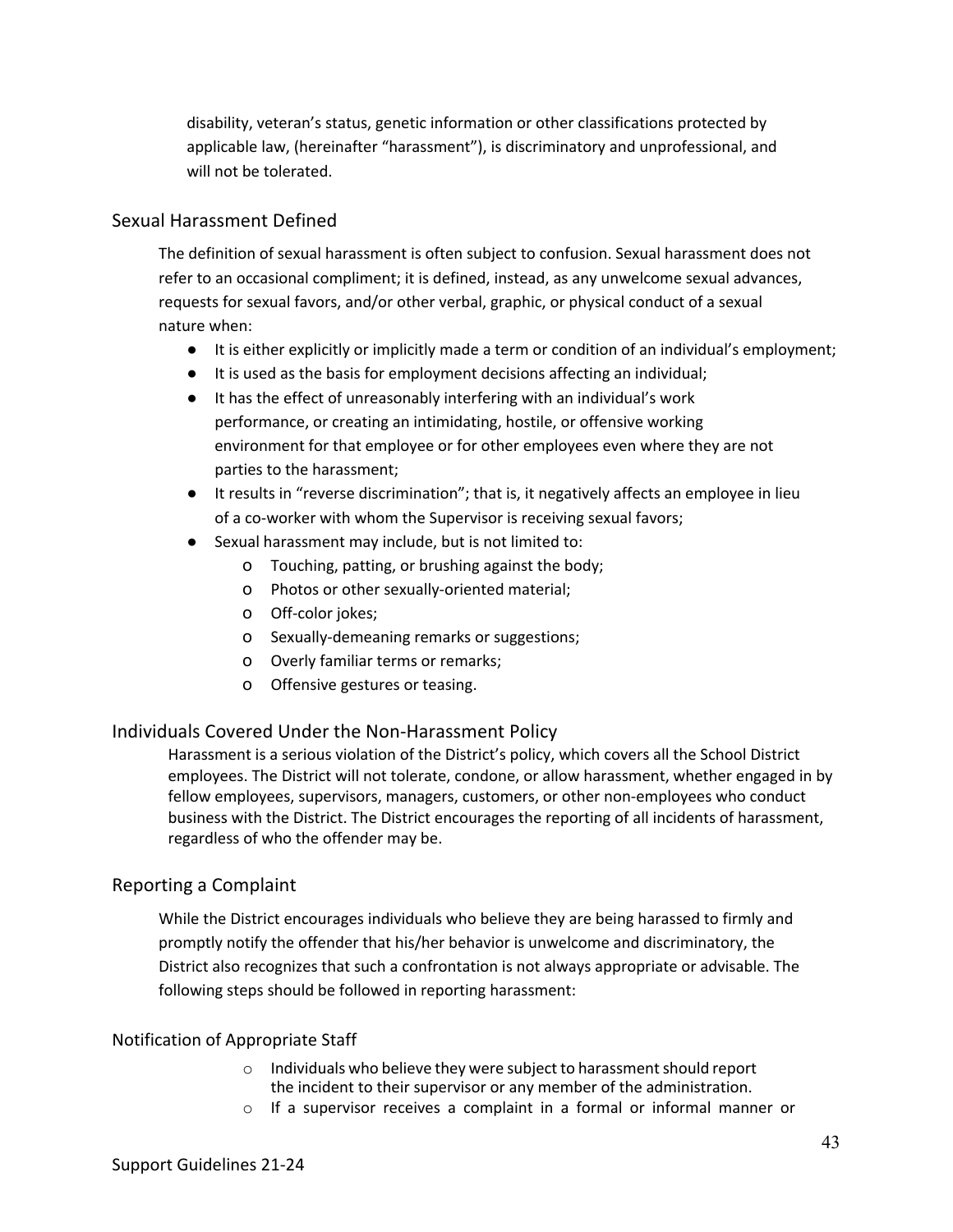observes conduct, which s/he believes may constitute harassment, the supervisor should immediately inform Human Resources.

 $\circ$  In the event that a supervisor is the alleged harasser, the complaining employee may report the incident directly to Human Resources.

#### Description of Misconduct

o Oral reports of harassment should be reduced to writing by either the complainant or Human Resources, and signed by the complainant.

#### Time Frame for Reporting a Complaint

o The District encourages prompt reporting of complaints so that a prompt response and appropriate action may be taken. The late reporting of a complaint may adversely impact the District's ability to respond and to take appropriate action.

#### Protection Against Retaliation

o The District may not in any way retaliate against an individual who makes a report of harassment, nor may it permit any employee to do so. Retaliation is a serious violation of this non-harassment policy and should be reported immediately. Any person found to have retaliated against another individual for reporting harassment may be subject to the same range of disciplinary action provided for harassment offenders (see "Resolving the Complaint" below).

### False Accusations

o If an investigation results in a finding that the complainant falsely accused another of harassment, knowingly or in a malicious manner, the complainant will be subject to appropriate sanctions, including potential termination.

### Investigating the Complaint

Any allegation of harassment brought to the attention of Human Resources will be promptly investigated in as confidential a manner as possible so as to protect the privacy of persons involved. Confidentiality will be maintained throughout the investigation process to the extent practical and appropriate under the circumstances. In pursuing the investigation, the investigator will try to honor the complainant's wishes, but the need to completely investigate all allegations will be the paramount concern.

### Resolving the complaint Sanctions

Employees found to have engaged in misconduct constituting harassment will be disciplined, up to and including termination of employment. In addressing incidents of harassment, the District's response, at a minimum, will include reprimanding the offender and preparing a written record.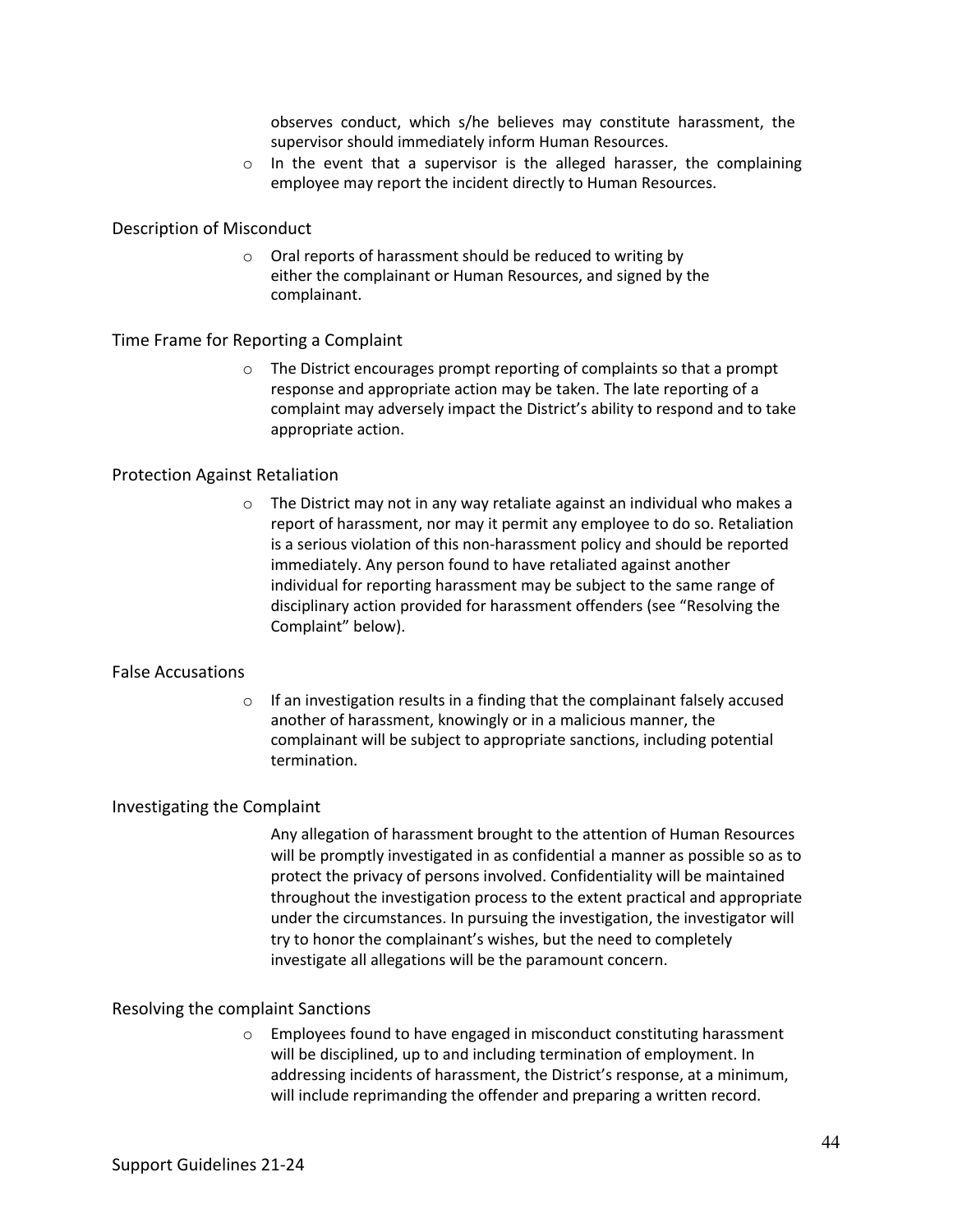Additional action may include: referral to counseling, withholding of a promotion, reassignment, temporary suspension without pay, financial penalties, demotion or termination. Although the District's ability to discipline a non-employee harasser (i.e. customer, supplier) is limited by the degree of control, if any, that the District has over the alleged harasser, employees should be assured that appropriate action will be taken.

#### Appeals Process

o If either party directly involved in a harassment investigation is dissatisfied with the outcome or resolution, that individual has the right to appeal the decision. The dissatisfied party should submit his/her written comments in a timely manner to the Superintendent. The subsequent decision of the Superintendent shall constitute the final decision of the District.

### Maintaining a Written Record of the Complaint

o The District shall maintain a written record of each complaint, including how it was investigated and resolved, in a manner consistent with the District's legal obligations.

#### **Conclusion**

The District developed this policy to ensure that all of its employees work in a harassment-free environment. The District will make every effort to ensure that all its personnel are familiar with the policy and know that any complaint received will be promptly and appropriately investigated.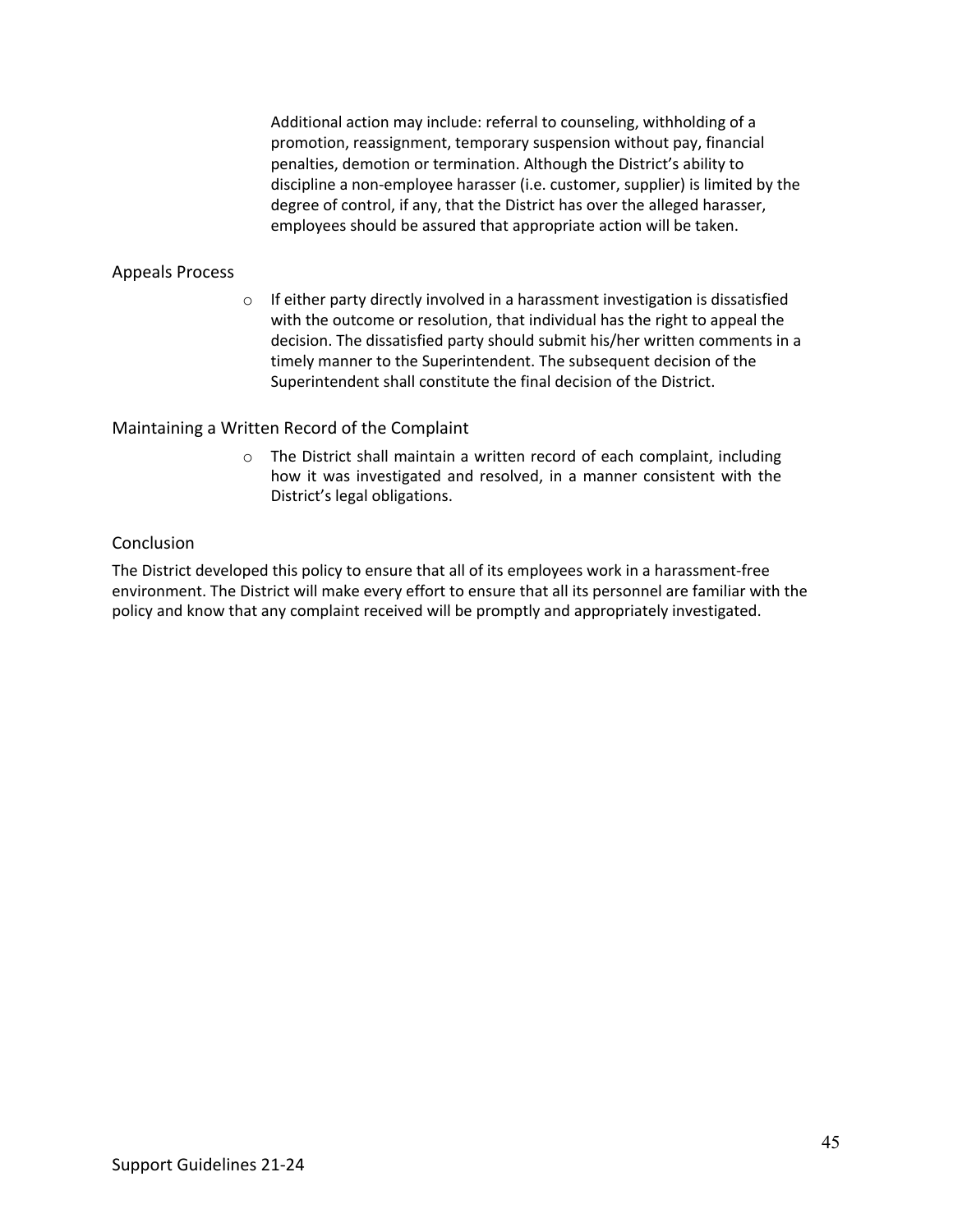# Appendix A

# Title Changes

In lieu of creating new positions simply with the purpose of creating new and more appropriate job titles, the following positions will heretofore be referred to by their new job title without individual board action.

| Former                 | <b>New</b>                            |  |
|------------------------|---------------------------------------|--|
| Executive Secretary to | Executive Administrative Assistant to |  |
| Secretary to           | Administrative Assistant to           |  |
| Clerk                  | Secretary                             |  |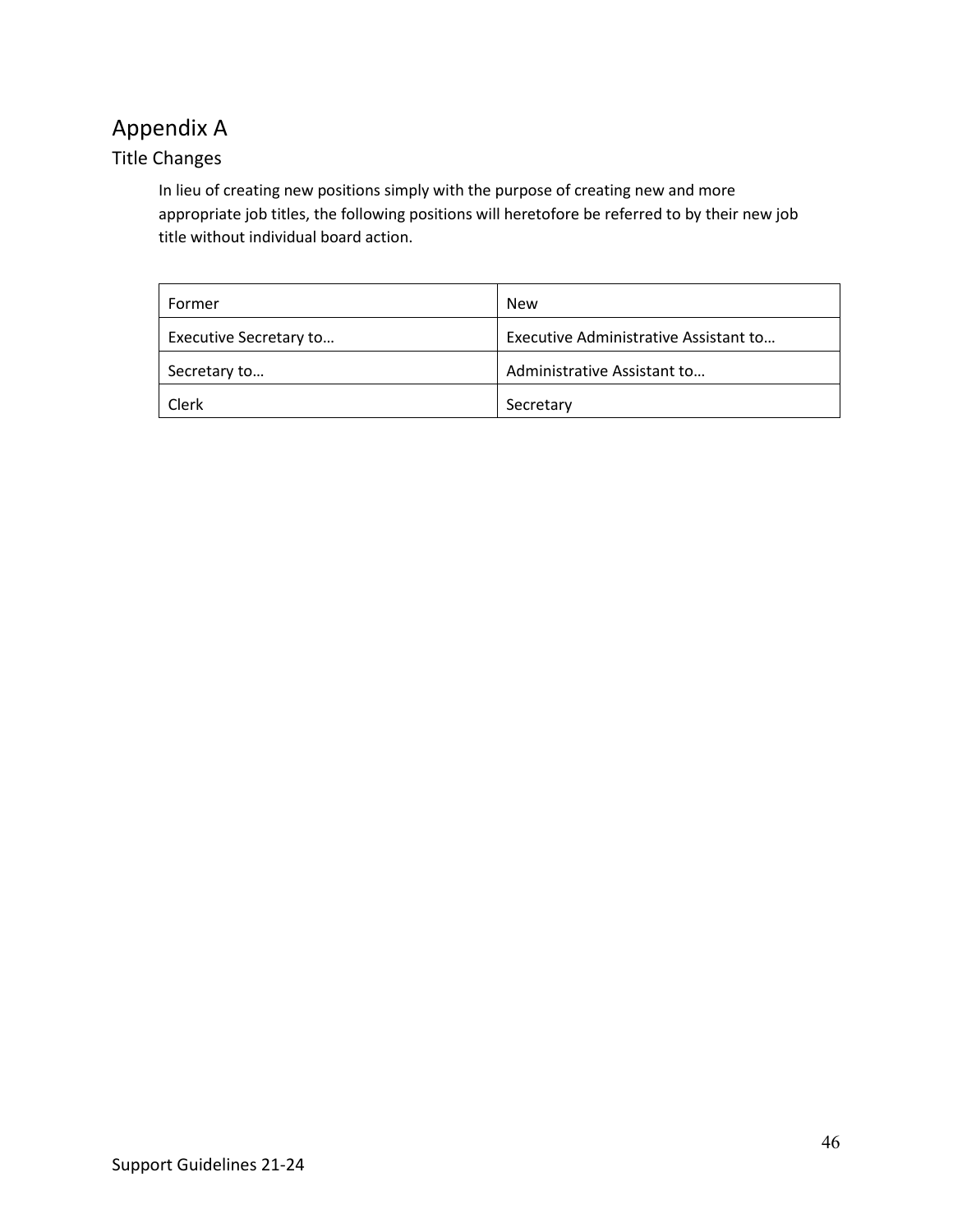# Appendix B

Salary and Raises

The minimum and maximum are reflective of county averages and other work force data. Salaries and salary increases will be based on the goal of equity for "like positions". There should not be an expectation that the maximum salary listed will be achieved by any individual in the organization.

| <b>Position</b>                                     | Classification | <b>Minimum</b> | <b>Maximum</b> |
|-----------------------------------------------------|----------------|----------------|----------------|
| <b>Accounts Receivable/Accountant</b>               | Support        | \$19.00        | \$26.00        |
| Administrative Assistant for Buildings and          |                |                |                |
| Grounds                                             | Support        | \$18.00        | \$25.00        |
| Administrative Assistant for Central Registration   | Support        | \$18.00        | \$25.00        |
| <b>Administrative Assistant for Guidance - HS</b>   | Support        | \$18.00        | \$22.50        |
| <b>Administrative Assistant for Guidance - MS</b>   | Support        | \$18.00        | \$22.50        |
| <b>Administrative Assistant for Medical Access</b>  | Support        | \$21.00        | \$31.00        |
| Administrative Assistant to the Assistant           |                |                |                |
| Principal/CTE Director - HS                         | Support        | \$14.00        | \$24.00        |
| Administrative Assistant to the Director of         |                |                |                |
| <b>Curriculum and Educational Programs</b>          | Support        | \$18.00        | \$26.00        |
| Administrative Assistant to the Director of Special |                |                |                |
| Education                                           | Support        | \$18.00        | \$32.00        |
| Administrative Assistant to the Director of         |                |                |                |
| Technology                                          | Support        | \$18.00        | \$26.00        |
| Administrative Assistant to the Principal - Elem    | Support        | \$18.00        | \$25.00        |
| Administrative Assistant to the Principal - HS      | Support        | \$18.00        | \$25.00        |
| Administrative Assistant to the Principal - MS      | Support        | \$18.00        | \$25.00        |
| Assistant                                           | Support        | \$13.65        | \$35.36        |
| <b>Attendance Secretary</b>                         | Support        | \$14.00        | \$21.00        |
| <b>Benefits Coordinator</b>                         | Support        | \$21.00        | \$32.00        |
| Cafeteria Manager - Elem                            | Support        | \$17.00        | \$26.00        |
| Cafeteria Manager - HS                              | Support        | \$17.00        | \$26.00        |
| Cafeteria Manager - MS                              | Support        | \$17.00        | \$26.00        |
| Cafeteria Worker                                    | Support        | \$11.97        | \$20.00        |
| Carpenter                                           | Support        | \$18.00        | \$32.00        |
| Cleaner                                             | Support        | \$12.00        | \$22.00        |
| Custodian                                           | Support        | \$15.25        | \$24.00        |
| Data Support                                        | Support        | \$19.00        | \$29.00        |
| Electrician                                         | Support        | \$27.00        | \$32.00        |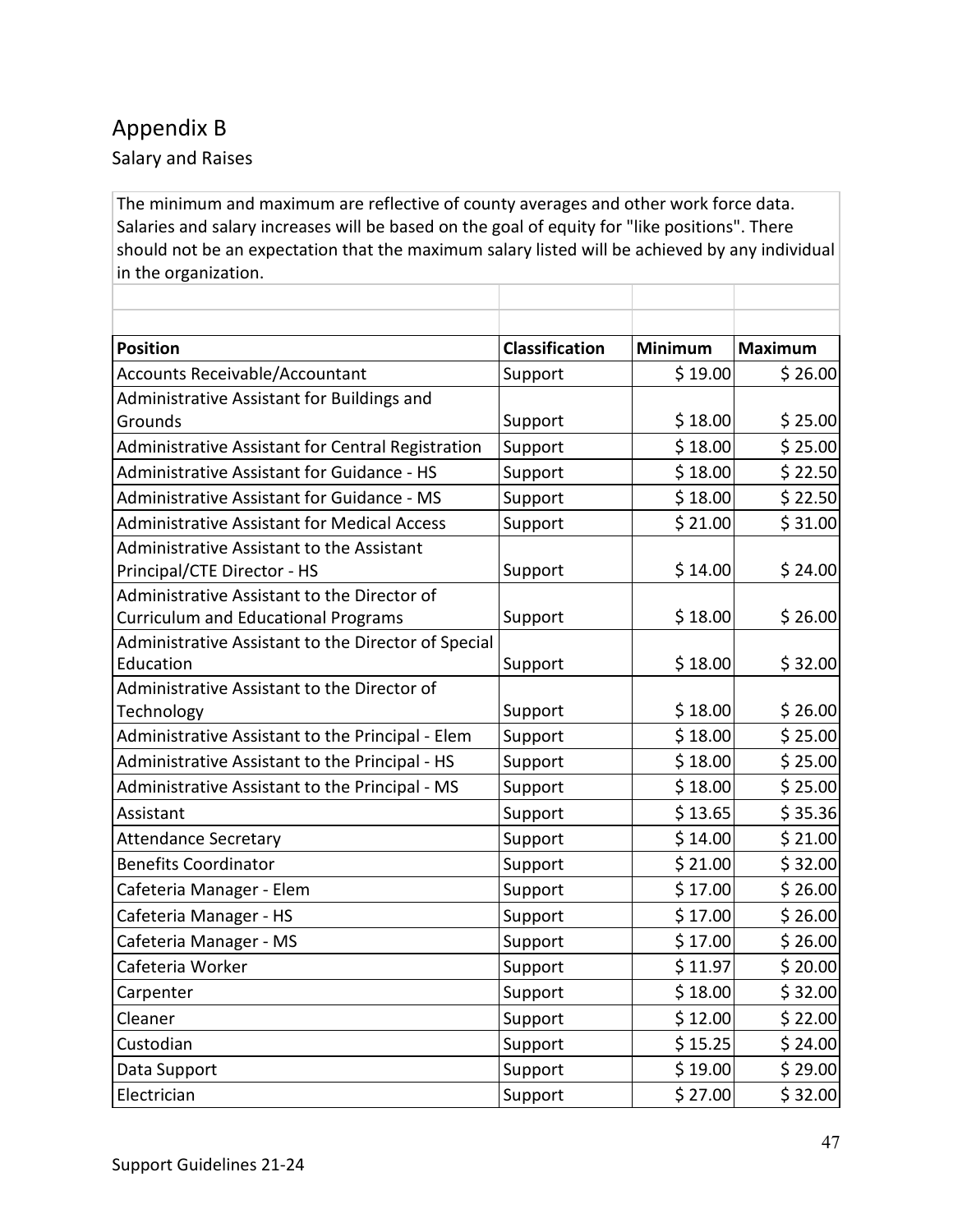| <b>Executive Administrative Assistant to</b>                   | Support | \$24.00 | \$31.00 |
|----------------------------------------------------------------|---------|---------|---------|
| <b>Business Administrator</b>                                  |         |         |         |
| <b>Executive Administrative Assistant to</b>                   |         |         |         |
| <b>Director of Human Resources</b>                             | Support | \$21.00 | \$31.00 |
| <b>Executive Administrative Assistant to</b><br>Superintendent | Support | \$25.00 | \$34.00 |
| <b>Grounds Crew</b>                                            | Support | \$21.00 | \$26.00 |
| Head Custodian - Elem                                          | Support | \$17.00 | \$25.00 |
| Head Custodian - HS                                            | Support | \$18.00 | \$27.00 |
| Head Custodian - MS                                            | Support | \$18.00 | \$26.00 |
| Nurse - LPN                                                    | Support | \$17.00 | \$24.00 |
| Nurse - RN                                                     | Support | \$17.00 | \$26.00 |
| <b>Office Secretary</b>                                        | Support | \$14.00 | \$18.00 |
| Paraprofessional                                               | Support | \$13.65 | \$21.00 |
| <b>PKC Assistants</b>                                          | Support | \$13.65 | \$21.00 |
| <b>PKC SEL Specialist</b>                                      | Support | \$22.00 | \$30.00 |
| Plumber                                                        | Support | \$25.00 | \$32.00 |
| Social Media and Communications Specialist                     | Support | \$20.00 | \$30.00 |
| <b>Student Proctor</b>                                         | Support | \$11.00 | \$18.00 |
| <b>Student Services' Secretary</b>                             | Support | \$14.00 | \$18.00 |
| Tech Intern                                                    | Support | \$10.00 | \$12.00 |
| Technician                                                     | Support | \$19.00 | \$29.00 |
| Van Driver                                                     | Support | \$14.00 | \$17.00 |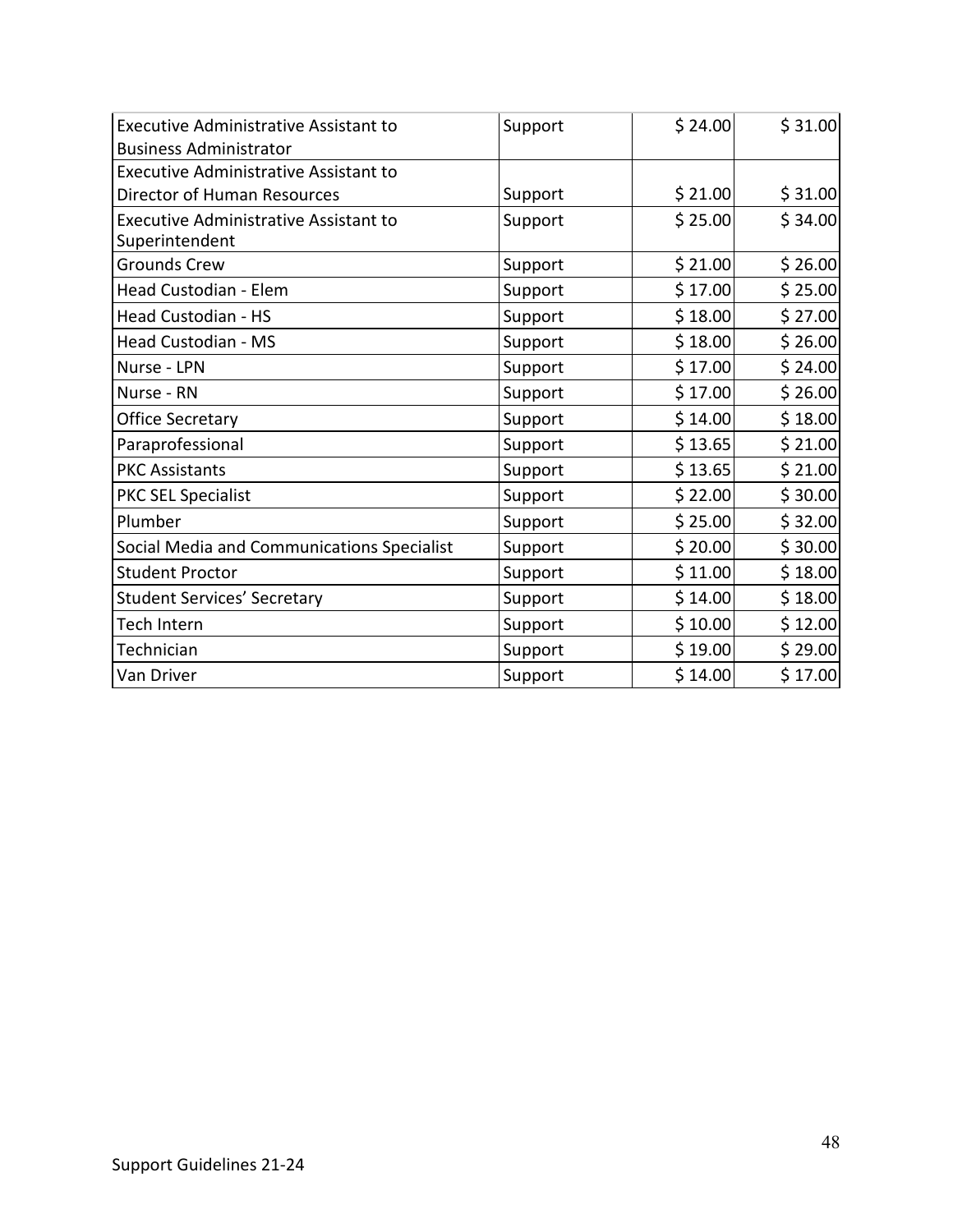# **Addendum to Exempt and Support Staff Guidelines 2021-2024**

Bereavement: (Page 26 in Exempt Guidelines; Pages 31-32 in Support Guidelines)

Employees may be granted up to five (5) days leave for death in the immediate family. Immediate family is defined as father or mother [including step or in-law]; husband, wife, brother or sister [including step or in-law]; son or daughter [including step or in-law]; grandchild or near relative who resides in the same household or any person for whom the employee is the primary caregiver.)

Employees may be granted one (1) day leave for the death of a near relative (first cousin, grandparent, aunt/uncle, niece/nephew. *The employee shall notify his/her immediate supervisor of the request for leave.*